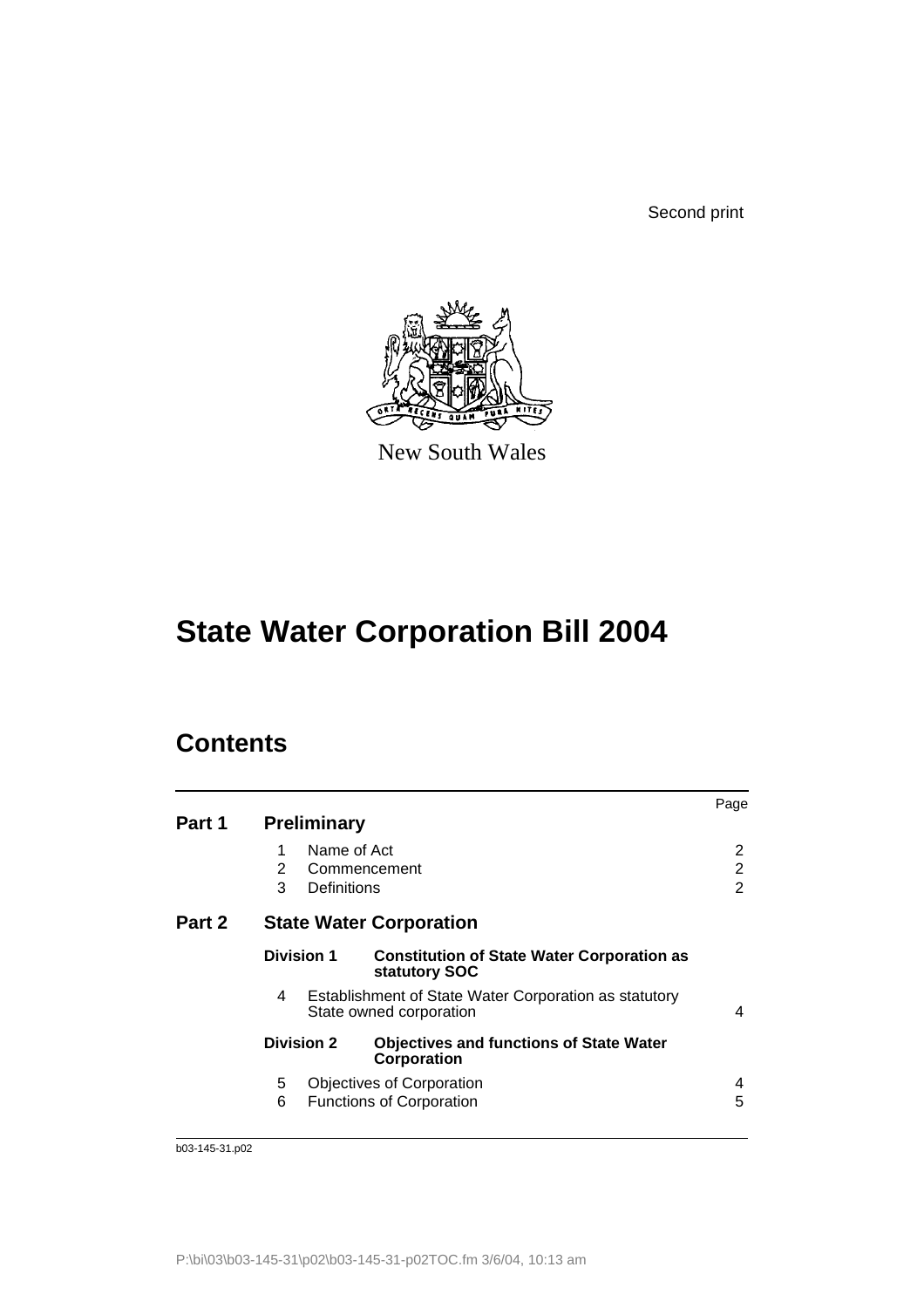**Contents** 

|        |                 |                      |                                                                                        | Page           |
|--------|-----------------|----------------------|----------------------------------------------------------------------------------------|----------------|
|        |                 | <b>Division 3</b>    | <b>Management of State Water Corporation</b>                                           |                |
|        | 7               |                      | Board of directors of Corporation                                                      | 6              |
|        | 8               |                      | Chief executive officer                                                                | 6              |
|        | 9               |                      | Acting chief executive officer                                                         | $\overline{7}$ |
|        |                 | <b>Division 4</b>    | Transfer of assets, rights and liabilities                                             |                |
|        | 10              |                      | Transfer of specified assets, rights and liabilities                                   | 8              |
|        |                 | <b>Division 5</b>    | <b>Operating licence</b>                                                               |                |
|        | 11              |                      | Grant of operating licence                                                             | 8              |
|        | 12 <sup>2</sup> |                      | Terms and conditions of operating licence                                              | 9              |
|        | 13              |                      | Amendment of operating licence                                                         | 10             |
|        | 14              |                      | Term of operating licence                                                              | 10             |
|        | 15              |                      | Area covered by operating licence                                                      | 10             |
|        | 16              |                      | Contravention of operating licence                                                     | 11             |
|        | 17              |                      | Contravention of operating licence: action by Tribunal                                 | 11             |
|        | 18              |                      | Review of certain decisions of Tribunal concerning                                     | 13             |
|        | 19              |                      | operating licence<br>Cancellation of operating licence                                 | 13             |
|        |                 | <b>Division 6</b>    | General                                                                                |                |
|        | 20              |                      | Foundation charter of Corporation                                                      | 14             |
| Part 3 |                 |                      | <b>Powers of State Water Corporation</b>                                               |                |
|        | 21              |                      | Ownership of works                                                                     | 15             |
|        | 22              |                      | Acquisition of land for purposes of this Act                                           | 15             |
|        | 23              | Entry on land        |                                                                                        | 16             |
|        | 24              |                      | Power to break up roads                                                                | 16             |
|        | 25              |                      | Altering position of conduits                                                          | 17             |
|        | 26              |                      | Corporation may use water management works to                                          |                |
|        |                 |                      | generate hydro-electricity                                                             | 17             |
|        | 27<br>28        |                      | Obstruction of water management works                                                  | 18<br>18       |
|        | 29              |                      | Finding source of pollution of water supply<br>Corporation may impose fees and charges | 18             |
|        |                 |                      |                                                                                        |                |
| Part 4 |                 |                      | <b>Independent Pricing and Regulatory Tribunal</b>                                     |                |
|        | 30              |                      | Regulatory functions of Tribunal                                                       | 20             |
|        | 31              |                      | Operational and other audits                                                           | 20             |
| Part 5 |                 | <b>Miscellaneous</b> |                                                                                        |                |
|        | 32              |                      | Authorised officers                                                                    | 22             |
|        | 33              |                      | Obstruction of authorised officers                                                     | 22             |
|        | 34              |                      | Exclusion of personal liability                                                        | 22             |
|        |                 |                      |                                                                                        |                |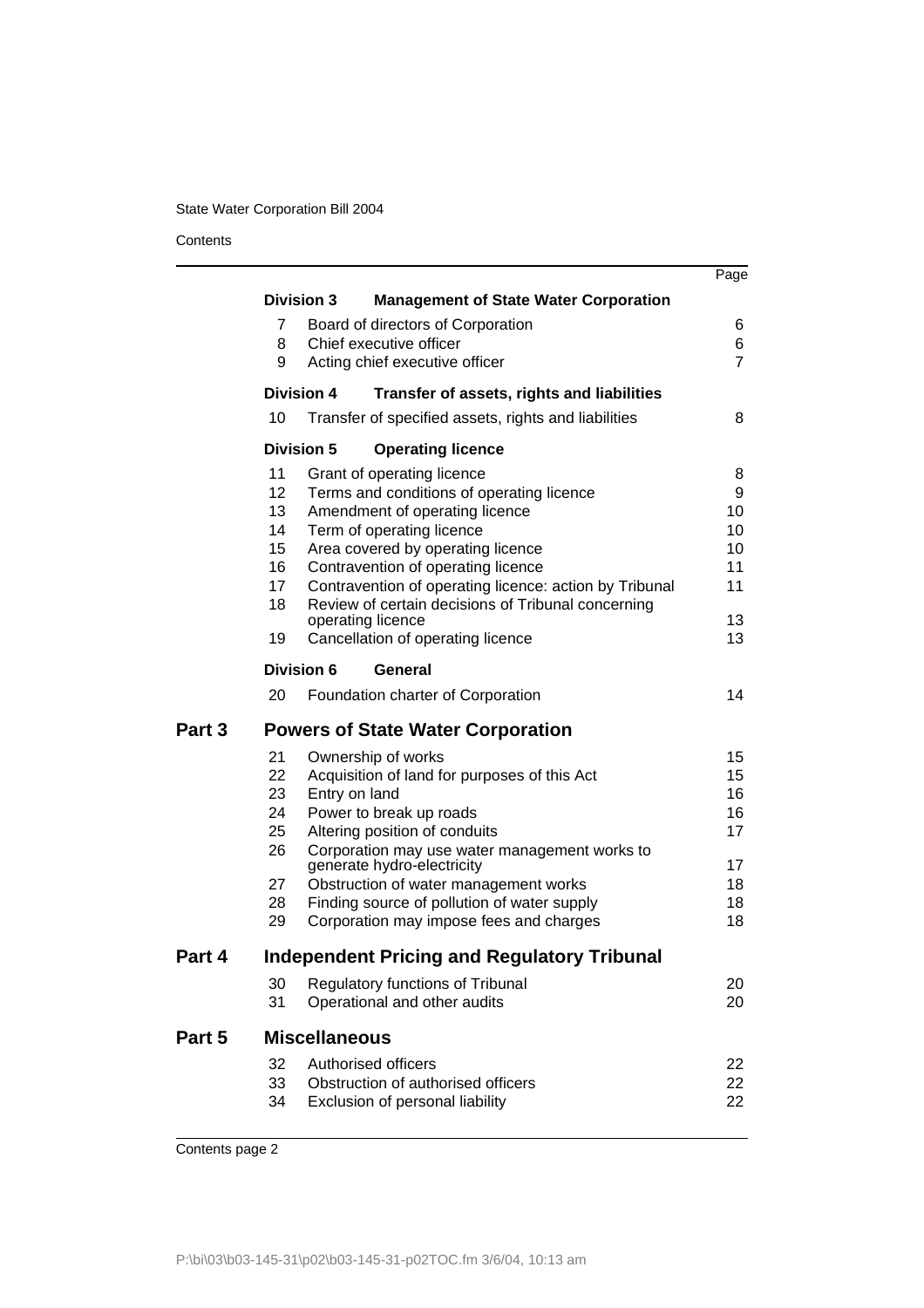**Contents** 

|                   |                                            | Page |
|-------------------|--------------------------------------------|------|
| 35                | Nature of proceedings for offences         | 23   |
| 36                | Transfer of staff                          | 23   |
| 37                | <b>Regulations</b>                         | 23   |
| 38                | Amendment of Acts and regulations          | 23   |
| 39                | Savings, transitional and other provisions | 23   |
| 40                | Review of Act                              | 23   |
| <b>Schedule 1</b> | Transfer of assets, rights and liabilities | 25   |
| <b>Schedule 2</b> | <b>Transfer of staff</b>                   | 28   |
| <b>Schedule 3</b> | <b>Amendment of Acts and regulations</b>   | 30   |
| <b>Schedule 4</b> | Savings, transitional and other provisions | 38   |

Contents page 3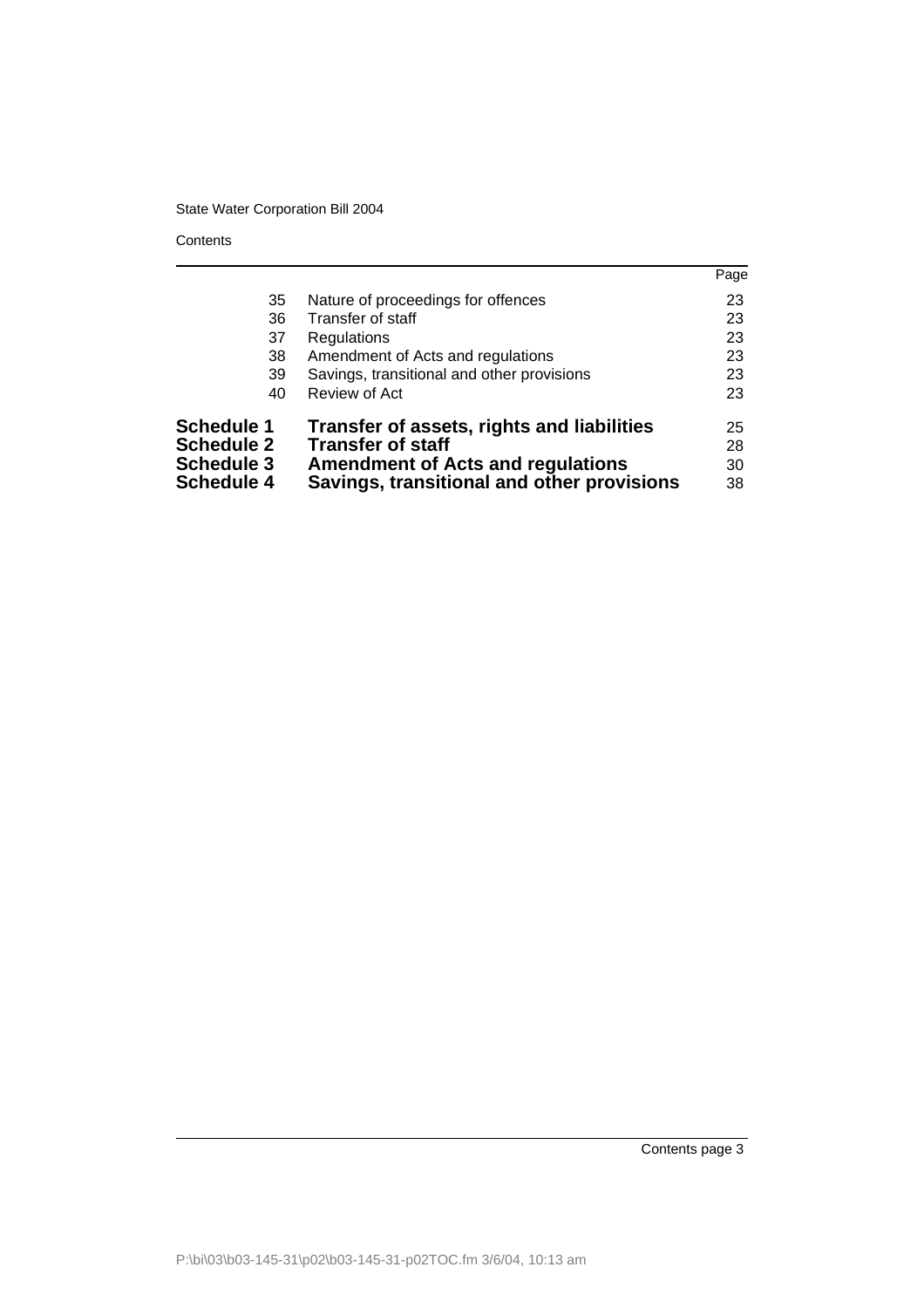**Contents** 

Page

Contents page 4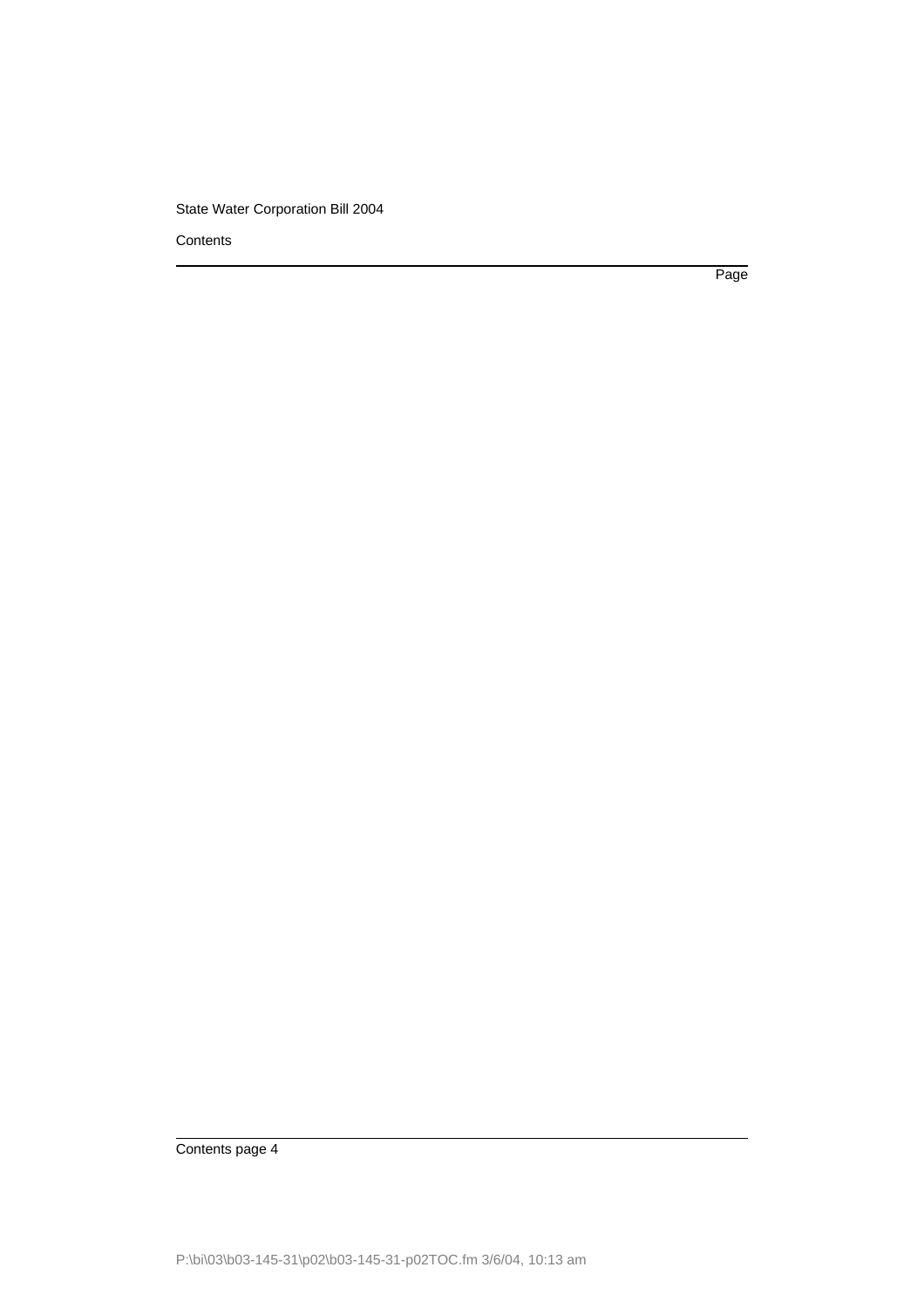*This PUBLIC BILL, originated in the LEGISLATIVE ASSEMBLY and, having this day passed, is now ready for presentation to the LEGISLATIVE COUNCIL for its concurrence.*

> *Clerk of the Legislative Assembly. Legislative Assembly,*



New South Wales

# **State Water Corporation Bill 2004**

Act No , 2004

An Act to establish State Water Corporation as a statutory State owned corporation to exercise functions relating to the capture, storage and release of water and other functions; to make consequential amendments to other Acts; and for other purposes.

*EXAMINED*

*Chairman of Committees*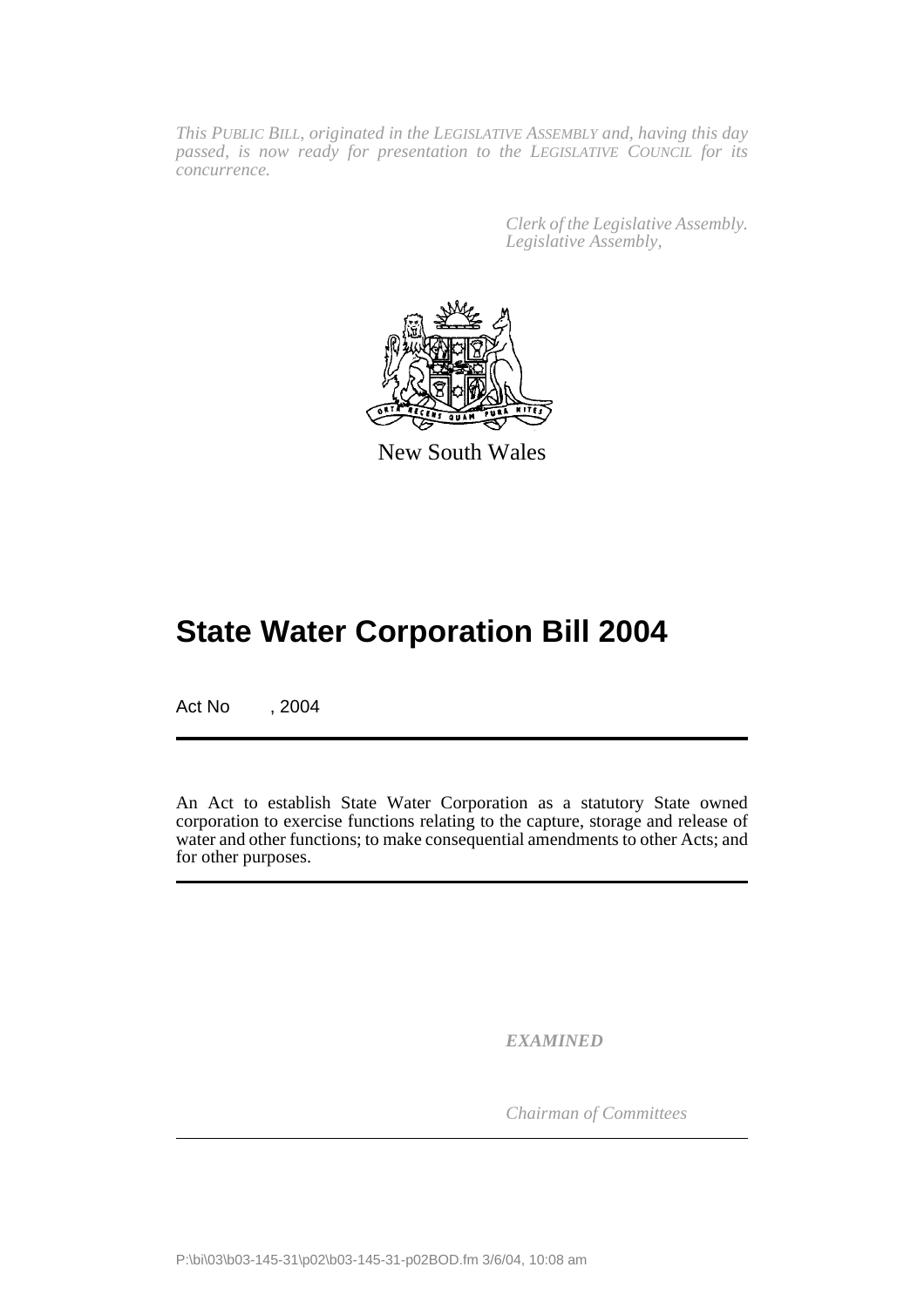## Clause 1 State Water Corporation Bill 2004

Part 1 Preliminary

<span id="page-5-3"></span><span id="page-5-2"></span><span id="page-5-1"></span><span id="page-5-0"></span>

|              | The Legislature of New South Wales enacts:                                         |                             |                                                                                                                                                                    |                     |  |
|--------------|------------------------------------------------------------------------------------|-----------------------------|--------------------------------------------------------------------------------------------------------------------------------------------------------------------|---------------------|--|
| Part 1       |                                                                                    | <b>Preliminary</b>          |                                                                                                                                                                    | 2                   |  |
| 1            |                                                                                    | Name of Act                 |                                                                                                                                                                    | 3                   |  |
|              |                                                                                    |                             | This Act is the <i>State Water Corporation Act 2004</i> .                                                                                                          | 4                   |  |
| $\mathbf{2}$ |                                                                                    | <b>Commencement</b>         |                                                                                                                                                                    | 5                   |  |
|              |                                                                                    | proclamation.               | This Act commences on a day or days to be appointed by                                                                                                             | 6<br>$\overline{7}$ |  |
| 3            |                                                                                    | <b>Definitions</b>          |                                                                                                                                                                    | 8                   |  |
|              | (1)                                                                                | In this Act:                |                                                                                                                                                                    | 9                   |  |
|              |                                                                                    |                             | area of operations of the Corporation means the area of operations<br>of the Corporation within the meaning of section 15.                                         | 10<br>11            |  |
|              |                                                                                    | is issued under section 32. | <i>authorised officer</i> means a person to whom a certificate of authority                                                                                        | 12<br>13            |  |
|              |                                                                                    |                             | <b>board</b> means the board of directors of the Corporation.                                                                                                      | 14                  |  |
|              |                                                                                    |                             | <b>Corporation</b> means State Water Corporation.                                                                                                                  | 15                  |  |
|              |                                                                                    | Sustainability.             | <b>Department</b> means the Department of Energy, Utilities and                                                                                                    | 16<br>17            |  |
|              | <i>estuary</i> has the same meaning as in the <i>Water Management Act</i><br>2000. |                             |                                                                                                                                                                    |                     |  |
|              |                                                                                    |                             | <i>exercise</i> a function includes perform a duty.                                                                                                                | 20                  |  |
|              |                                                                                    |                             | <b>Fish River water supply scheme</b> means the water management<br>work comprising the concrete dam on Fish River at Oberon and<br>Duckmaloi Weir, together with: | 21<br>22<br>23      |  |
|              |                                                                                    | (a)<br>its                  | associated gravitation<br>main,<br>concrete<br>reservoirs,<br>reticulation systems and treatment works, and                                                        | 24<br>25            |  |
|              |                                                                                    | (b)                         | the pumping station at Oberon, and                                                                                                                                 | 26                  |  |
|              |                                                                                    | (c)                         | all incidental and connected works, and                                                                                                                            | 27                  |  |
|              |                                                                                    | (d)<br>that scheme.         | all additions, amplifications, improvements and extensions to                                                                                                      | 28<br>29            |  |
|              |                                                                                    |                             | <i>function</i> includes a power, authority or duty.                                                                                                               | 30                  |  |
|              |                                                                                    |                             | lake has the same meaning as in the Water Management Act 2000.                                                                                                     | 31                  |  |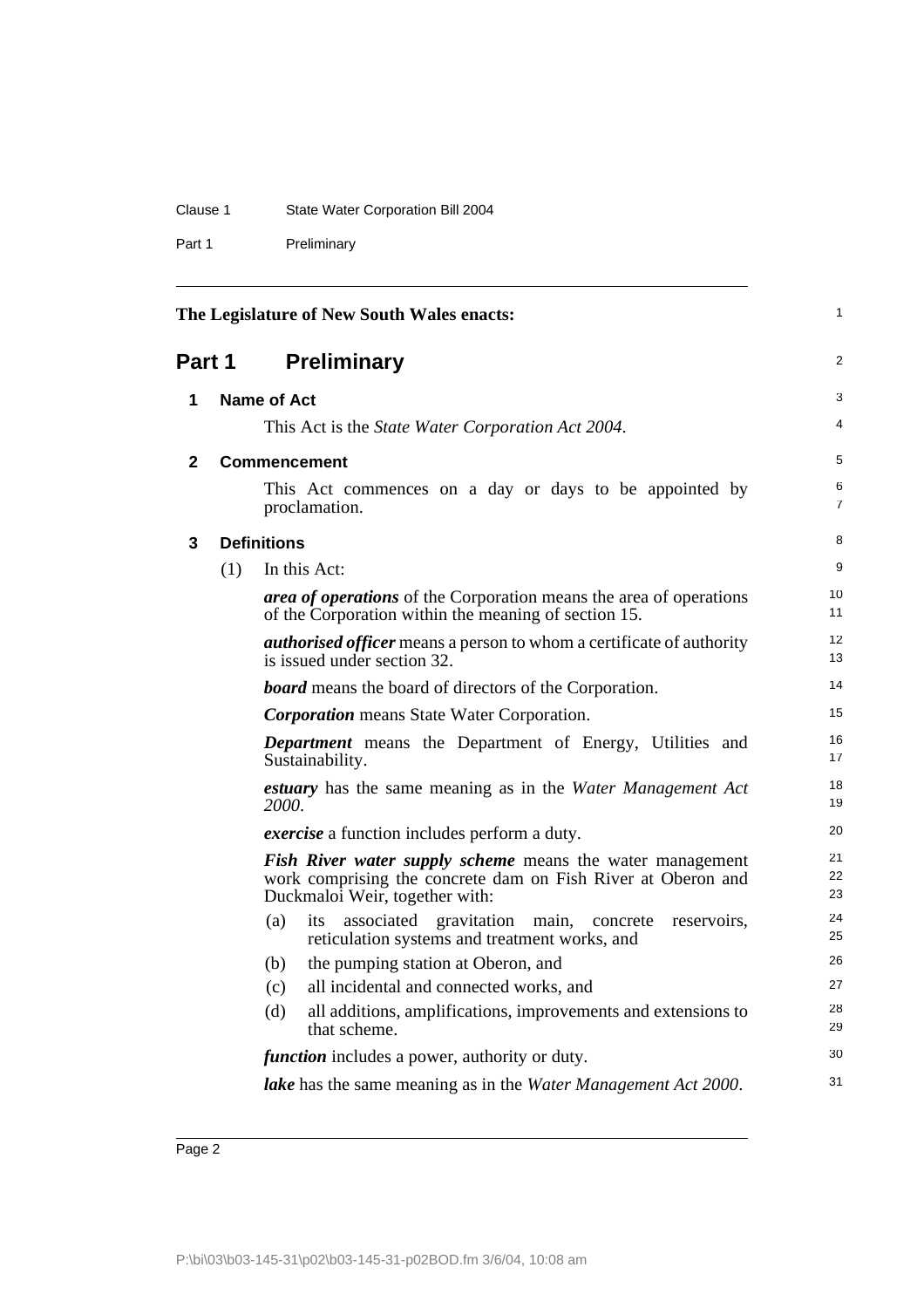State Water Corporation Bill 2004 Clause 3

Preliminary **Part 1** 

|     | <b>Ministerial Corporation</b> means the Water Administration<br>Ministerial Corporation constituted by the Water Management Act<br>2000.               | 1<br>2<br>3         |
|-----|---------------------------------------------------------------------------------------------------------------------------------------------------------|---------------------|
|     | <i>operating licence</i> means the operating licence granted under section<br>11 or any renewal of it.                                                  | 4<br>5              |
|     | <i>operational audit</i> means an operational audit of the Corporation<br>that is required to be prepared under the operating licence.                  | 6<br>$\overline{7}$ |
|     | river has the same meaning as in the Water Management Act 2000.                                                                                         | 8                   |
|     | <b>Tribunal</b> means the Independent Pricing and Regulatory Tribunal<br>established under the Independent Pricing and Regulatory Tribunal<br>Act 1992. | 9<br>10<br>11       |
|     | water management work, water source and water supply authority<br>have the same meaning as in the Water Management Act 2000.                            | 12<br>13            |
| (2) | Subject to subsection (1), words and expressions used in this Act<br>have the same meanings as they have in the State Owned<br>Corporations Act 1989.   | 14<br>15<br>16      |
| (3) | Notes included in this Act do not form part of this Act.                                                                                                | 17                  |
|     |                                                                                                                                                         |                     |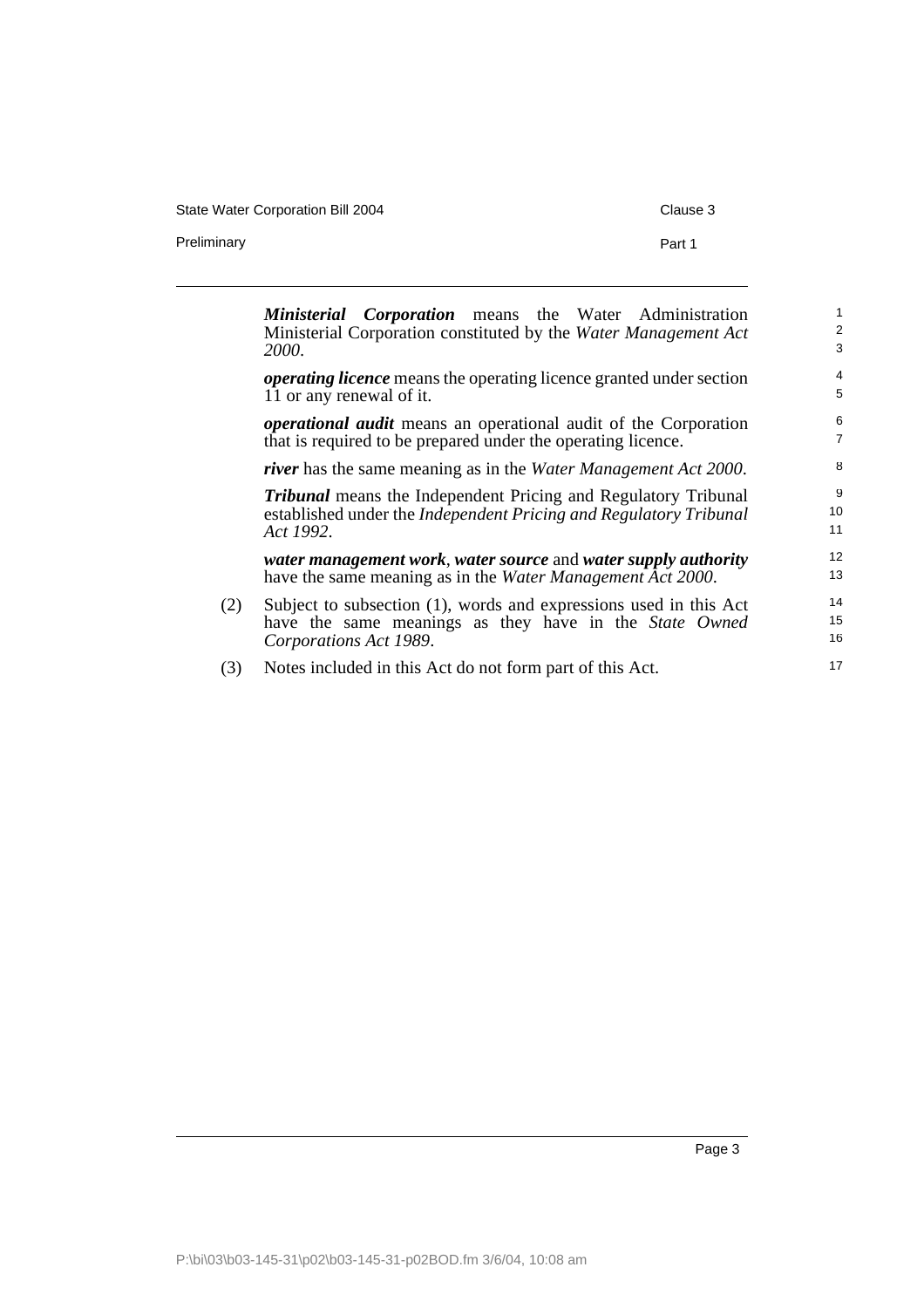#### Clause 4 State Water Corporation Bill 2004

Part 2 **State Water Corporation** 

## <span id="page-7-0"></span>**Part 2 State Water Corporation**

## <span id="page-7-1"></span>**Division 1 Constitution of State Water Corporation as statutory SOC**

#### <span id="page-7-2"></span>**4 Establishment of State Water Corporation as statutory State owned corporation**

(1) There is constituted by this Act a corporation with the corporate name of State Water Corporation.

1

 $\overline{2}$ 3

24 25

(2) The *State Owned Corporations Act 1989* is amended by inserting in Schedule 5, in alphabetical order, the words "State Water Corporation".

**Note.** The *State Owned Corporations Act 1989* contains many provisions that apply to State Water Corporation as a statutory State owned corporation. In particular, Part 3 contains provisions relating to their status, the application of the *Corporations Act 2001* of the Commonwealth, the issue of shares to the Treasurer and another Minister, the board of directors, the chief executive officer, the employment of staff, the giving of directions by the portfolio Minister (including directions as to the performance of non-commercial activities or the carrying out of public sector policies), the constitution, tax-equivalent payments, government guarantees, the sale or disposal of assets and legal capacity. Part 4 deals with the accountability of State owned corporations (including requirements for statements of corporate intent, annual reports and accounts). Part 5 deals with miscellaneous matters (including the duties and liabilities of directors and the application of public sector legislation).

### <span id="page-7-3"></span>**Division 2 Objectives and functions of State Water Corporation**

## <span id="page-7-4"></span>**5 Objectives of Corporation**

- (1) The principal objectives of the Corporation are to capture, store and release water in an efficient, effective, safe and financially responsible manner.
- (2) The other objectives of the Corporation are as follows:
	- (a) to be a successful business and, to that end:
		- (i) to operate at least as efficiently as any comparable business, and
		- (ii) to maximise the net worth of the State's investment in the Corporation,
	- (b) to exhibit a sense of social responsibility by having regard to the interests of the community in which it operates,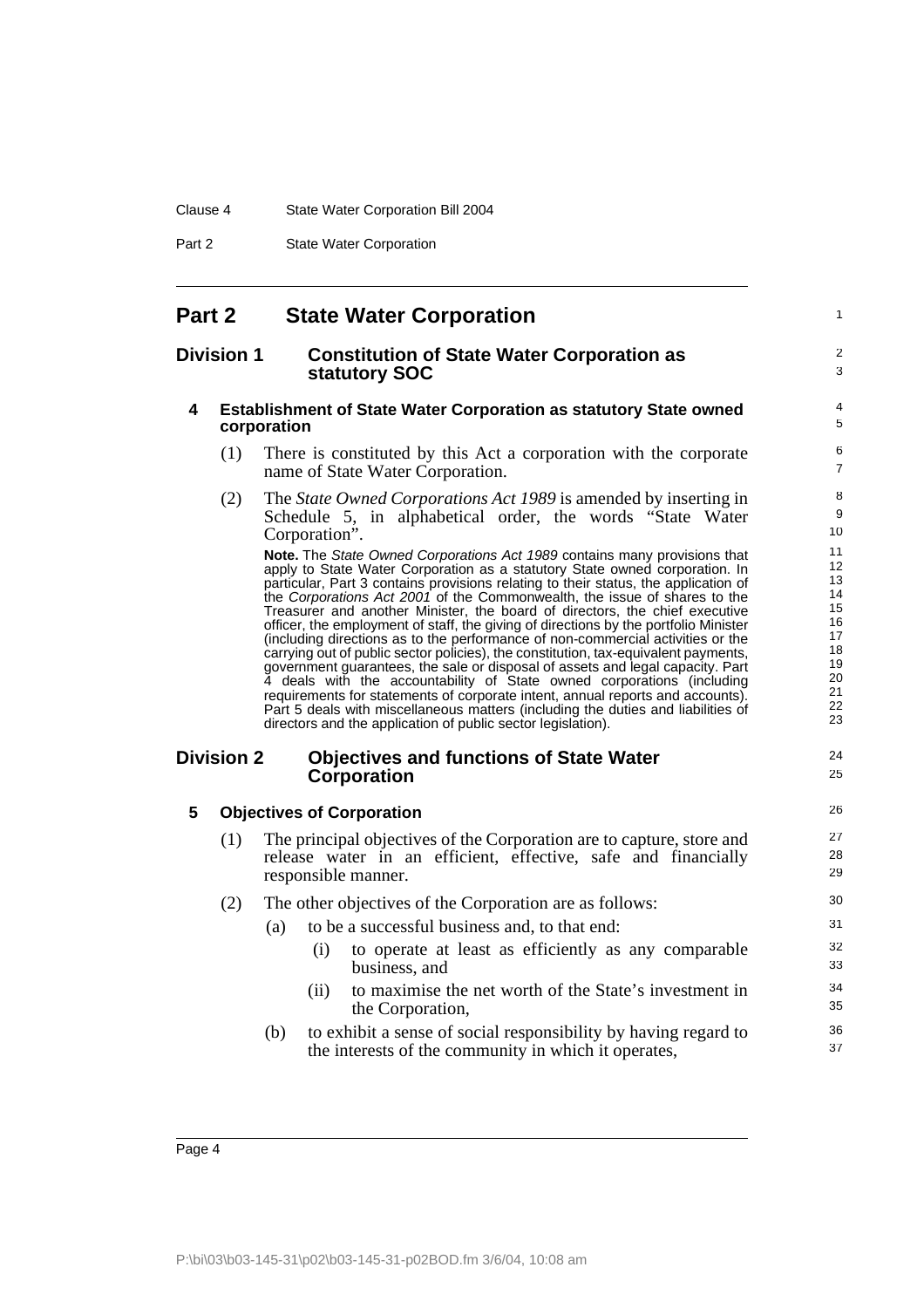State Water Corporation **Part 2** 

<span id="page-8-0"></span>

|   |     | (c)<br>where its activities affect the environment, to conduct its<br>operations in compliance with the principles of ecologically<br>sustainable development contained in section $6(2)$ of the<br>Protection of the Environment Administration Act 1991, | 1<br>$\overline{2}$<br>3<br>$\overline{4}$ |
|---|-----|------------------------------------------------------------------------------------------------------------------------------------------------------------------------------------------------------------------------------------------------------------|--------------------------------------------|
|   |     | (d)<br>to exhibit a sense of responsibility towards regional<br>development and decentralisation in the way in which it<br>operates.                                                                                                                       | 5<br>$\,6\,$<br>$\overline{7}$             |
|   | (3) | The other objectives of the Corporation are of equal importance, but<br>are not as important as the principal objectives of the Corporation.                                                                                                               | $\bf 8$<br>9                               |
|   | (4) | Section 20E of the State Owned Corporations Act 1989 does not<br>apply to the Corporation.                                                                                                                                                                 | 10<br>11                                   |
| 6 |     | <b>Functions of Corporation</b>                                                                                                                                                                                                                            | 12                                         |
|   | (1) | The principal functions of the Corporation are as follows:                                                                                                                                                                                                 | 13                                         |
|   |     | to capture and store water and to release water:<br>(a)                                                                                                                                                                                                    | 14                                         |
|   |     | (i)<br>to persons entitled to take the water, including release<br>to regional towns, and                                                                                                                                                                  | 15<br>16                                   |
|   |     | for the purposes of flood management, and<br>(ii)                                                                                                                                                                                                          | 17                                         |
|   |     | for any other lawful purpose, including the release of<br>(iii)<br>environmental water,                                                                                                                                                                    | 18<br>19                                   |
|   |     | (b)<br>to construct, maintain and operate water management works,                                                                                                                                                                                          | 20                                         |
|   |     | any other functions conferred or imposed on it by the<br>(c)<br>operating licence or by or under this or any other Act or law.                                                                                                                             | 21<br>22                                   |
|   | (2) | The Corporation may:                                                                                                                                                                                                                                       | 23                                         |
|   |     | provide facilities or services that are necessary, ancillary or<br>(a)<br>incidental to its principal functions, and                                                                                                                                       | 24<br>25                                   |
|   |     | conduct any business or activity (whether or not related to its<br>(b)<br>principal functions) that it considers will further its<br>objectives.                                                                                                           | 26<br>27<br>28                             |
|   | (3) | The exercise by the Corporation of any of its functions is subject to<br>the operating licence and any applicable requirements under the<br>Water Management Act 2000 or the .Water Act 1912                                                               | 29<br>30<br>31                             |
|   | (4) | This section does not limit the functions of the Corporation apart<br>from this section, but is subject to the provisions of the State Owned<br>Corporations Act 1989, this Act and any other Act or law.                                                  | 32<br>33<br>34                             |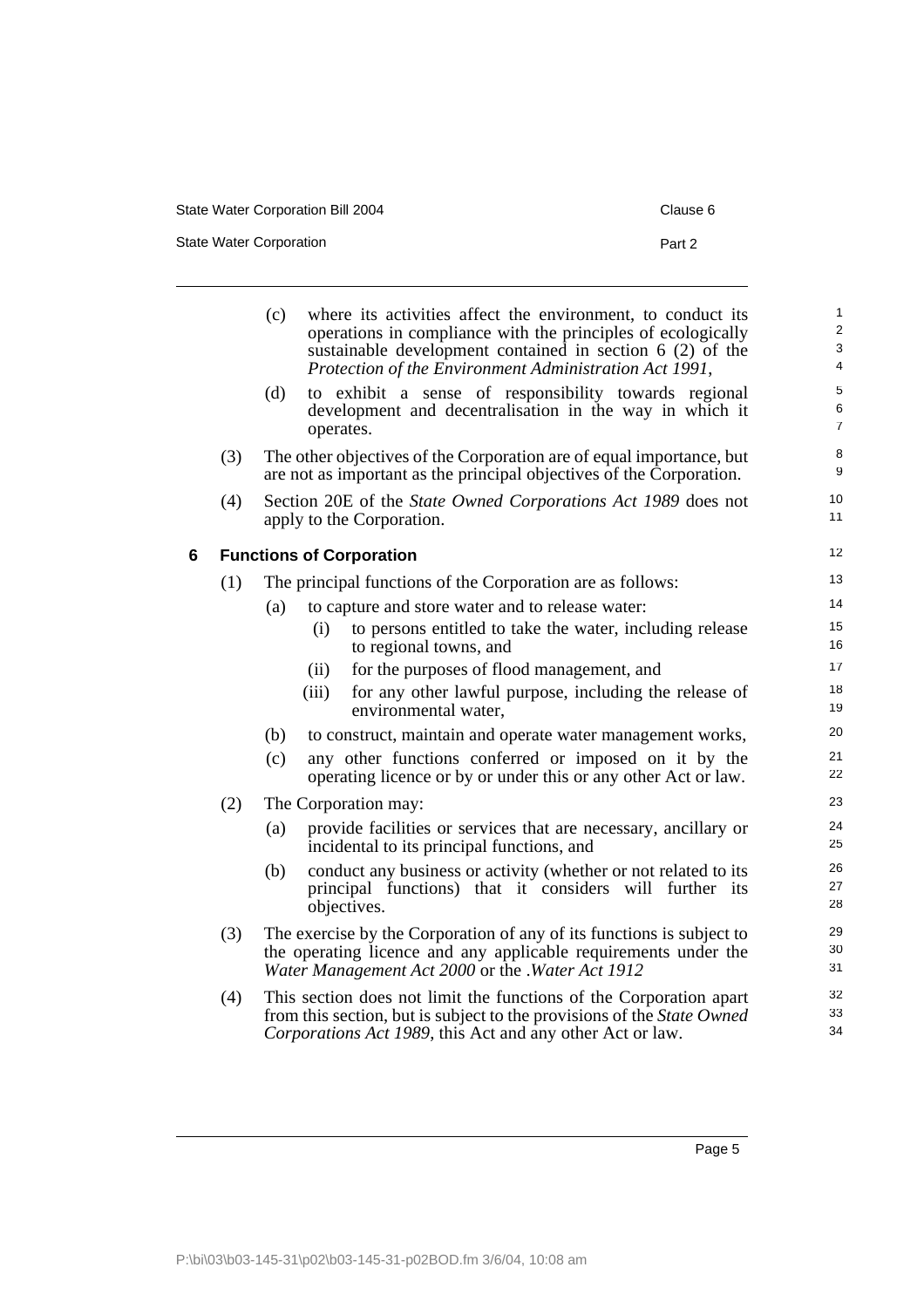#### Clause 7 State Water Corporation Bill 2004

Part 2 **State Water Corporation** 

## <span id="page-9-1"></span><span id="page-9-0"></span>**Division 3 Management of State Water Corporation**

### **7 Board of directors of Corporation**

(1) The board of directors of the Corporation is to consist of not fewer than 3 and not more than 8 directors appointed by the voting shareholders. The voting shareholders are to consult with the portfolio Minister on the persons recommended for appointment as directors.

1

- (2) The person for the time being holding office as chief executive officer of the Corporation is to be a director of the board.
- (3) Of the directors, one is to be a person who is selected from a panel of 3 persons nominated by the Labor Council of New South Wales by a selection committee consisting of 2 persons nominated by the voting shareholders and 2 persons nominated by the Labor Council of New South Wales.
- (4) The procedures for constituting the selection committee, for making nominations and for determining other matters relating to the selection process are to be determined by regulations under this Act or (subject to any such regulations) by the voting shareholders.
- (5) Schedule 8 to the *State Owned Corporations Act 1989* (clause 4 excepted) and section 20J (subsections (2)–(5) and (7) excepted) of that Act apply with respect to the board.
- (6) The persons appointed as directors are, between them, to have the necessary expertise, skills and knowledge that will enable the Corporation to meet its objectives.

#### <span id="page-9-2"></span>**8 Chief executive officer**

- (1) The chief executive officer of the Corporation is to be appointed by the board after consultation with the voting shareholders and the portfolio Minister.
- (2) The board may remove a person from office as chief executive officer, at any time, for any or no reason and without notice, but only after consultation with the voting shareholders and the portfolio Minister.
- (3) The chief executive officer is entitled to be paid such remuneration (including travelling and subsistence allowances) as the board may determine after consultation with the voting shareholders.

P:\bi\03\b03-145-31\p02\b03-145-31-p02BOD.fm 3/6/04, 10:08 am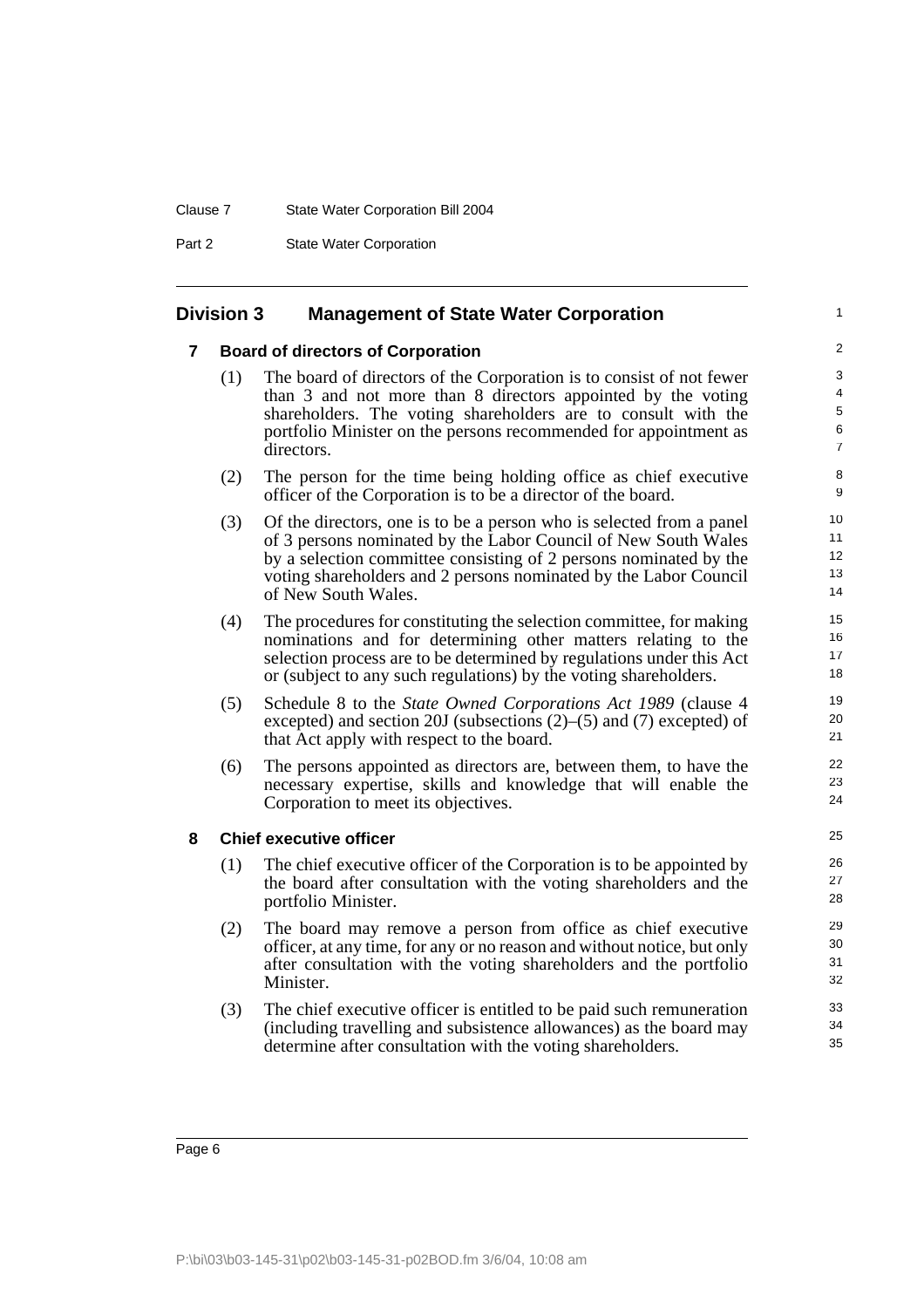State Water Corporation **Part 2** 

<span id="page-10-0"></span>

| 1<br>$\overline{2}$<br>3<br>4 | The board may, after consultation with the voting shareholders and<br>the portfolio Minister, fix the conditions of employment of the chief<br>executive officer in so far as they are not fixed by or under any other<br>Act or law. | (4) |   |
|-------------------------------|---------------------------------------------------------------------------------------------------------------------------------------------------------------------------------------------------------------------------------------|-----|---|
| 5<br>6                        | The Public Sector Employment and Management Act 2002 (Chapter<br>5 included) does not apply to the chief executive officer.                                                                                                           | (5) |   |
| 7<br>8                        | Clauses 1 and 4 of Schedule 9 to the State Owned Corporations Act<br>1989 have effect with respect to the chief executive officer.                                                                                                    | (6) |   |
| 9<br>10                       | The provisions of section $20K(2)$ and (4) of the <i>State Owned</i><br>Corporations Act 1989 do not apply to the chief executive officer.                                                                                            | (7) |   |
| 11<br>12<br>13                | The provisions of this section are in addition to and (except to the<br>extent to which this section provides) do not derogate from the<br>provisions of the State Owned Corporations Act 1989.                                       | (8) |   |
| 14                            | Acting chief executive officer                                                                                                                                                                                                        |     | 9 |
| 15<br>16<br>17                | The board may, from time to time, appoint a person to act in the<br>office of chief executive officer during the illness or absence of the<br>chief executive officer of the Corporation.                                             | (1) |   |
| 18<br>19<br>20                | The board may remove a person from office as acting chief<br>executive officer, at any time, for any or no reason and without<br>notice.                                                                                              | (2) |   |
| 21                            | A person, while acting in the office of chief executive officer:                                                                                                                                                                      | (3) |   |
| 22<br>23                      | has all the functions of the chief executive officer and is taken<br>(a)<br>to be the chief executive officer, and                                                                                                                    |     |   |
| 24<br>25                      | (b)<br>is entitled to be paid such remuneration (including travelling)<br>and subsistence allowances) as the board may determine.                                                                                                     |     |   |
| 26<br>27<br>28                | For the purposes of this section, a vacancy in the office of a chief<br>executive officer is regarded as an absence from office of the chief<br>executive officer.                                                                    | (4) |   |
| 29<br>30<br>31                | The board is not to appoint a person to act in the office of chief<br>executive officer during any vacancy in that office without the<br>concurrence of the voting shareholders and the portfolio Minister.                           | (5) |   |
| 32<br>33<br>34                | The provisions of this section are in addition to and (except to the<br>extent to which this section provides) do not derogate from the<br>provisions of the State Owned Corporations Act 1989.                                       | (6) |   |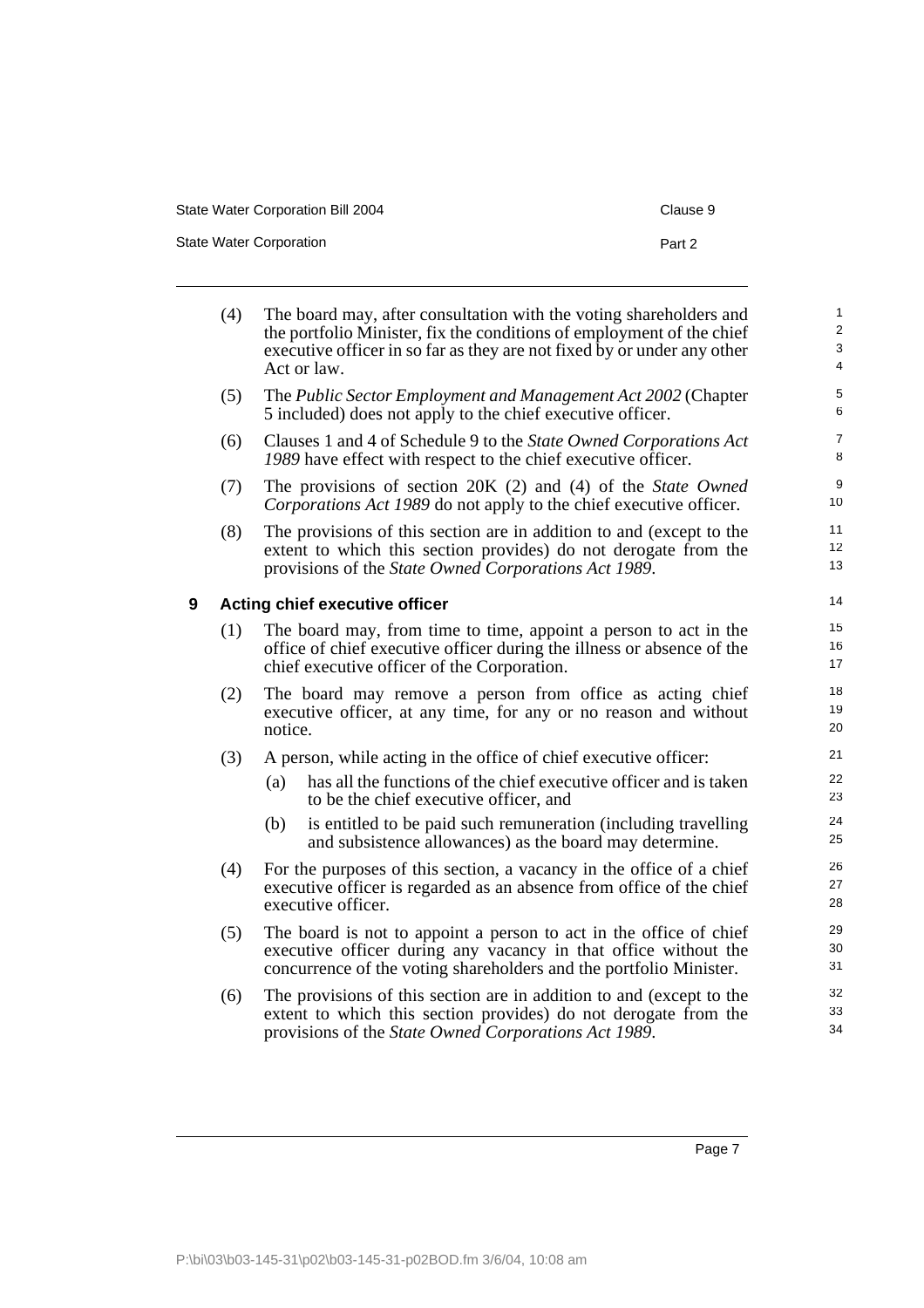#### Clause 10 State Water Corporation Bill 2004

Part 2 **State Water Corporation** 

### <span id="page-11-0"></span>**Division 4 Transfer of assets, rights and liabilities**

#### <span id="page-11-1"></span>**10 Transfer of specified assets, rights and liabilities**

(1) The Minister may, with the concurrence of the voting shareholders, by order in writing, transfer to the Corporation such of the assets, rights and liabilities of the Ministerial Corporation, the State or a public or local authority as are specified or referred to in the order.

1

29

- (2) The Minister may, with the concurrence of the voting shareholders, by order in writing, transfer to the Ministerial Corporation or to any other person or body on behalf of the State such of the assets, rights and liabilities of the Corporation, as are specified or referred to in the order.
- (3) The Minister is not to make an order under subsection (1) or (2) unless the relevant person or body from whom, or to whom, the assets, rights or liabilities are to be transferred has consented to the transfer.
- (4) The fee simple in land that comprises the bed of any river, lake or estuary is not to be transferred to the Corporation under this section unless the Minister administering the *Crown Lands Act 1989* has been consulted in relation to the transfer.
- (5) Subsection (4) does not prevent the transfer to the Corporation of the ownership of any works installed in or on the bed of any river, lake or estuary.
- (6) An order under this section may be made on such terms and conditions as are specified or referred to in the order.
- (7) Schedule 1 applies to any transfer of assets, rights or liabilities under this section.
- (8) Section 20C of the *State Owned Corporations Act 1989* does not apply to the transfer of assets, rights or liabilities to the Corporation.

#### <span id="page-11-2"></span>**Division 5 Operating licence**

#### <span id="page-11-3"></span>**11 Grant of operating licence**

(1) The Governor, on the recommendation of the portfolio Minister, may grant an operating licence to the Corporation to enable the Corporation, in accordance with this Act, to carry out its functions.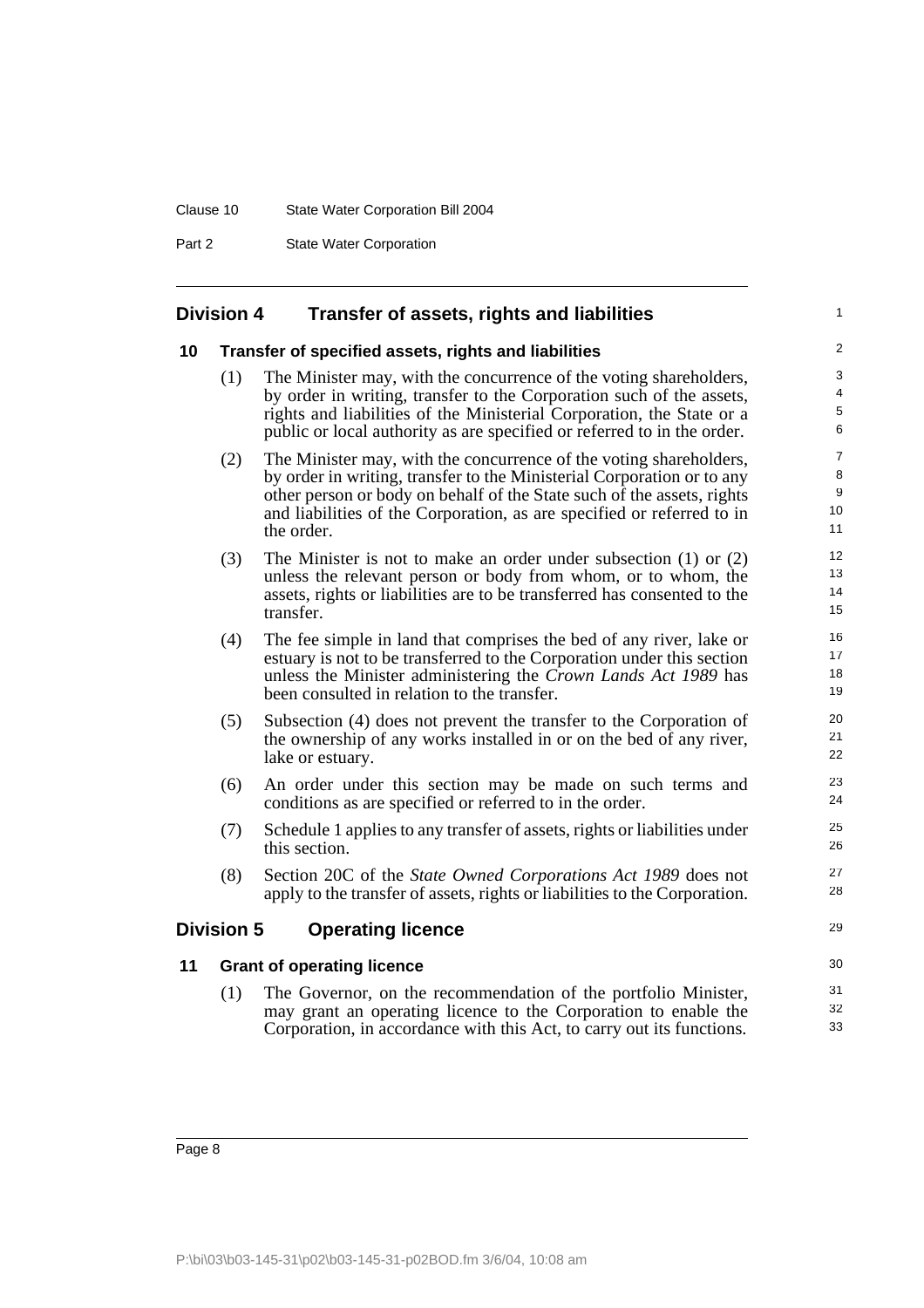State Water Corporation Bill 2004 Clause 12

State Water Corporation **Part 2** 

(2) Except to the extent to which this Act expressly provides, nothing in the operating licence limits the requirements imposed by or under any other Act or law with respect to the functions referred to in subsection  $(1)$ .

#### <span id="page-12-0"></span>**12 Terms and conditions of operating licence**

- (1) The operating licence is subject to the terms and conditions determined by the Governor, on the recommendation of the portfolio Minister, but must include terms or conditions under which the Corporation is required:
	- (a) to provide, construct, operate, manage and maintain efficient, co-ordinated and commercially viable systems and services to capture, store and release water, and
	- (b) to ensure that the systems and services meet the performance standards specified in the operating licence in relation to water delivery and any other applicable requirements set out in the operating licence.
- (2) The terms and conditions of the operating licence are to make provision for the preparation of operational audits by the Tribunal.
- (3) The terms and conditions of the operating licence may confer on the Corporation any specified functions of:
	- (a) the Minister administering the *Water Management Act 2000* under that Act or the *Water Act 1912*, or
	- (b) the Ministerial Corporation under any Act or law.
- (4) A function is not to be conferred under subsection (3) unless the Minister administering the *Water Management Act 2000* or the Premier provides his or her concurrence to the conferral of the function.
- (5) A function of the Minister referred to in subsection  $(3)$  (a) or of the Ministerial Corporation conferred on the Corporation under subsection (3) may also be exercised by the Minister or the Ministerial Corporation (as the case requires) despite that conferral. However, a function may be conferred exclusively on the Corporation if the Minister administering the *Water Management Act 2000* or the Premier provides his or her concurrence to the exclusive conferral of the function.
- (6) The conferral of functions under subsection (3) has effect according to its tenor.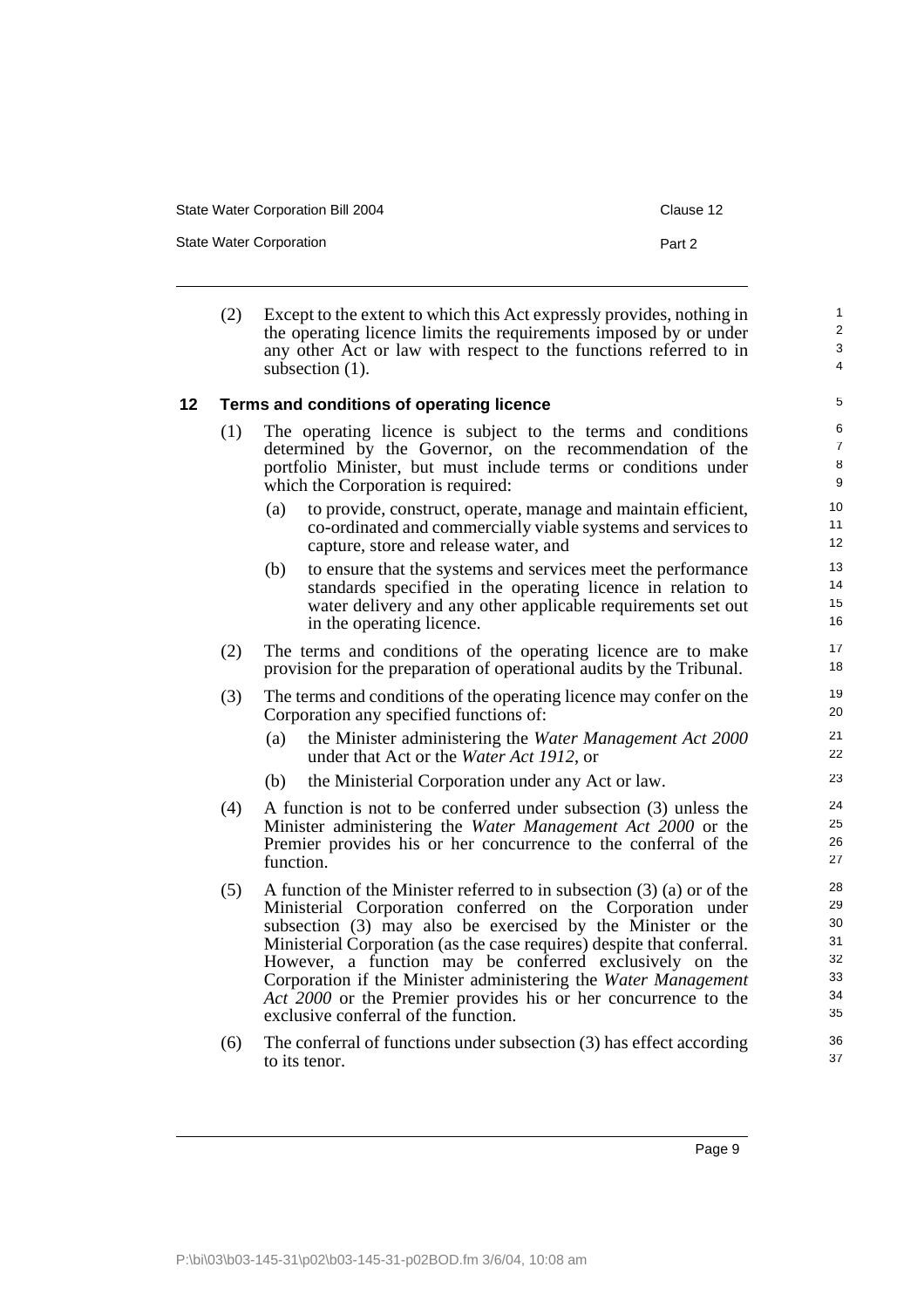## Clause 13 State Water Corporation Bill 2004

Part 2 **State Water Corporation** 

<span id="page-13-2"></span><span id="page-13-1"></span><span id="page-13-0"></span>

| 13 |     |     | <b>Amendment of operating licence</b>                                                                                                                                                                                                                    | $\mathbf{1}$         |
|----|-----|-----|----------------------------------------------------------------------------------------------------------------------------------------------------------------------------------------------------------------------------------------------------------|----------------------|
|    | (1) |     | The Governor, on the recommendation of the portfolio Minister,<br>may amend or substitute the operating licence or impose, amend or<br>revoke conditions of the operating licence.                                                                       | 2<br>3<br>4          |
|    | (2) |     | The portfolio Minister is to consult with the Corporation before<br>making a recommendation to the Governor under subsection (1).                                                                                                                        | 5<br>6               |
| 14 |     |     | <b>Term of operating licence</b>                                                                                                                                                                                                                         | $\overline{7}$       |
|    | (1) |     | The initial term of the operating licence is to be for a maximum of<br>3 years, as determined by the Governor.                                                                                                                                           | 8<br>9               |
|    | (2) |     | After the initial term, the Governor may renew the operating licence<br>for a maximum of 5 years at a time.                                                                                                                                              | 10<br>11             |
|    | (3) |     | The operating licence may be renewed even if its term has expired.                                                                                                                                                                                       | 12                   |
| 15 |     |     | Area covered by operating licence                                                                                                                                                                                                                        | 13                   |
|    | (1) |     | The area of operations of the Corporation is the whole of the State,<br>other than the following areas:                                                                                                                                                  | 14<br>15             |
|    |     | (a) | the area of operations of Sydney Water Corporation within<br>the meaning of the Sydney Water Act 1994,                                                                                                                                                   | 16<br>17             |
|    |     | (b) | the area of operations of Sydney Catchment Authority within<br>the meaning of the Sydney Water Catchment Management Act<br>1998,                                                                                                                         | 18<br>19<br>20       |
|    |     | (c) | the area of operations of Hunter Water Corporation within the<br>meaning of the <i>Hunter Water Act 1991</i> ,                                                                                                                                           | 21<br>22             |
|    |     | (d) | the area of operations of a water supply authority.                                                                                                                                                                                                      | 23                   |
|    | (2) |     | Despite subsection $(1)$ $(b)$ and $(d)$ , the area of operations of the<br>Corporation includes the area of operations of the Corporation in its<br>capacity as a water supply authority in relation to the Fish River<br>water supply scheme.          | 24<br>25<br>26<br>27 |
|    | (3) |     | Despite subsection (1), the operating licence may authorise the<br>Corporation to carry out any of its functions:                                                                                                                                        | 28<br>29             |
|    |     | (a) | outside the State, or                                                                                                                                                                                                                                    | 30                   |
|    |     | (b) | in any of the areas referred to in subsection $(1)$ $(a)$ – $(d)$ with<br>the agreement of Sydney Water Corporation, Sydney<br>Catchment Authority, Hunter Water Corporation or the water<br>supply authority, respectively (the <i>relevant body</i> ). | 31<br>32<br>33<br>34 |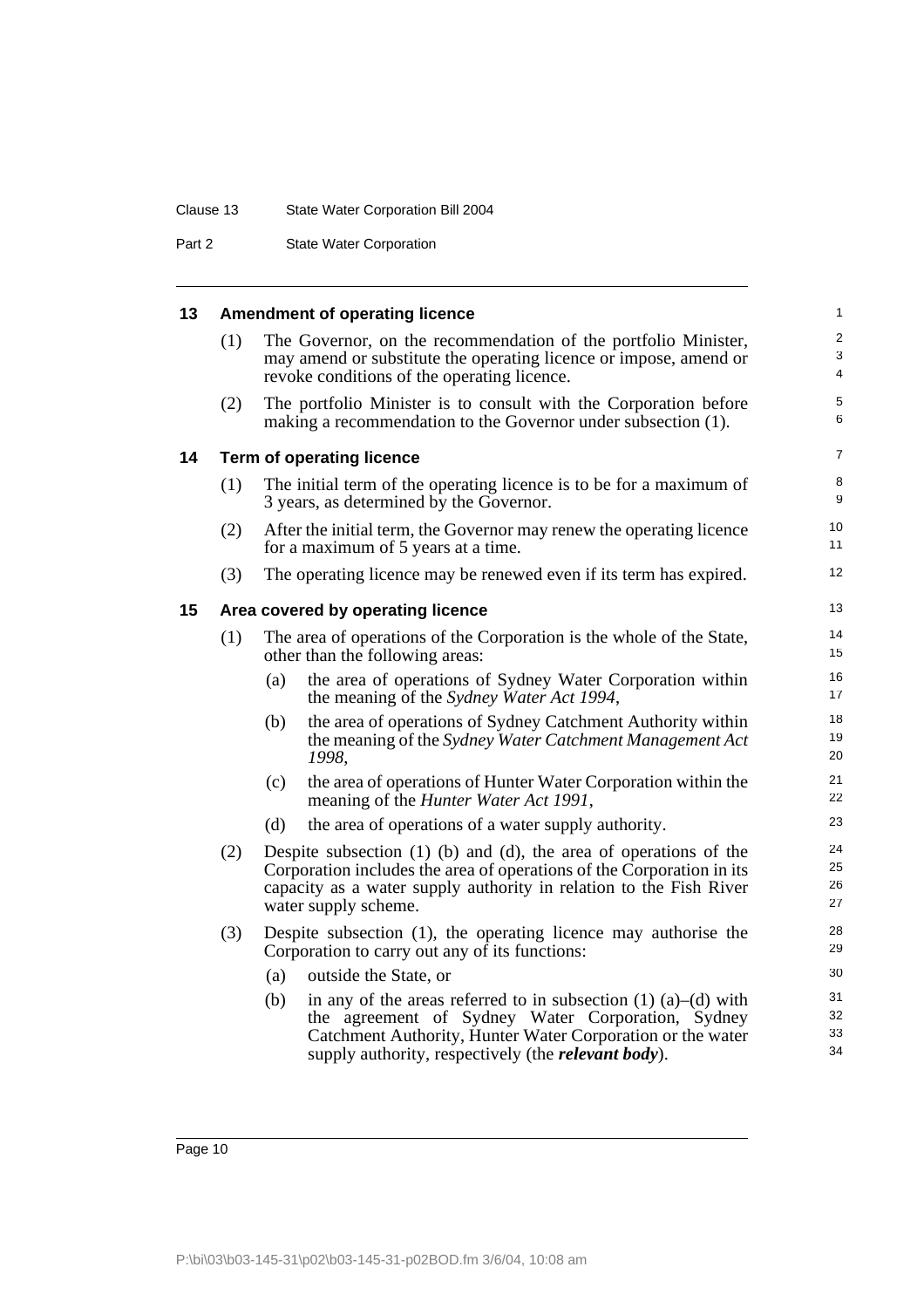State Water Corporation **Part 2** 

- <span id="page-14-0"></span>(4) If, under subsection (3) (b), the Corporation is to carry out its functions in more than one of the areas referred to in subsection (1) (a)–(d), the Corporation is to obtain the agreement of each relevant body in relation to the exercise of those functions. (5) Nothing in this Act affects the area of operations of Sydney Water Corporation, Sydney Catchment Authority or Hunter Water Corporation. (6) In this section, a reference to the *area of operations* of a water supply authority means the area of operations prescribed for that water supply authority by regulations made under section 289 (1) of the *Water Management Act 2000*. **16 Contravention of operating licence** (1) If, in the opinion of the portfolio Minister, the Corporation contravenes the operating licence, the portfolio Minister may cause a notice to be served on the Corporation requiring it to rectify the contravention within a specified period. (2) If, in the opinion of the portfolio Minister, the Corporation contravenes the operating licence, and whether or not a notice has been served under subsection (1) or the period specified in the notice has ended, the Governor may direct that the Corporation is to pay a monetary penalty of an amount to be determined by the Governor. (3) The fact that the Governor has directed that action be taken under this section does not prevent the Governor directing that the same or other action under this section be taken if the contravention continues or a fresh contravention occurs.
	- (4) The operating licence may make provision for advice to be furnished to the portfolio Minister in connection with the exercise of the portfolio Minister's functions under this section.
	- (5) A penalty imposed under this section may be recovered in any court of competent jurisdiction as if it were a debt due to the State.

## <span id="page-14-1"></span>**17 Contravention of operating licence: action by Tribunal**

- (1) The Tribunal may impose a monetary penalty on the Corporation if the Corporation contravenes the operating licence.
- (2) The Tribunal may, instead of imposing a monetary penalty, require the Corporation to take such action as the Tribunal considers appropriate in the circumstances, including (for example) requiring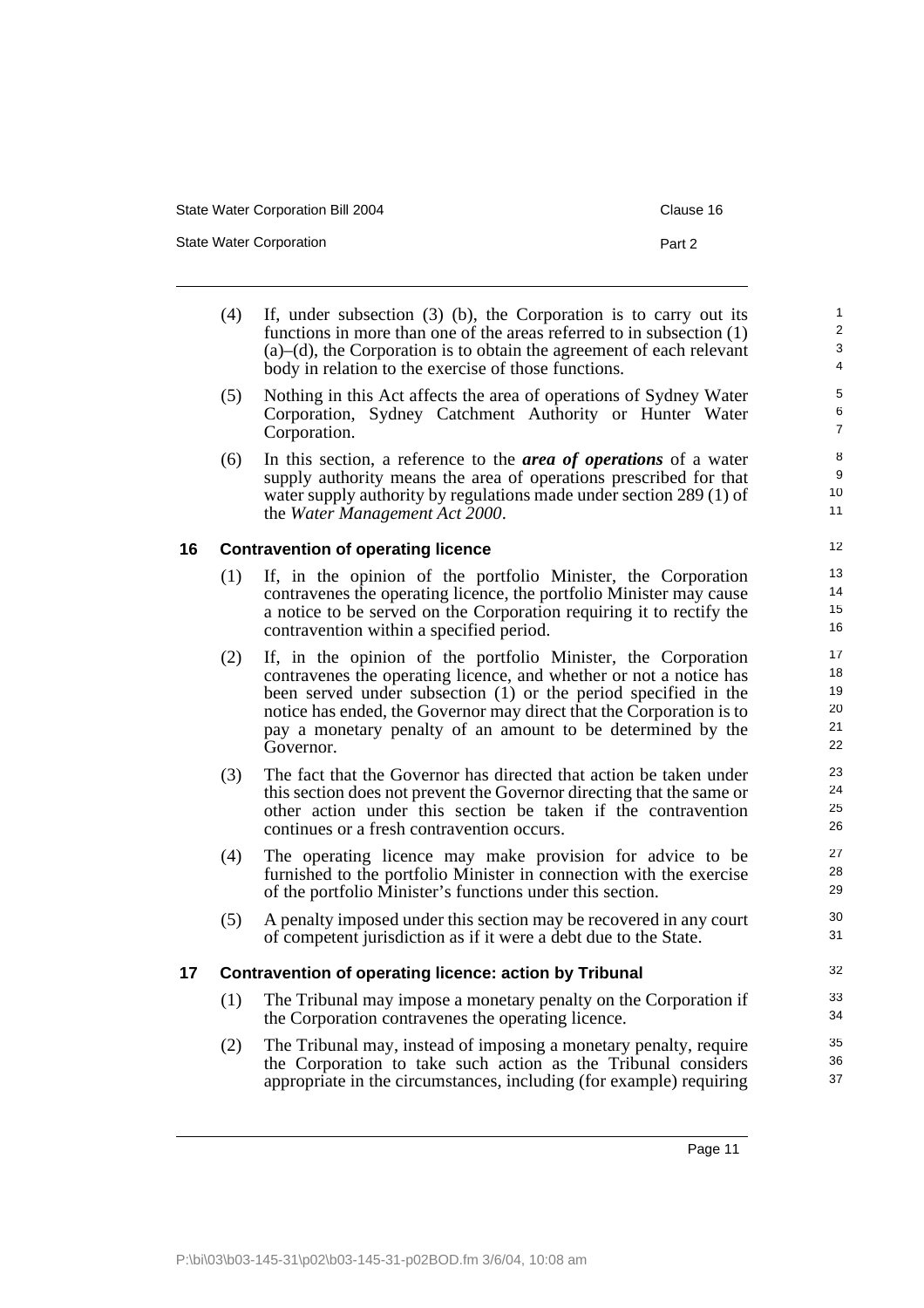#### Clause 17 State Water Corporation Bill 2004

Part 2 **State Water Corporation** 

the sending of information to customers or the publication of notices in newspapers.

- (3) The Tribunal may not require action to be taken under subsection (2) by the Corporation if the cost of that action would exceed the monetary penalty that the Tribunal could impose under this section on the Corporation.
- (4) If the Tribunal requires information to be sent to a customer under subsection (2), the Corporation may satisfy that requirement by sending the information to the customer with the next account or bill to be sent to the customer by the Corporation or, if the Corporation is sending other information to that customer before the next account or bill, with that other information.
- (5) Action may be taken under this section only if the Corporation has knowingly contravened the operating licence.
- (6) The monetary penalty that the Tribunal may impose under this section must not exceed \$10,000 for the first day on which the contravention concerned occurs and a further \$1,000 for each subsequent day (not exceeding 30 days) on which the contravention continues.
- (7) The Tribunal must not take action under this section unless:
	- (a) the Tribunal has considered whether the contravention has been or is likely to be the subject of any other penalty or action or any claim for compensation, and is satisfied that it is nevertheless appropriate to take action under this section, and
	- (b) the Tribunal has considered the action that the Corporation has taken or is likely to take in respect of the contravention and the cost to the Corporation in taking that action, and is satisfied that it is nevertheless appropriate to take action under this section.
- (8) The Tribunal is required to consider the seriousness of the contravention concerned in determining whether to impose a monetary penalty under this section.
- (9) The Tribunal must not take action under this section unless:
	- (a) notice of the proposed action has been given to the Corporation, and
	- (b) the Corporation has been given a reasonable opportunity to make submissions with respect to the proposed action, and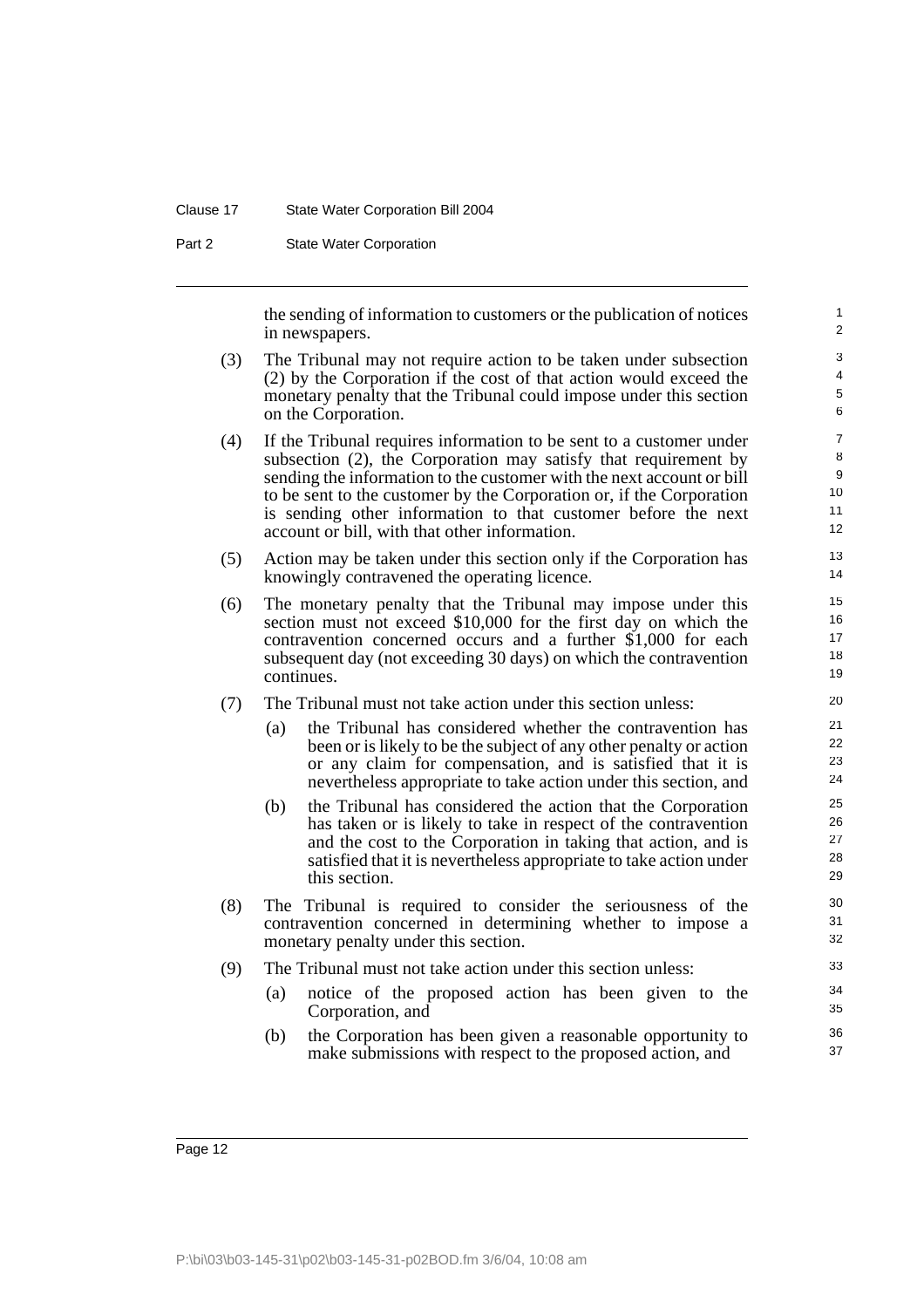| State Water Corporation Bill 2004 | Clause 18 |
|-----------------------------------|-----------|
| State Water Corporation           | Part 2    |

<span id="page-16-1"></span><span id="page-16-0"></span>

|    |         | (c) | the Tribunal has given due consideration to any such<br>submissions.                                                                        | $\mathbf{1}$<br>2   |  |
|----|---------|-----|---------------------------------------------------------------------------------------------------------------------------------------------|---------------------|--|
|    | (10)    |     | The Tribunal must not take action under this section in respect of a                                                                        | 3                   |  |
|    |         |     | contravention if any action has already been taken under section 16<br>in respect of the contravention.                                     | 4<br>5              |  |
|    | (11)    |     | Nothing in this section affects any powers under section 16 in                                                                              | 6                   |  |
|    |         |     | respect of a contravention, whether or not the Tribunal has already<br>taken action under this section in respect of the contravention.     | $\overline{7}$<br>8 |  |
|    | (12)    |     | A penalty imposed under this section may be recovered in any court<br>of competent jurisdiction as if it were a debt due to the State.      | 9<br>10             |  |
| 18 | licence |     | Review of certain decisions of Tribunal concerning operating                                                                                | 11<br>12            |  |
|    | (1)     |     | The Corporation, if aggrieved by a decision of the Tribunal to take                                                                         | 13                  |  |
|    |         |     | action under section 17 in relation to the Corporation, may apply to<br>the Administrative Decisions Tribunal for a review of the decision. | 14<br>15            |  |
|    | (2)     |     | Section 53 (Internal reviews) of the Administrative Decisions                                                                               | 16                  |  |
|    |         |     | <i>Tribunal Act 1997</i> does not apply to such a decision of the Tribunal.                                                                 | 17                  |  |
| 19 |         |     | <b>Cancellation of operating licence</b>                                                                                                    | 18                  |  |
|    | (1)     | if: | The operating licence may be cancelled by the Governor, but only                                                                            | 19<br>20            |  |
|    |         | (a) | the Corporation ceases, otherwise than as authorised by the                                                                                 | 21                  |  |
|    |         |     | operating licence, to carry out its functions in accordance with<br>the operating licence in the area of operations of the                  | 22<br>23            |  |
|    |         |     | Corporation for any reason, or                                                                                                              | 24                  |  |
|    |         | (b) | the Corporation:                                                                                                                            | 25                  |  |
|    |         |     | is, in the opinion of the portfolio Minister, in material<br>(i)                                                                            | 26                  |  |
|    |         |     | default in complying with the operating licence, viewed                                                                                     | 27<br>28            |  |
|    |         |     | in terms of the operation of the operating licence as a<br>whole, and                                                                       | 29                  |  |
|    |         |     | has not, within the time specified by the portfolio<br>(ii)                                                                                 | 30                  |  |
|    |         |     | Minister in a notice to the Corporation, either rectified                                                                                   | 31                  |  |
|    |         |     | the default or shown cause, to the satisfaction of the                                                                                      | 32<br>33            |  |
|    |         |     | portfolio Minister, why the operating licence should not<br>be cancelled, or                                                                | 34                  |  |
|    |         | (c) | the Corporation has been convicted on more than 3 occasions                                                                                 | 35                  |  |
|    |         |     | within a period of 12 months of offences that are punishable                                                                                | 36                  |  |
|    |         |     |                                                                                                                                             |                     |  |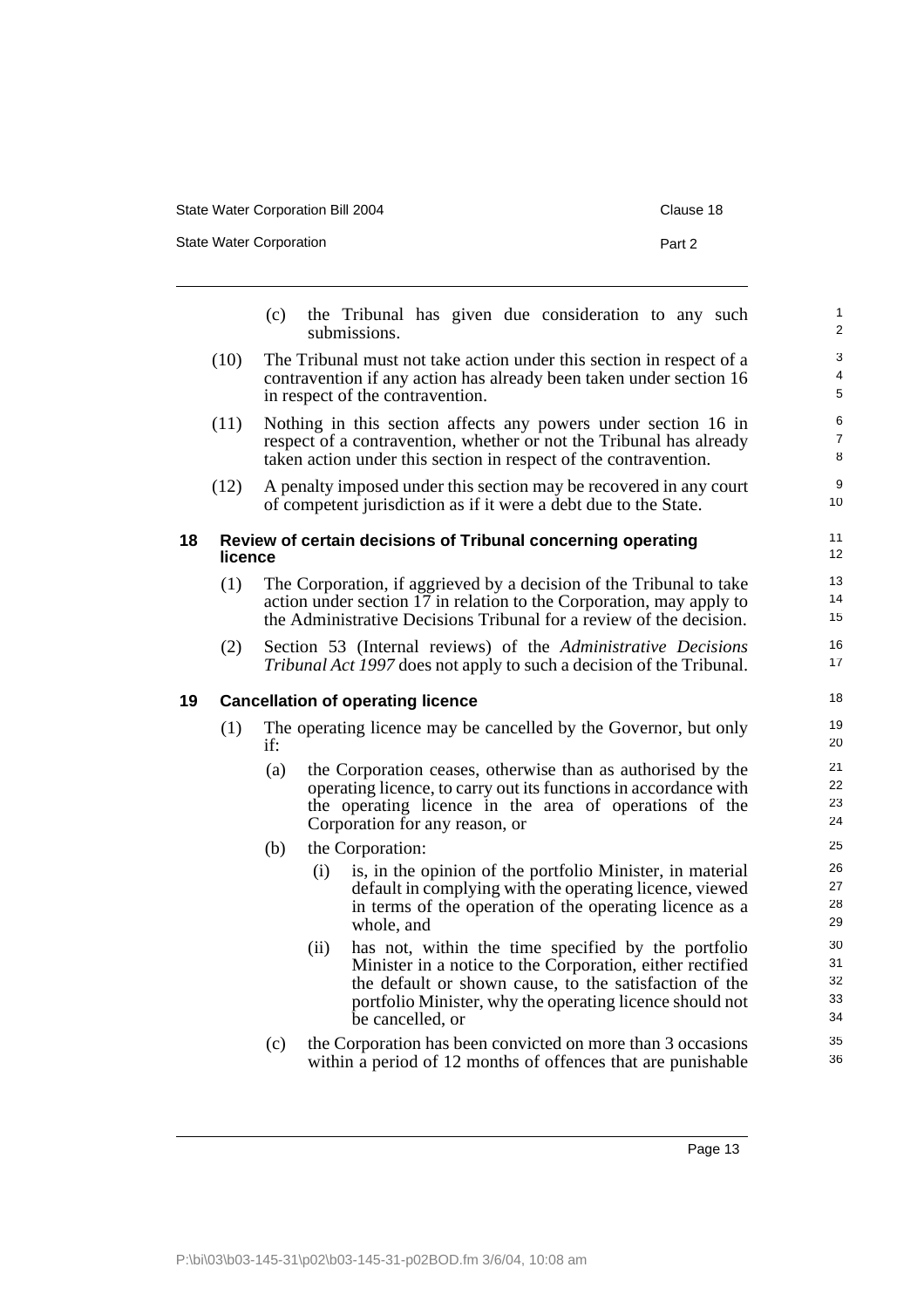#### Clause 20 State Water Corporation Bill 2004

Part 2 **State Water Corporation** 

by a fine of at least \$10,000 or, if the Corporation were a natural person, imprisonment for 12 months or more.

24

- (2) A notice under section 16 (1) can be regarded also as a notice for the purposes of subsection  $(1)$  (b)  $(ii)$ .
- (3) If the operating licence is cancelled under this section, the Governor may, by order published in the Gazette, transfer to the Ministerial Corporation, the State or a public or local authority (as specified in the order), from a date specified in the order, the assets and rights of the Corporation that are specified in the order and that, in the opinion of the portfolio Minister, are necessary to enable the Ministerial Corporation, the State or the public or local authority to exercise such of the functions exercisable (or formerly exercisable) by the Corporation as appear to be necessary in the public interest.
- (4) An order under this section may provide for:
	- (a) the Ministerial Corporation, the State or a public or local authority to assume those liabilities of the Corporation that the Governor considers appropriate and specifies in the order, or
	- (b) the Ministerial Corporation, the State or a public or local authority to pay the whole or any part of the liabilities of the Corporation.
- (5) Schedule 1 applies to any transfer of assets, rights or liabilities under this section.

#### <span id="page-17-0"></span>**Division 6 General**

#### <span id="page-17-1"></span>**20 Foundation charter of Corporation**

For the purposes of the *State Owned Corporations Act 1989*, the foundation charter of the Corporation is this Part (but not the remainder of this Act).

**Note.** Section 3 of the *State Owned Corporations Act 1989* defines the foundation charter of a statutory State owned corporation (*SOC*) as the whole of any Act by which a SOC is established for the purposes of the *State Owned Corporations Act 1989* and, in particular, for the purpose of the provisions relating to the legal capacity of statutory SOCs and assumptions that they have complied with that Act and their foundation charter.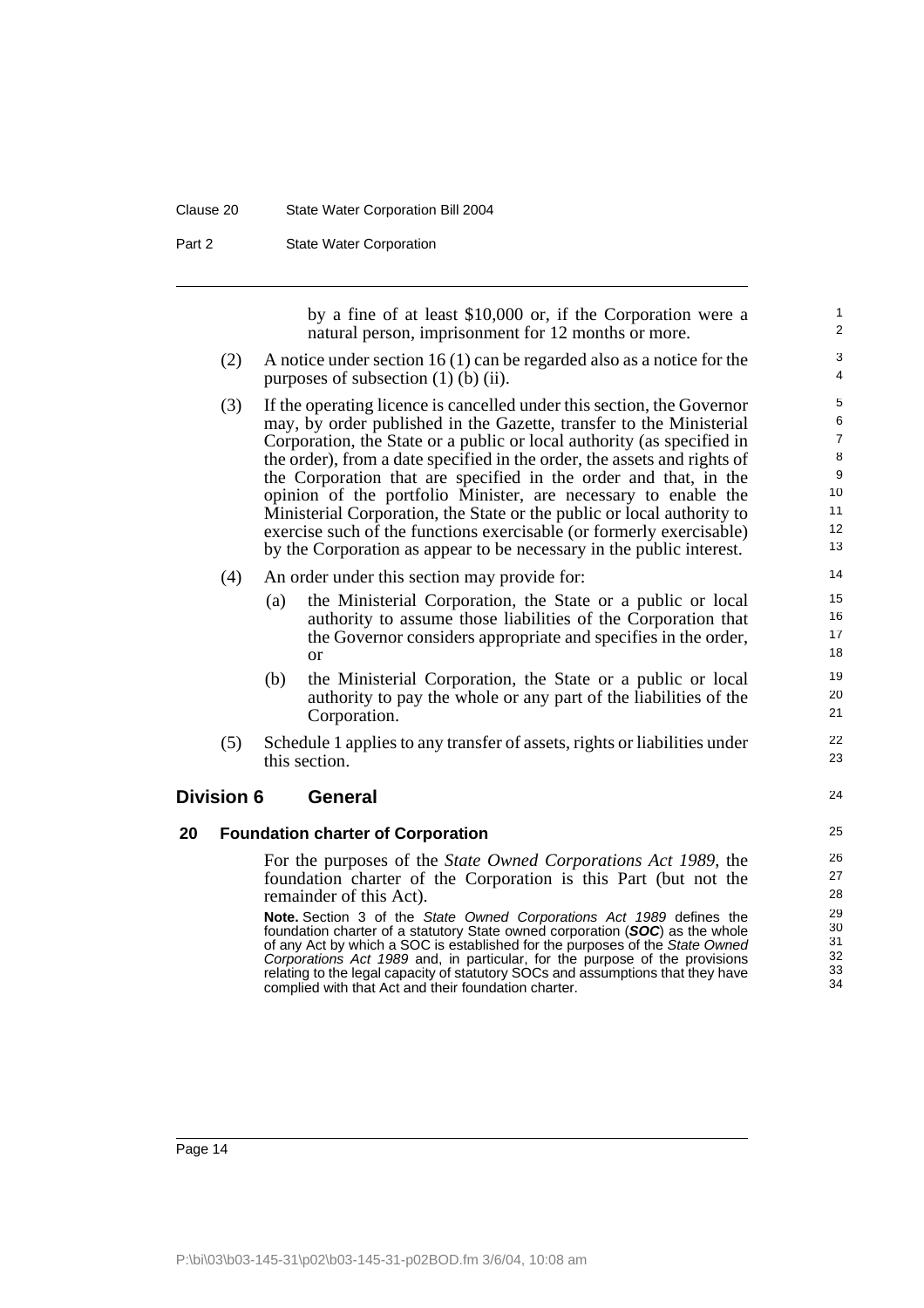Powers of State Water Corporation **Part 3** Part 3

<span id="page-18-2"></span><span id="page-18-1"></span><span id="page-18-0"></span>

| Part 3 |     | <b>Powers of State Water Corporation</b>                                                                                                                                                                                              | $\mathbf{1}$             |
|--------|-----|---------------------------------------------------------------------------------------------------------------------------------------------------------------------------------------------------------------------------------------|--------------------------|
| 21     |     | <b>Ownership of works</b>                                                                                                                                                                                                             |                          |
|        | (1) | The Corporation is the owner of all works installed by, vested in or<br>transferred to the Corporation in or on any land (including the bed<br>of any river, lake or estuary) whether or not the land is owned by the<br>Corporation. | 3<br>4<br>5<br>6         |
|        | (2) | The Corporation may, subject to this and any other Act or law and<br>for purposes consistent with its objectives:                                                                                                                     | $\overline{7}$<br>8<br>9 |
|        |     | build and install works, and<br>(a)<br>(b)<br>operate, repair, replace, maintain, remove, extend, expand,<br>connect, disconnect, improve or do any other things that are<br>necessary or appropriate to any of its works, and        | 10<br>11<br>12           |
|        | (3) | sell, demolish or otherwise deal with any of its works.<br>(c)<br>Part 3 and section 91 (b) and (c) of the <i>Public Works Act 1912</i> do<br>not apply in respect of works owned by the Corporation.                                 | 13<br>14<br>15           |
| 22     |     | Acquisition of land for purposes of this Act                                                                                                                                                                                          | 16                       |
|        | (1) | The Corporation may acquire land (including an interest in land) for<br>the purposes of this Act.                                                                                                                                     | 17<br>18                 |
|        | (2) | Other purposes for which land may be acquired under this section<br>include the purposes of a future sale, lease or disposal, that is, to<br>enable the Corporation to exercise its functions in relation to land<br>under this Act.  | 19<br>20<br>21<br>22     |
|        | (3) | Land that the Corporation is authorised to acquire under this section<br>may be acquired by agreement or by compulsory process in<br>accordance with the <i>Land Acquisition (Just Terms Compensation)</i><br>Act 1991.               | 23<br>24<br>25<br>26     |
|        | (4) | For the purposes of the <i>Public Works Act 1912</i> :                                                                                                                                                                                | 27                       |
|        |     | (a)<br>an acquisition in accordance with this section is taken to be<br>for an authorised work, and                                                                                                                                   | 28<br>29                 |
|        |     | (b)<br>the Corporation is, in relation to that work, taken to be the<br>Constructing Authority, and                                                                                                                                   | 30<br>31                 |
|        |     | Part 3 and section 91 (b) and (c) of that Act do not apply in<br>(c)<br>respect of that work.                                                                                                                                         | 32<br>33                 |
|        | (5) | The Corporation may not give a proposed acquisition notice under<br>the Land Acquisition (Just Terms Compensation) Act 1991 for the                                                                                                   | 34<br>35                 |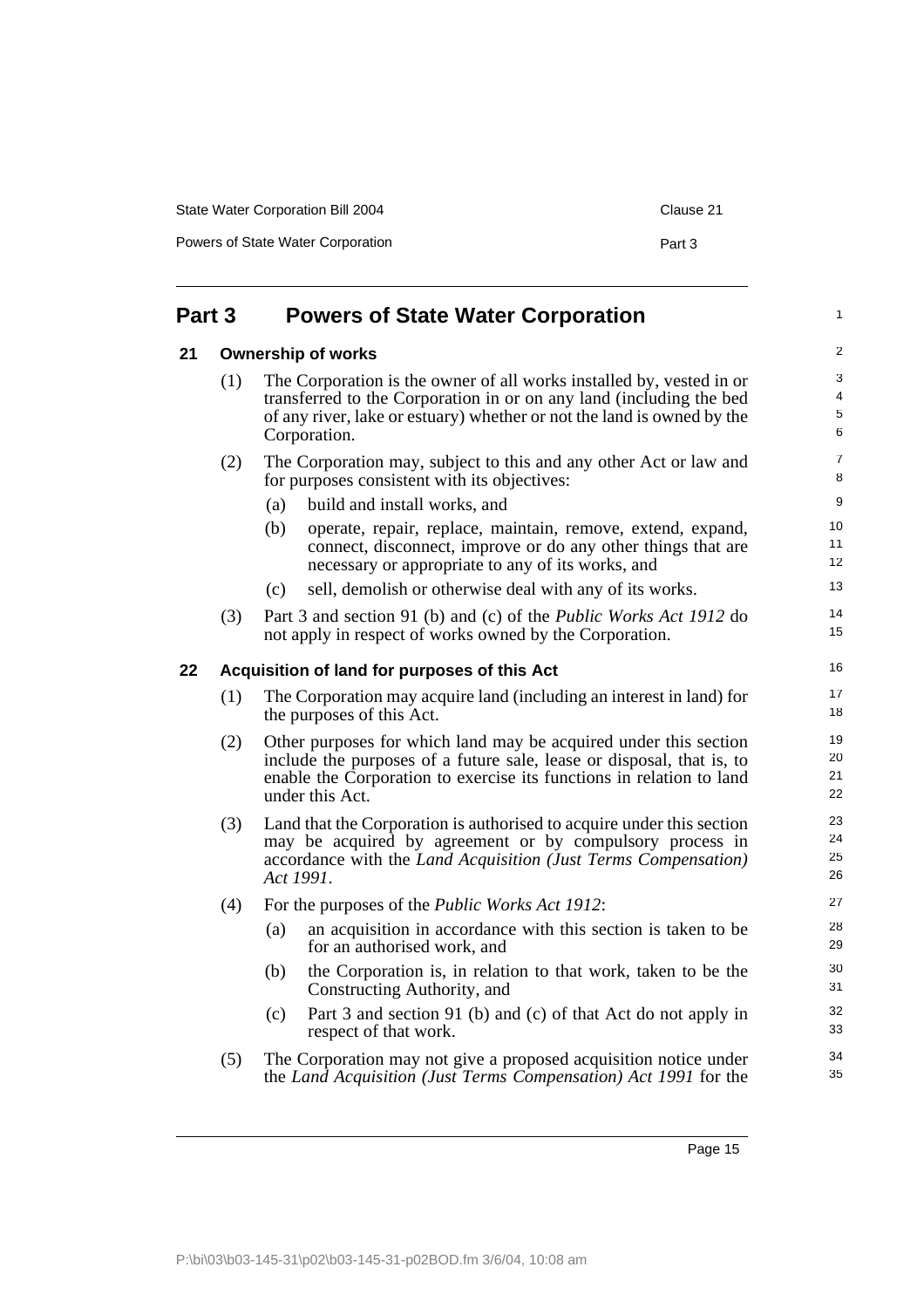#### Clause 23 State Water Corporation Bill 2004

Part 3 Powers of State Water Corporation

purposes of this or any other Act, without the approval of the portfolio Minister.

(6) Any such acquisition is not void merely because it is expressed to be for the purposes of the Corporation or for the purposes of this Act.

#### <span id="page-19-0"></span>**23 Entry on land**

- (1) The Corporation has, for the purposes of exercising its functions under this or any other Act, the powers of entry on land that a water supply authority has under sections 296 and 297 of the *Water Management Act 2000*.
- (2) For the purposes of this section, the reference in section 297 (1) (d) of the *Water Management Act 2000* to an offence against that Act is taken to include a reference to an offence under this Act.

#### <span id="page-19-1"></span>**24 Power to break up roads**

- (1) The Corporation may, on giving reasonable notice to persons likely to be affected, open and break up:
	- (a) the soil and pavement of a public road or public reserve, and
	- (b) any sewer, drain or tunnel in or under a public road or public reserve,

for the purpose of exercising its functions under this or any other Act.

- (2) The statutory body having the control and management of a public road or public reserve may, as prescribed by the regulations, require the Corporation to comply with conditions in exercising its powers under subsection (1), including conditions for restoration of the surface and removal of rubbish.
- (3) If a public road or public reserve is damaged by a leakage from, or a bursting of, the Corporation's water main, the statutory body having the control and management of the public road or public reserve may require the Corporation to make good the damage without delay.

| (4)<br>If the Corporation fails: |  |
|----------------------------------|--|
|----------------------------------|--|

- (a) to comply with a condition in force under subsection (2), or
- (b) to comply with a requirement under subsection (3),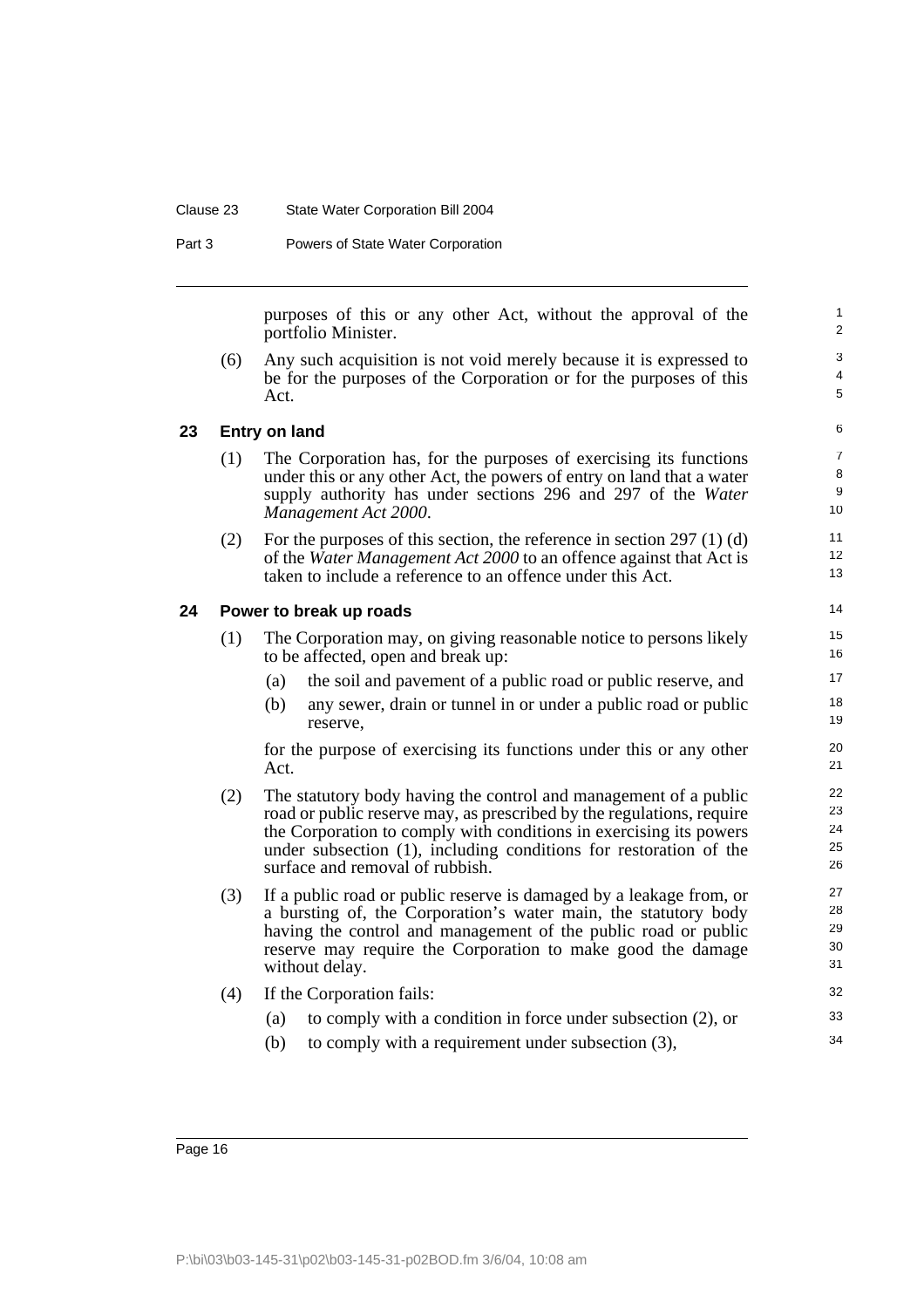| State Water Corporation Bill 2004 | Clause 25 |
|-----------------------------------|-----------|
| Powers of State Water Corporation | Part 3    |

the statutory body affected by the failure may remedy it and recover the cost of doing so in a court of competent jurisdiction as a debt owed to the statutory body by the Corporation.

## <span id="page-20-0"></span>**25 Altering position of conduits**

- (1) If:
	- (a) the Corporation, in order to exercise its functions, needs an alteration to be made in the position of a conduit owned by another person, and
	- (b) the alteration would not permanently damage the conduit or adversely affect its operation,

the Corporation may serve on the person a written notice that complies with subsection (2).

- (2) A notice must:
	- (a) specify the alteration needed, and
	- (b) require the alteration to be made within a reasonable time stated in the notice, and
	- (c) include an undertaking by the Corporation to pay the reasonable cost of the alteration.
- (3) If the alteration is not made as required by the notice, the Corporation may make the alteration in such a manner as not to damage the conduit permanently or adversely affect its operation on completion of the alteration.
- (4) In this section, *conduit* means anything that is in or under a public road (or any other land on which no building or other structure is located) and is used for the conveyance of a substance, energy or signals.

#### <span id="page-20-1"></span>**26 Corporation may use water management works to generate hydroelectricity**

The Corporation may authorise devices for generating electricity from water released in the exercise of the Corporation's functions under this Act to be placed on or in any of its water management works.

1  $\overline{2}$ 3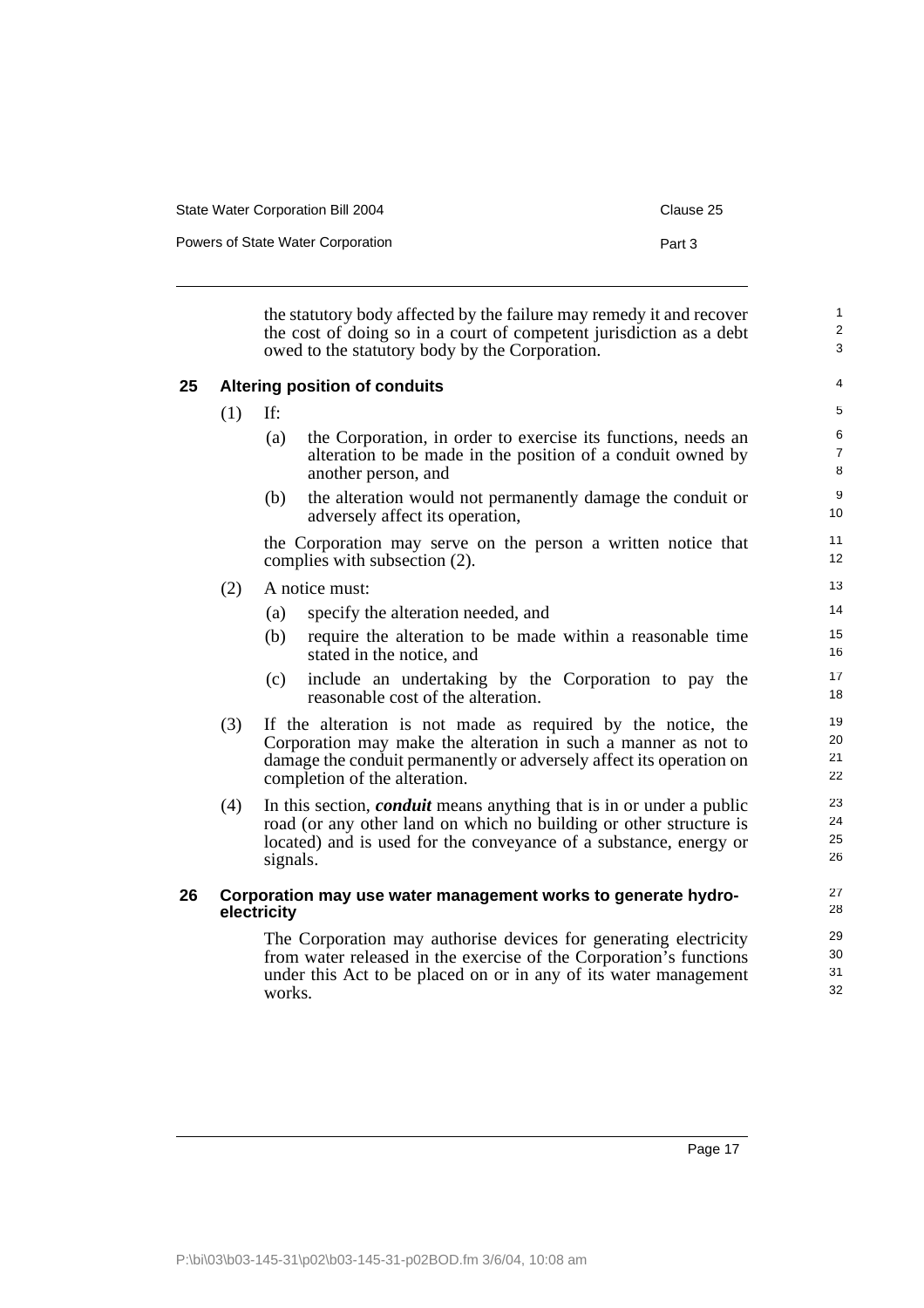#### Clause 27 State Water Corporation Bill 2004

Part 3 **Powers of State Water Corporation** 

#### <span id="page-21-2"></span><span id="page-21-1"></span><span id="page-21-0"></span>**27 Obstruction of water management works** (1) If a person places a structure or other thing in or near any of the Corporation's water management works in such a manner as to interfere with the work, the Corporation may: (a) demolish and remove the structure or other thing, and (b) repair the work, and (c) recover the cost of doing so in a court of competent jurisdiction as a debt owing to the Corporation by the person who placed the structure or other thing there. (2) The Corporation may apply for and obtain an injunction to prevent a structure or other thing being placed as referred to in subsection (1). **28 Finding source of pollution of water supply** (1) If water captured, stored or released by the Corporation is being polluted, the Corporation may, after giving reasonable notice to persons likely to be affected by its action, dig up the ground and try to find the source of the pollution. (2) If it is found that a person given notice under this section is not responsible for the pollution, the Corporation must bear the expenses of: (a) the digging, examination, repair and reinstatement of the broken ground, and (b) the repair of any damage caused by the Corporation to the property of the person. (3) The Corporation may recover the expenses incurred by it in a court of competent jurisdiction as a debt due to the Corporation by any person responsible for the pollution. **29 Corporation may impose fees and charges** (1) The Corporation may impose fees and charges on any person to whom the Corporation provides a service in the exercise of its functions, including any person to whom the Corporation makes water available. (2) The Corporation may impose different fees and charges according to specified factors or circumstances. 1  $\overline{2}$ 3 4 5 6 7 8 9 10 11 12 13 14 15 16 17 18 19 20 21 22 23 24 25 26 27 28 29 30 31 32 33 34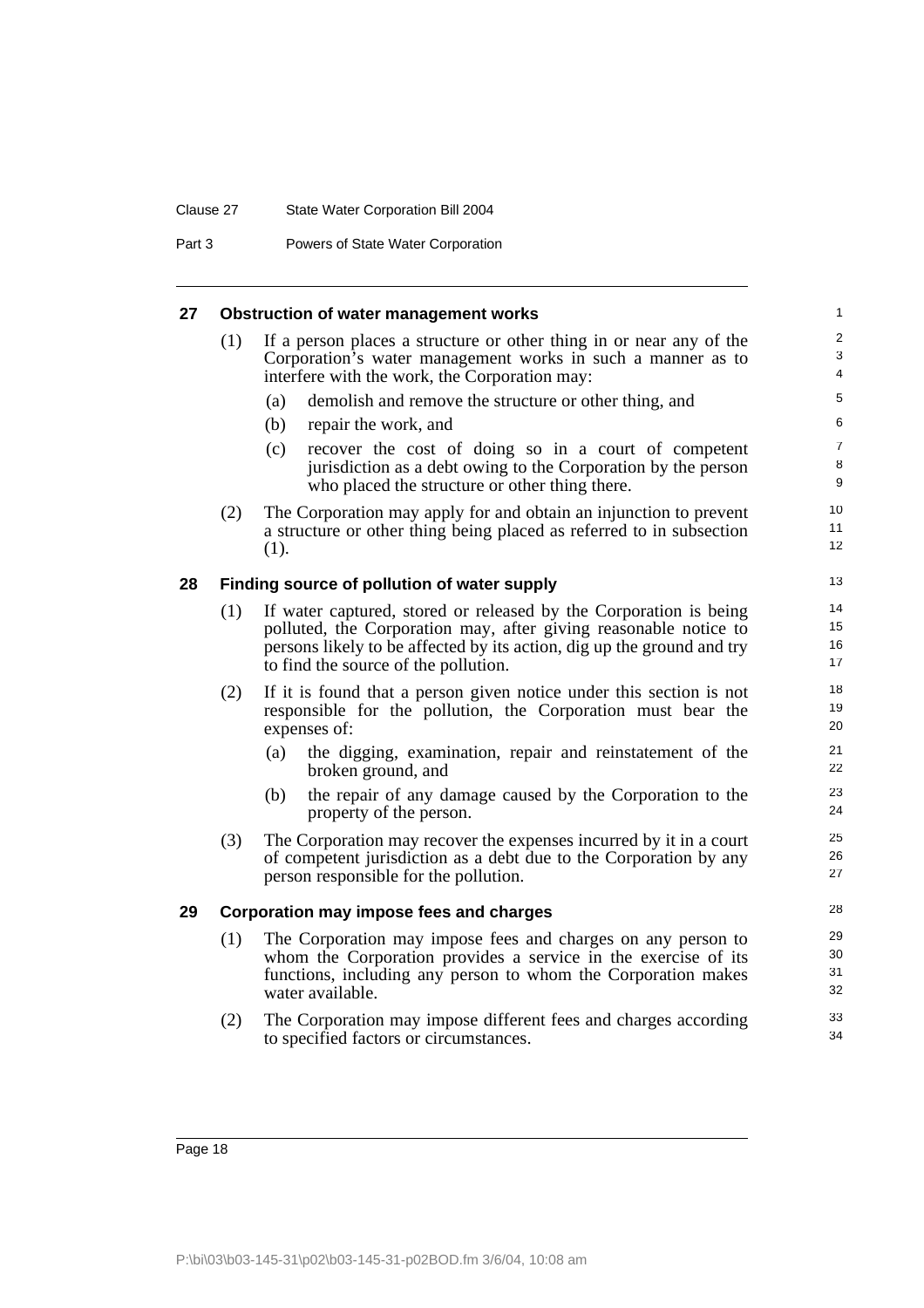| State Water Corporation Bill 2004 | Clause 29 |
|-----------------------------------|-----------|
| Powers of State Water Corporation | Part 3    |

| Any fee or charge imposed under this section is taken to be a debt |
|--------------------------------------------------------------------|
| due to the Corporation and is recoverable in a court of competent  |
| jurisdiction.                                                      |

(4) A fee or charge levied under this Act on the holder of an access licence (within the meaning of the *Water Management Act 2000*) and any costs awarded to the Corporation by a court in proceedings to recover the fee or charge are a charge on the access licence and may be registered in accordance with the *Water Management Act 2000*.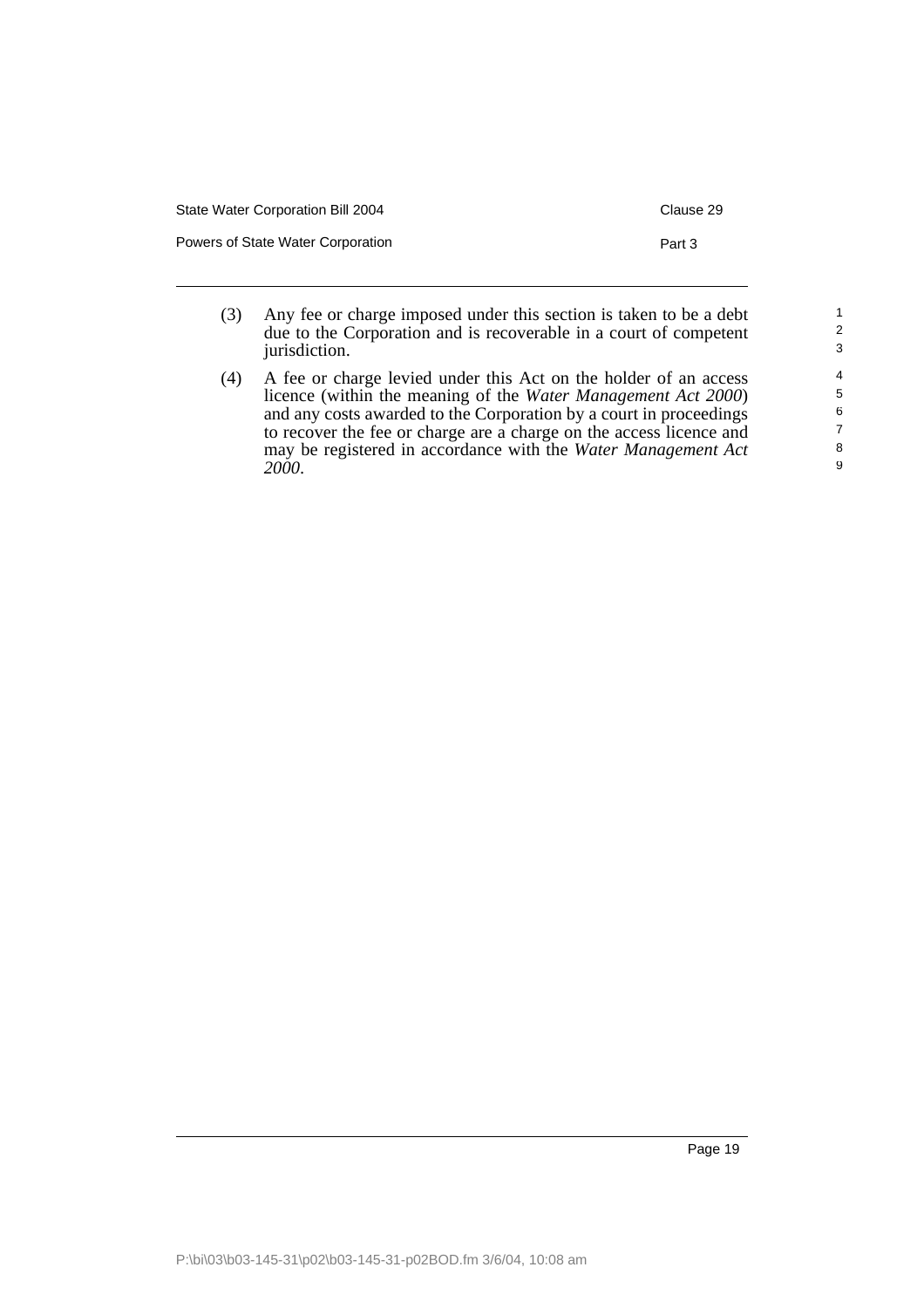#### Clause 30 State Water Corporation Bill 2004

| Part 4 | Independent Pricing and Regulatory Tribunal |
|--------|---------------------------------------------|
|--------|---------------------------------------------|

## <span id="page-23-0"></span>**Part 4 Independent Pricing and Regulatory Tribunal**

## <span id="page-23-1"></span>**30 Regulatory functions of Tribunal**

| (1) | The regulatory functions of the Tribunal under this Act are as |  |  |  |  |  |
|-----|----------------------------------------------------------------|--|--|--|--|--|
|     | follows:                                                       |  |  |  |  |  |

(a) the function of making recommendations under subsection  $(2)$ .

1

- (b) the function of monitoring and reporting under subsection (3),
- (c) the auditing functions of the Tribunal under subsection (4),
- (d) the function of determining the operating licence fee (if any),
- (e) the function of imposing monetary penalties or requiring other action to be taken under section 17,
- (f) such other functions of the Tribunal under this Act as are specified by the regulations for the purposes of this section.
- (2) The Tribunal has the function of making recommendations to the portfolio Minister for or with respect to:
	- (a) the granting, amendment or cancellation of the operating licence, and
	- (b) the imposition, amendment or cancellation of conditions in relation to the operating licence, and
	- (c) action to be taken, and sanctions to be applied, in respect of a contravention of the operating licence, and
	- (d) remedial action that may be warranted as a result of a contravention of the operating licence.
- (3) The Tribunal has the function of monitoring and reporting to the portfolio Minister on compliance by the Corporation with the operating licence.
- (4) The Tribunal has such functions as may be conferred or imposed on it by the operating licence in connection with operational audits of the Corporation.

#### <span id="page-23-2"></span>**31 Operational and other audits**

- (1) The Tribunal is to prepare operational audits of the Corporation at the times directed by the portfolio Minister.
- (2) The portfolio Minister may direct the Tribunal to prepare an operational audit of specified matters only.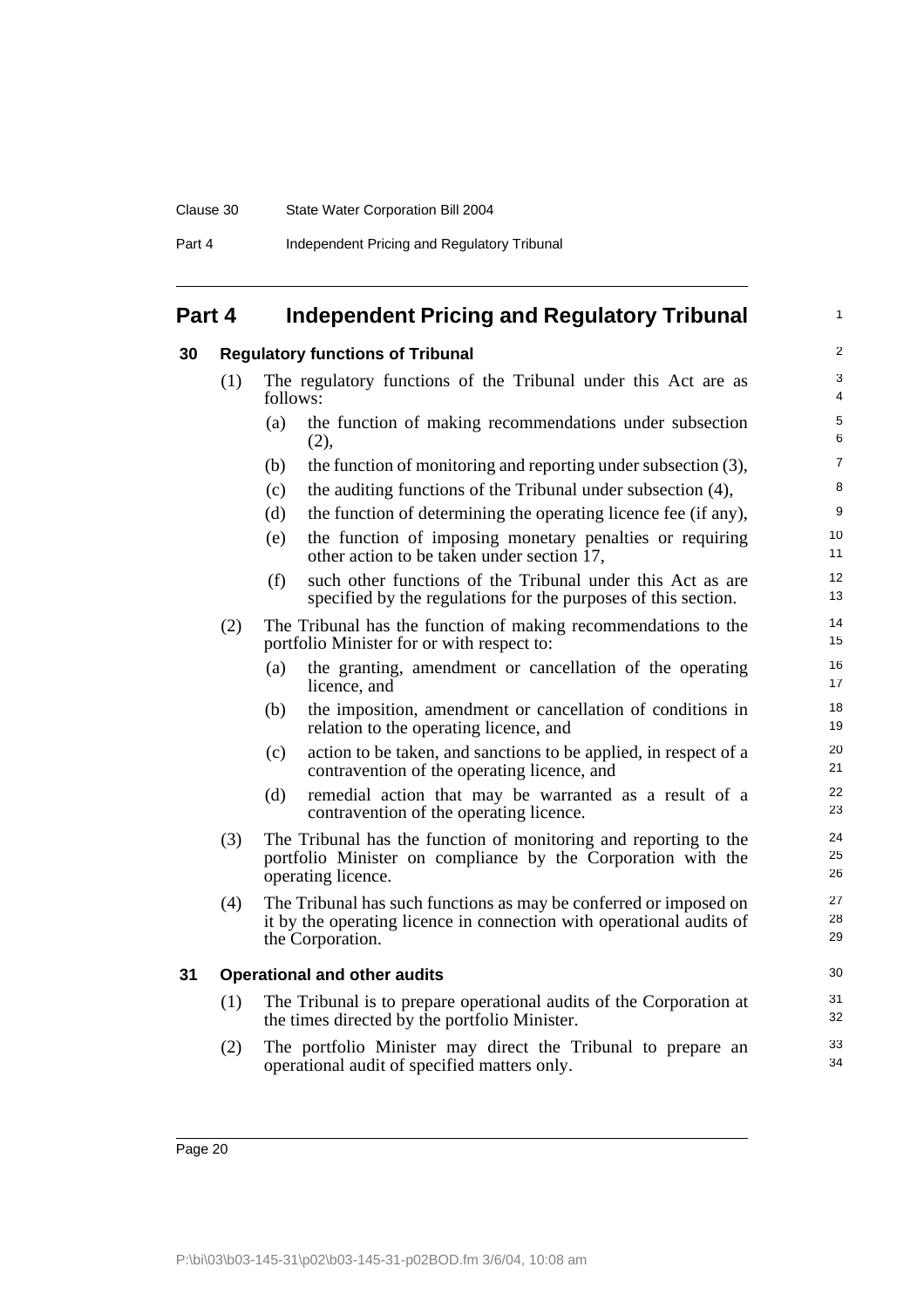| State Water Corporation Bill 2004           | Clause 31 |
|---------------------------------------------|-----------|
| Independent Pricing and Regulatory Tribunal | Part 4    |
|                                             |           |

(3) The Tribunal is to ensure that each operational audit of the Corporation is prepared in accordance with the operating licence.

1 2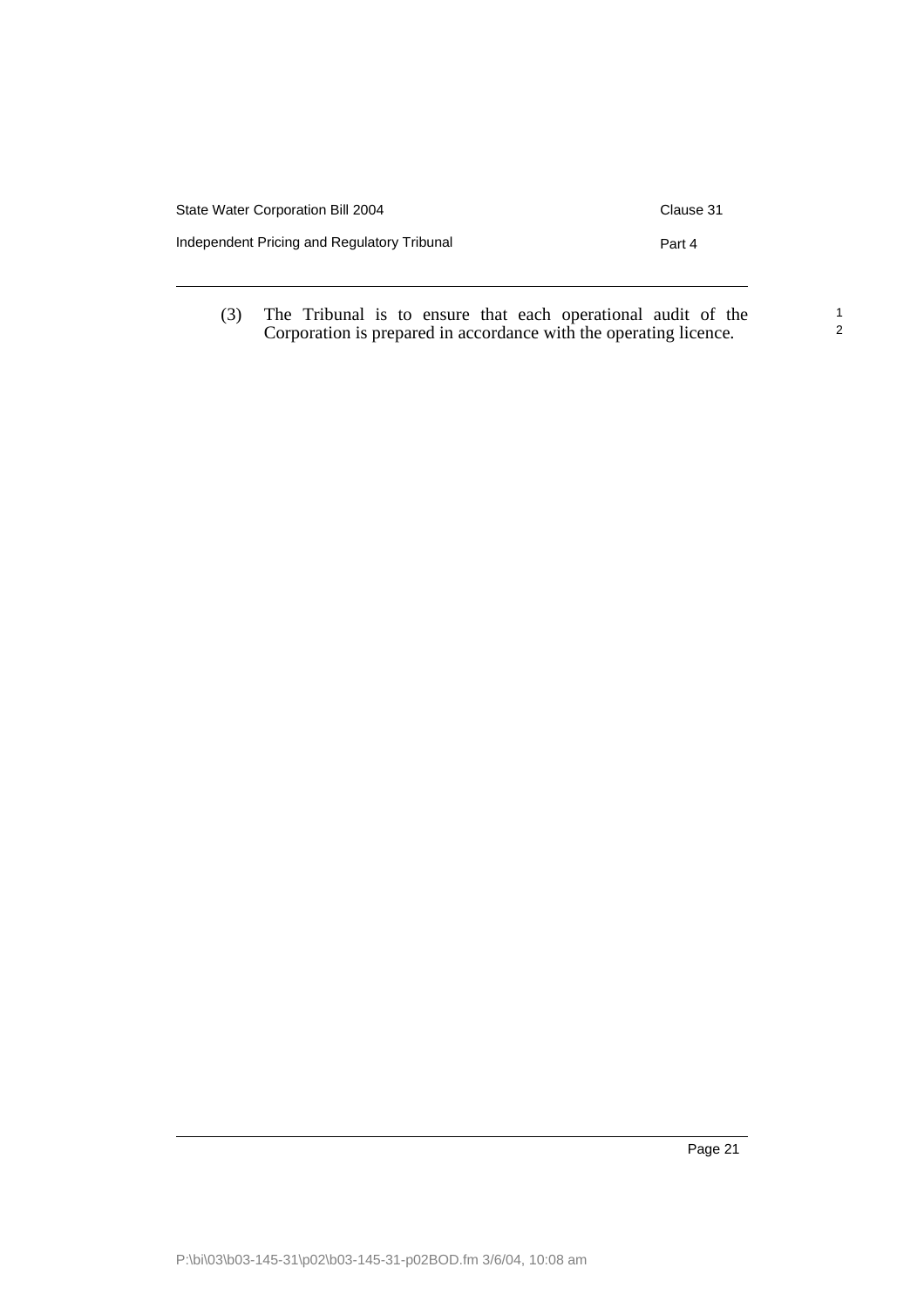#### Clause 32 State Water Corporation Bill 2004

Part 5 Miscellaneous

<span id="page-25-0"></span>

### <span id="page-25-1"></span>**32 Authorised officers**

| (1) | The Corporation may appoint authorised officers for the purposes of |
|-----|---------------------------------------------------------------------|
|     | exercising its functions under this or any other Act.               |

1

(2) On appointing an authorised officer under subsection (1), the Corporation must issue to the officer a certificate of authority.

#### (3) A certificate of authority must:

- (a) state that it is issued under the *State Water Corporation Act 2004*, and
- (b) give the name of the person to whom it is issued, and
- (c) state the date, if any, on which it expires, and
- (d) describe the nature of the functions conferred and the source of the functions.
- (4) An authorised officer may exercise such of the Corporation's functions under this or any other Act as are described in the officer's certificate of authority.
- (5) A certificate of authority may appoint the authorised officer to be an authorised officer for the purposes of section 365 of the *Water Management Act 2000*, but only in relation to penalty notice offences, within the meaning of that section, that occur in the area of operations of the Corporation.
- (6) If an authorised officer serves a penalty notice under section 365 of the *Water Management Act 2000*, a reference to the Ministerial Corporation in section 365 (7) of that Act is taken to be a reference to the Corporation.

## <span id="page-25-2"></span>**33 Obstruction of authorised officers**

A person must not obstruct or hinder an authorised officer in the exercise of the authorised officer's functions.

Maximum penalty: 20 penalty units (in the case of an individual) and 50 penalty units (in any other case).

## <span id="page-25-3"></span>**34 Exclusion of personal liability**

An act or omission of any of the following:

- (a) the Minister, the Corporation, or a director of the Corporation,
- (b) a member of staff of the Department or of the Corporation,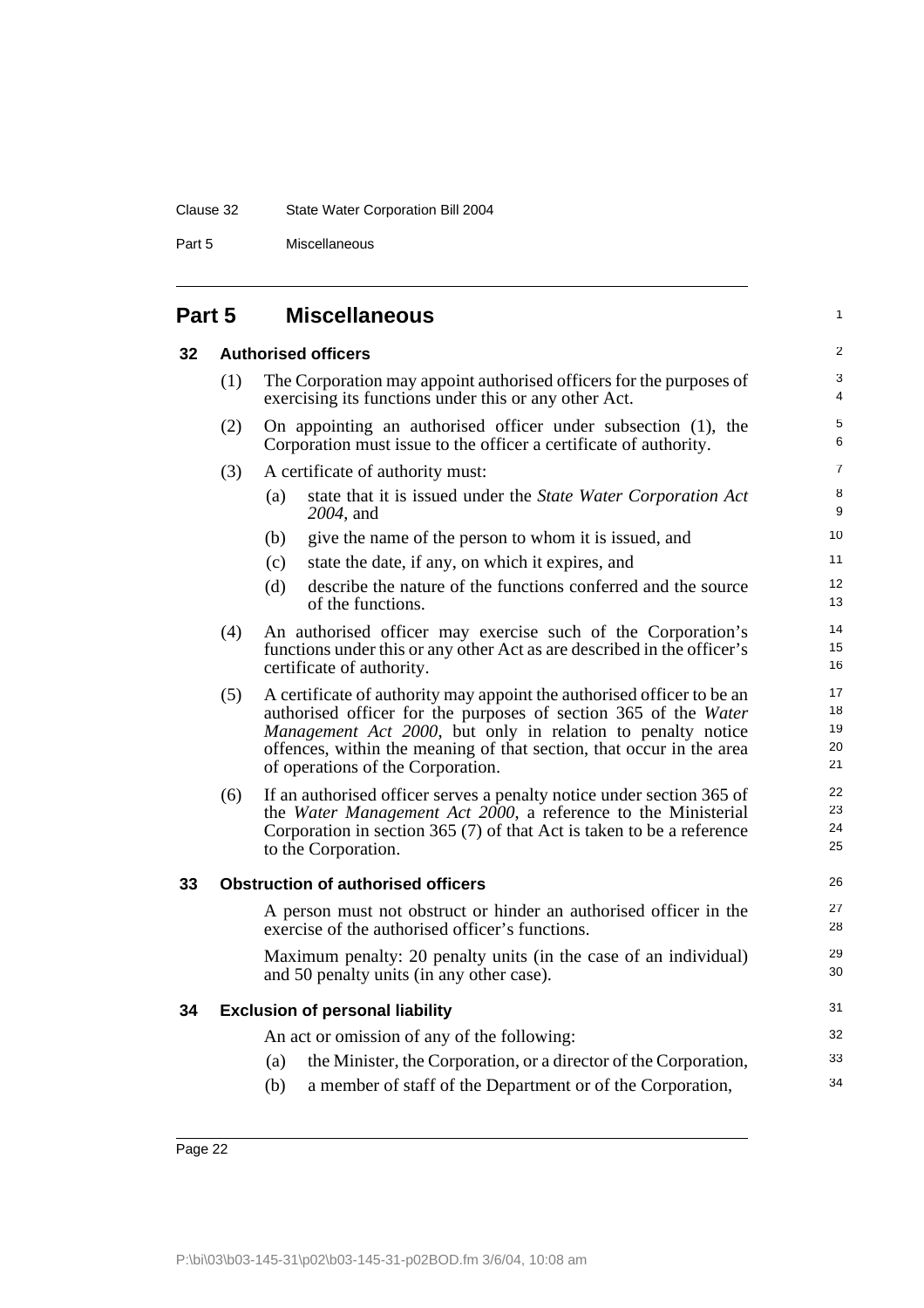<span id="page-26-5"></span><span id="page-26-4"></span><span id="page-26-3"></span><span id="page-26-2"></span><span id="page-26-1"></span><span id="page-26-0"></span>

|    |                    | State Water Corporation Bill 2004<br>Clause 35                                                                                                                                                                                                                              |                      |  |  |  |  |  |
|----|--------------------|-----------------------------------------------------------------------------------------------------------------------------------------------------------------------------------------------------------------------------------------------------------------------------|----------------------|--|--|--|--|--|
|    | Miscellaneous      | Part 5                                                                                                                                                                                                                                                                      |                      |  |  |  |  |  |
|    |                    | a person acting under the direction of a person referred to in<br>(c)<br>paragraph $(a)$ or $(b)$ ,                                                                                                                                                                         |                      |  |  |  |  |  |
|    |                    | does not subject a director, member of staff or person so acting<br>personally to any action, liability, claim or demand if the act or<br>omission was done, or omitted to be done, in good faith for the<br>purpose of executing this or any other Act.                    |                      |  |  |  |  |  |
| 35 |                    | Nature of proceedings for offences                                                                                                                                                                                                                                          |                      |  |  |  |  |  |
|    |                    | Proceedings for an offence under this Act or the regulations may be<br>dealt with summarily before a Local Court.                                                                                                                                                           |                      |  |  |  |  |  |
| 36 |                    | <b>Transfer of staff</b>                                                                                                                                                                                                                                                    | 10                   |  |  |  |  |  |
|    |                    | Schedule 2 has effect.                                                                                                                                                                                                                                                      | 11                   |  |  |  |  |  |
| 37 | <b>Regulations</b> |                                                                                                                                                                                                                                                                             |                      |  |  |  |  |  |
|    | (1)                | The Governor may make regulations, not inconsistent with this Act,<br>for or with respect to any matter that by this Act is required or<br>permitted to be prescribed or that is necessary or convenient to be<br>prescribed for carrying out or giving effect to this Act. | 13<br>14<br>15<br>16 |  |  |  |  |  |
|    | (2)                | The regulations may create offences punishable by a penalty not<br>exceeding 50 penalty units (in the case of an individual) and 100<br>penalty units (in any other case).                                                                                                  | 17<br>18<br>19       |  |  |  |  |  |
| 38 |                    | <b>Amendment of Acts and regulations</b>                                                                                                                                                                                                                                    | 20                   |  |  |  |  |  |
|    |                    | Each Act and regulation specified in Schedule 3 is amended as set<br>out in that Schedule.                                                                                                                                                                                  | 21<br>22             |  |  |  |  |  |
| 39 |                    | Savings, transitional and other provisions                                                                                                                                                                                                                                  | 23                   |  |  |  |  |  |
|    |                    | Schedule 4 has effect.                                                                                                                                                                                                                                                      | 24                   |  |  |  |  |  |
| 40 |                    | <b>Review of Act</b>                                                                                                                                                                                                                                                        | 25                   |  |  |  |  |  |
|    | (1)                | The Minister is to review this Act to determine whether the policy<br>objectives of the Act remain valid and whether the terms of the Act<br>remain appropriate for securing those objectives.                                                                              | 26<br>27<br>28       |  |  |  |  |  |
|    | (2)                | The Minister is to make arrangements for public comment on the<br>Act and consider those comments as part of the review.                                                                                                                                                    | 29<br>30             |  |  |  |  |  |
|    | (3)                | The review is to be undertaken as soon as possible after the period<br>of 5 years from the date of assent to this Act.                                                                                                                                                      | 31<br>32             |  |  |  |  |  |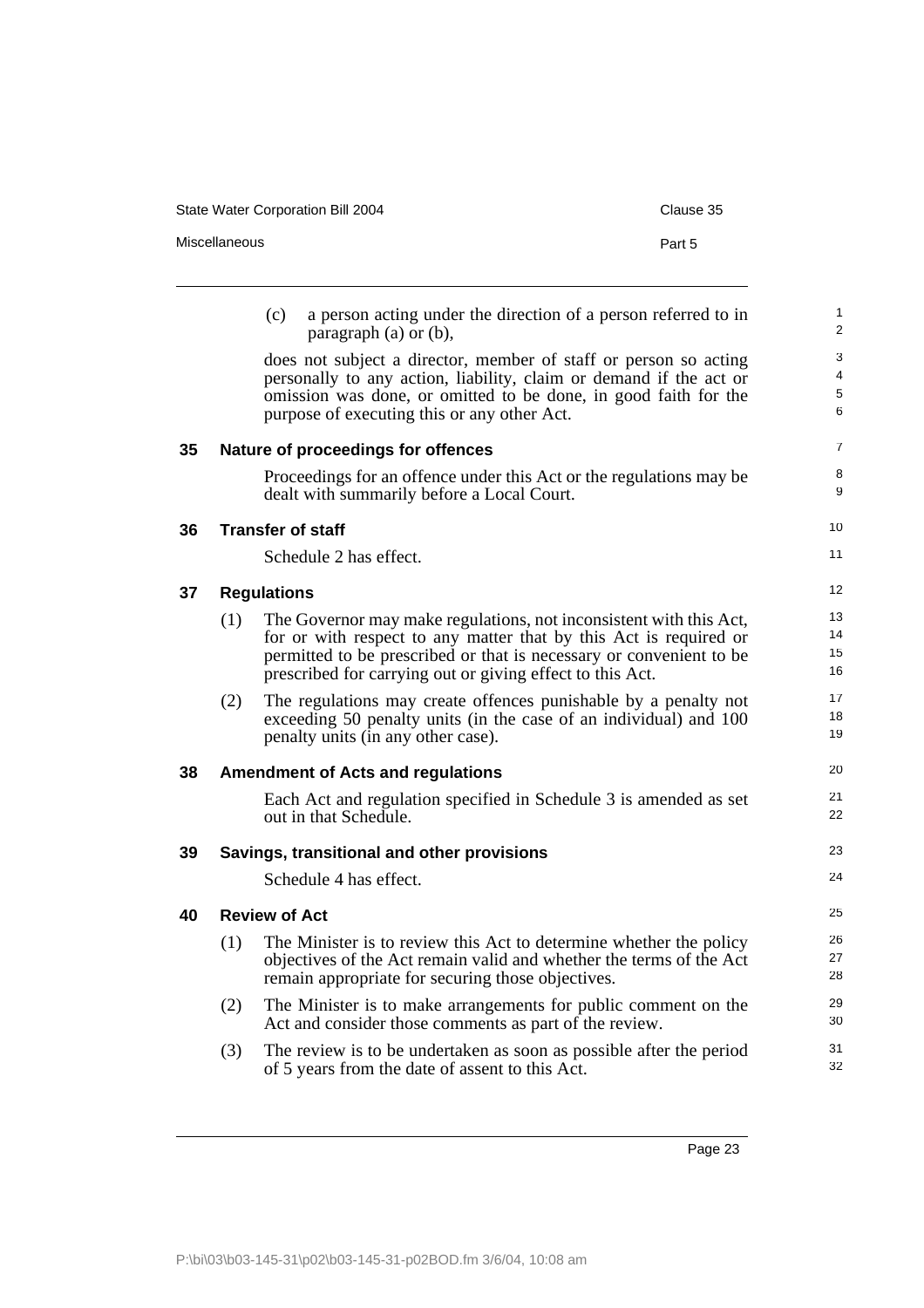#### Clause 40 State Water Corporation Bill 2004

Part 5 Miscellaneous

(4) A report on the outcome of the review is to be tabled in each House of Parliament within 12 months after the end of the period of 5 years.

1 2 3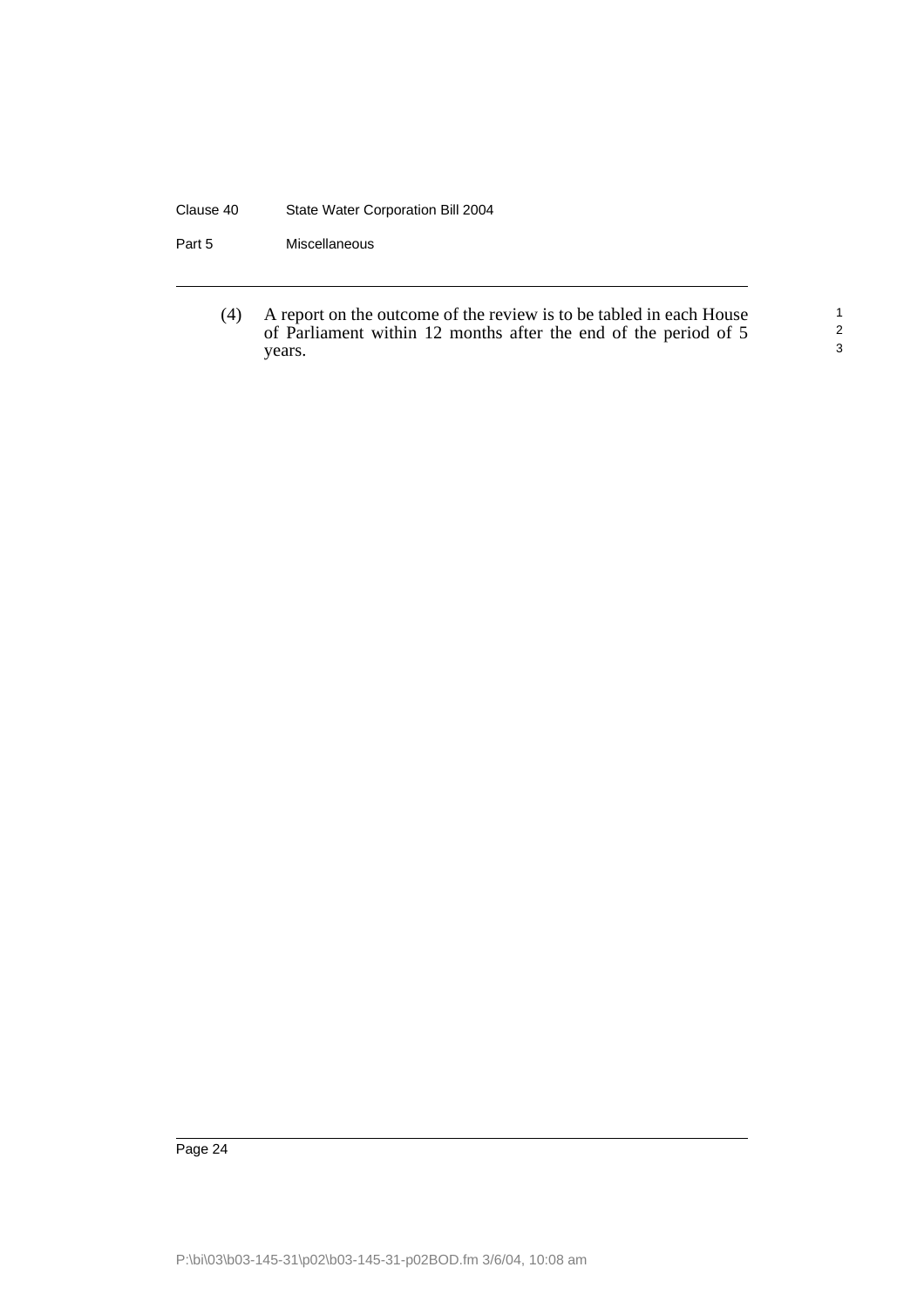Transfer of assets, rights and liabilities **Schedule 1** Schedule 1

<span id="page-28-0"></span>

|             |     |     | Schedule 1 Transfer of assets, rights and liabilities<br>(Sections 10 (7) and 19 (5))                                                                                                                                                                                                                                                                                      | 1<br>$\overline{c}$              |
|-------------|-----|-----|----------------------------------------------------------------------------------------------------------------------------------------------------------------------------------------------------------------------------------------------------------------------------------------------------------------------------------------------------------------------------|----------------------------------|
| 1           |     |     | <b>Application and interpretation</b>                                                                                                                                                                                                                                                                                                                                      | 3                                |
|             | (1) |     | This Schedule applies to any transfer of assets, rights or liabilities:                                                                                                                                                                                                                                                                                                    | 4                                |
|             |     | (a) | by order under section 10 or 19, or                                                                                                                                                                                                                                                                                                                                        | 5                                |
|             |     | (b) | under clause 9 of Schedule 4.                                                                                                                                                                                                                                                                                                                                              | 6                                |
|             | (2) |     | In this Schedule, the person or body from which any assets, rights<br>or liabilities are transferred is called the <i>transferor</i> and the person<br>or body to which they are transferred is called the <i>transferee</i> .                                                                                                                                             | 7<br>8<br>9                      |
| $\mathbf 2$ |     |     | Vesting of undertaking in transferee                                                                                                                                                                                                                                                                                                                                       | 10                               |
|             | (1) |     | When any assets, rights or liabilities are transferred by a transfer to<br>which this Schedule applies, the following provisions have effect:                                                                                                                                                                                                                              | 11<br>12                         |
|             |     | (a) | the assets of the transferor vest in the transferee by virtue of<br>this clause and without the need for any further conveyance,<br>transfer, assignment or assurance,                                                                                                                                                                                                     | 13<br>14<br>15                   |
|             |     | (b) | the rights or liabilities of the transferor become by virtue of<br>this Schedule the rights or liabilities of the transferee,                                                                                                                                                                                                                                              | 16<br>17                         |
|             |     | (c) | all proceedings relating to the assets, rights or liabilities<br>commenced before the transfer by or against the transferor or<br>a predecessor of the transferor and pending immediately<br>before the transfer are taken to be proceedings pending by or<br>against the transferee,                                                                                      | 18<br>19<br>20<br>21<br>22       |
|             |     | (d) | any act, matter or thing done or omitted to be done in relation<br>to the assets, rights or liabilities before the transfer by, to or in<br>respect of the transferor or a predecessor of the transferor is<br>(to the extent to which that act, matter or thing has any force<br>or effect) taken to have been done or omitted by, to or in<br>respect of the transferee, | 23<br>24<br>25<br>26<br>27<br>28 |
|             |     | (e) | a reference in any Act, in any instrument made under any Act<br>or in any document of any kind to:                                                                                                                                                                                                                                                                         | 29<br>30                         |
|             |     |     | the transferor, or<br>(i)                                                                                                                                                                                                                                                                                                                                                  | 31                               |
|             |     |     | any predecessor of the transferor,<br>(ii)                                                                                                                                                                                                                                                                                                                                 | 32                               |
|             |     |     | to the extent to which the reference relates to those assets,<br>rights or liabilities, is taken to be, or include, a reference to the<br>transferee.                                                                                                                                                                                                                      | 33<br>34<br>35                   |
|             | (2) |     | The operation of this Schedule is not to be regarded:                                                                                                                                                                                                                                                                                                                      | 36                               |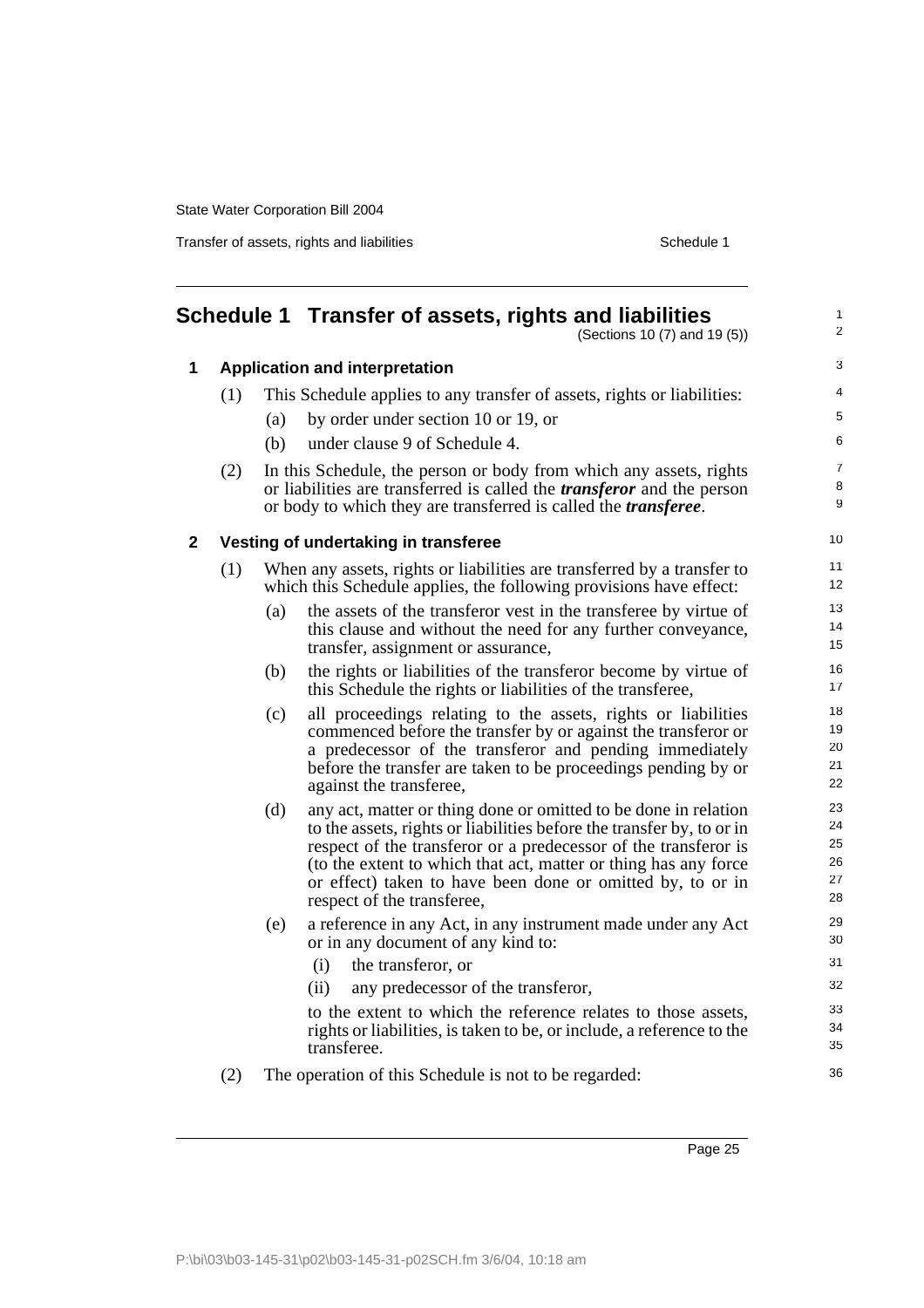|   |     | as a breach of contract or confidence or otherwise as a civil<br>(a)<br>wrong, or                                                                                                                                                      | $\mathbf{1}$<br>2                                       |
|---|-----|----------------------------------------------------------------------------------------------------------------------------------------------------------------------------------------------------------------------------------------|---------------------------------------------------------|
|   |     | (b)<br>as a breach of any contractual provision prohibiting,<br>restricting or regulating the assignment or transfer of assets,<br>rights or liabilities, or                                                                           | 3<br>$\overline{4}$<br>$\sqrt{5}$                       |
|   |     | as giving rise to any remedy by a party to an instrument, or as<br>(c)<br>causing or permitting the termination of any instrument,<br>because of a change in the beneficial or legal ownership of<br>any asset, right or liability, or | $\bf 6$<br>$\overline{7}$<br>$\bf8$<br>$\boldsymbol{9}$ |
|   |     | (d)<br>as an event of default under any contract or other instrument.                                                                                                                                                                  | 10                                                      |
|   | (3) | No attornment to the transferee by a lessee from the transferor is<br>required.                                                                                                                                                        | 11<br>12                                                |
|   | (4) | A transfer is subject to the terms and conditions of the order by<br>which it is effected.                                                                                                                                             | 13<br>14                                                |
| 3 |     | No compensation payable                                                                                                                                                                                                                | 15                                                      |
|   |     | No compensation is payable to any person or body in connection<br>with a transfer to which this Schedule applies except to the extent (if<br>any) to which the order giving rise to the transfer so provides.                          | 16<br>17<br>18                                          |
| 4 |     | <b>Transfer of interests in land</b>                                                                                                                                                                                                   | 19                                                      |
|   | (1) | An order under section 10 or 19 may transfer an interest in respect<br>of land vested in the transferor without transferring the whole of the<br>interests of the transferor in that land.                                             | 20<br>21<br>22                                          |
|   | (2) | If the interest transferred is not a separate interest, the order operates<br>to create the interest transferred in such terms as are specified in the<br>order.                                                                       | 23<br>24<br>25                                          |
|   | (3) | This clause does not limit any other provision of this Act.                                                                                                                                                                            | 26                                                      |
| 5 |     | Date of vesting                                                                                                                                                                                                                        | 27                                                      |
|   | (1) | An order under section 10 or 19 takes effect on the date specified in<br>the order.                                                                                                                                                    | 28<br>29                                                |
|   | (2) | A transfer under clause 9 of Schedule 4 takes effect on the<br>commencement of Schedule 3.21 [1].                                                                                                                                      | 30<br>31                                                |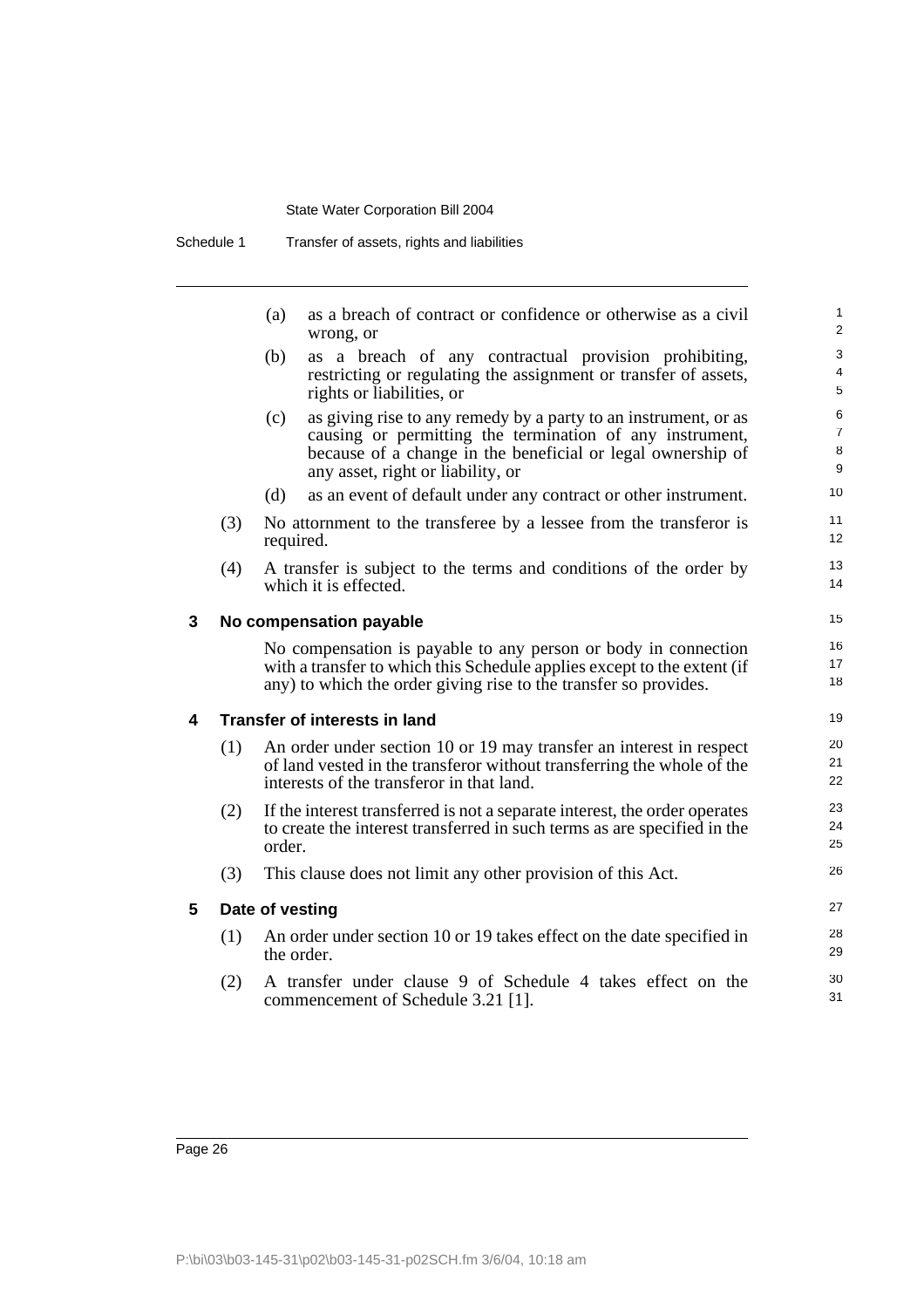Transfer of assets, rights and liabilities **Schedule 1** Schedule 1

| 6 |     | <b>Consideration for vesting</b>                                                                                                                                                                                         | 1                             |
|---|-----|--------------------------------------------------------------------------------------------------------------------------------------------------------------------------------------------------------------------------|-------------------------------|
|   |     | The Minister may, by order in writing, specify the consideration on<br>which a transfer to which this Schedule applies is made and the<br>value or values at which the assets, rights or liabilities are<br>transferred. | 2<br>3<br>$\overline{4}$<br>5 |
| 7 |     | State taxes not chargeable                                                                                                                                                                                               | 6                             |
|   | (1) | State tax is not chargeable in respect of:                                                                                                                                                                               | $\overline{7}$                |
|   |     | a transfer to which this Schedule applies, or<br>(a)                                                                                                                                                                     | 8                             |
|   |     | anything certified by the Minister as having been done in<br>(b)<br>consequence of such a transfer (for example, the transfer or<br>conveyance of an interest in land).                                                  | 9<br>10<br>11                 |
|   | (2) | In this clause:                                                                                                                                                                                                          | 12                            |
|   |     | State tax includes application or registration fees or any other tax,<br>rate, levy, duty, fee or charge imposed by any Act or other law of<br>the State.                                                                | 13<br>14<br>15                |
| 8 |     | <b>Confirmation of vesting</b>                                                                                                                                                                                           | 16                            |
|   | (1) | The Minister may, by notice in writing, confirm a transfer of<br>particular assets, rights or liabilities by operation of this Schedule.                                                                                 | 17<br>18                      |
|   | (2) | Such a notice is conclusive evidence of that transfer.                                                                                                                                                                   | 19                            |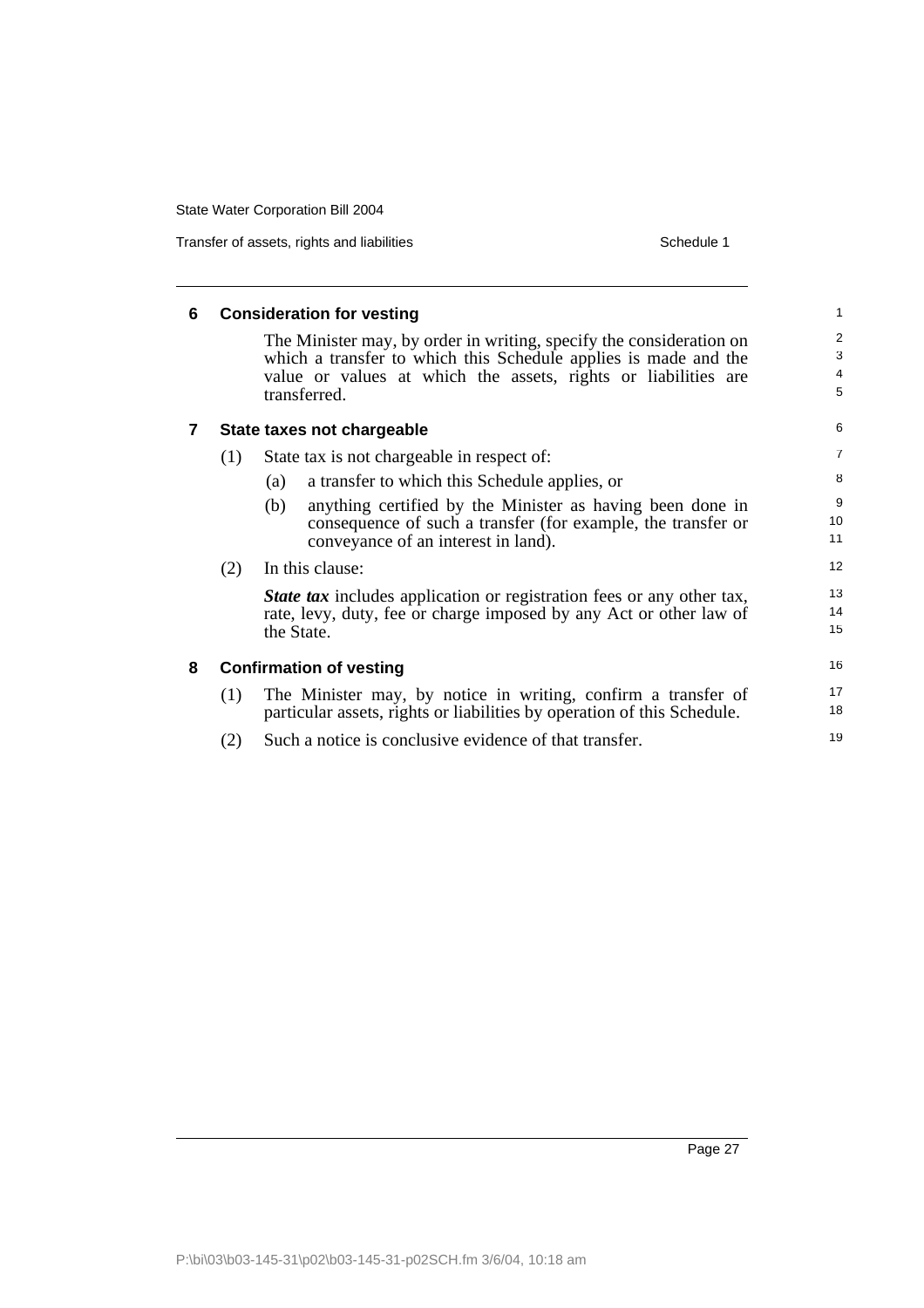Schedule 2 Transfer of staff

# <span id="page-31-0"></span>**Schedule 2 Transfer of staff**

## **1 Definitions**

In this Schedule:

*relevant agency* means the Department of Infrastructure, Planning and Natural Resources, the Department of Commerce, the Department of Energy, Utilities and Sustainability or the Ministerial Corporation.

**2 Transfer of staff to Corporation**

- (1) The Minister may, by order in writing, transfer to the Corporation such of the staff of a relevant agency as are specified or referred to in the order.
- (2) The members of staff of a relevant agency who are transferred to the Corporation by such an order are to be regarded for all purposes as having become employees of the Corporation, in accordance with the terms of the order, on a day specified in the order as being the day on which the transfer takes effect.
- (3) The Minister is to consult with the Minister for Natural Resources before making an order transferring staff of the Department of Infrastructure, Planning and Natural Resources or the Ministerial Corporation.
- (4) The Minister is to consult with the Minister for Commerce before making an order transferring staff of the Department of Commerce.

## **3 General saving of conditions of employment**

- (1) A person who is transferred under this Schedule is (until other provision is duly made under any Act or law) to be continued to be employed in accordance with any awards, agreements and determinations that would have applied to the person if the person had not been transferred but had instead remained as a member of the staff of the relevant agency from which they were transferred.
- (2) However, nothing in this clause affects the application of section 36 (1) of the *State Owned Corporations Act 1989* to the Corporation. Accordingly, the *Government and Related Employees Appeal Tribunal Act 1980* does not apply to the Corporation or any subsidiary of the Corporation.

Page 28

P:\bi\03\b03-145-31\p02\b03-145-31-p02SCH.fm 3/6/04, 10:18 am

(Section 36)

3 4

1 2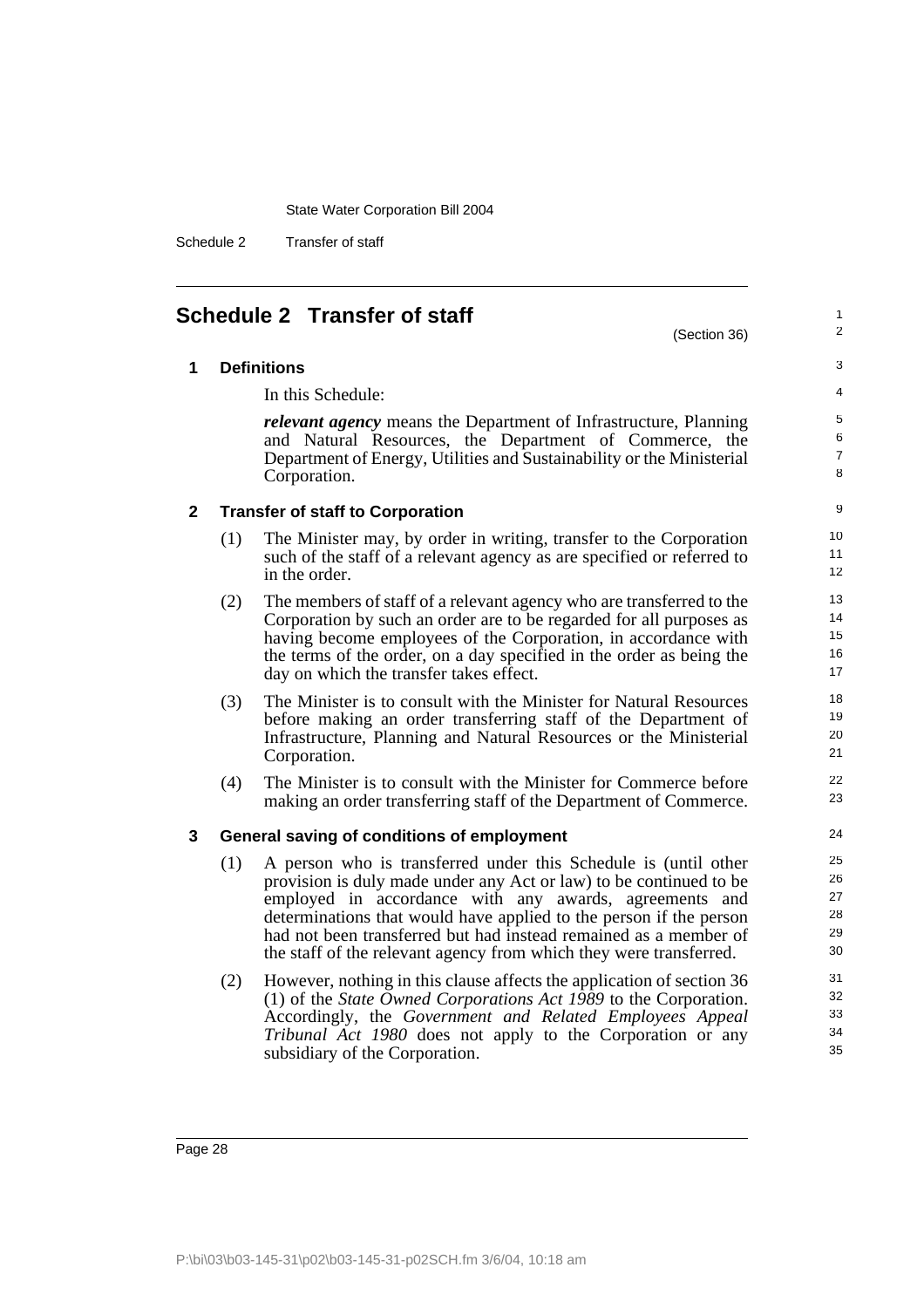Transfer of staff Schedule 2

|   |     | <b>Saving of leave</b>                                               |                |
|---|-----|----------------------------------------------------------------------|----------------|
|   |     | A person who is transferred under this Schedule retains any rights   | $\overline{2}$ |
|   |     | to annual leave, extended service leave, sick leave, and other forms | 3              |
|   |     | of leave, accrued or accruing in his or her employment with the      | 4              |
|   |     | relevant agency from which the person was transferred.               | 5              |
| 5 |     | No payment out on transfer or dual benefits                          | 6              |
|   | (1) | A person who is transferred under this Schedule is not entitled to   | $\overline{7}$ |
|   |     | receive any payment or other benefit merely because the person       | 8              |
|   |     | ceases to be a member of staff of the relevant agency from which the | 9              |
|   |     | person was transferred.                                              | 10             |
|   | (2) | A person who is transferred under this Schedule is not entitled to   | 11             |
|   |     | claim, both under this Act and under any other Act, dual benefits of | 12             |
|   |     | the same kind for the same period of service                         | 13             |

the same kind for the same period of service.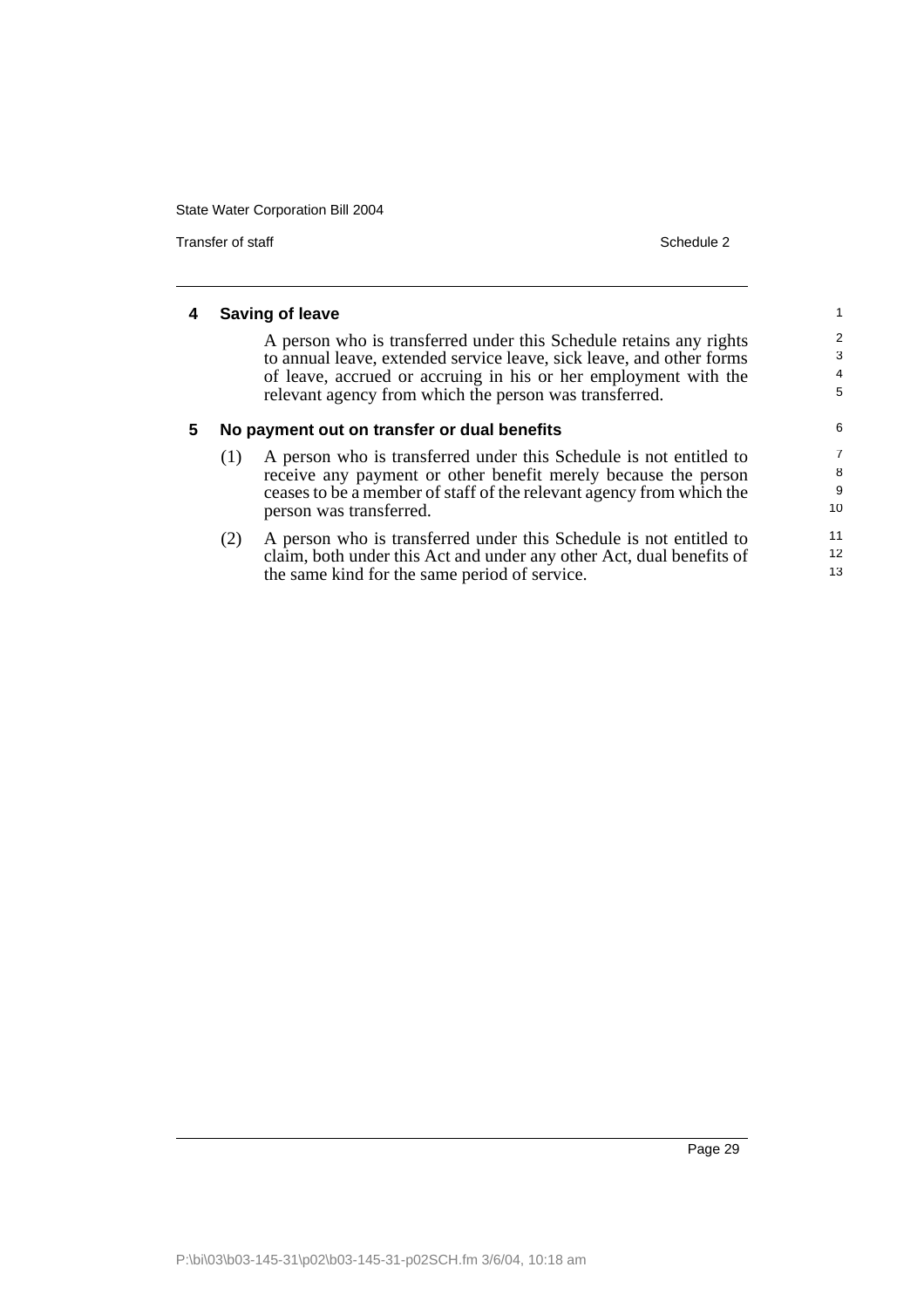<span id="page-33-0"></span>

| Schedule 3 Amendment of Acts and regulations<br>1<br>$\overline{2}$<br>(Section 38) |                                                                                                                       |                |  |
|-------------------------------------------------------------------------------------|-----------------------------------------------------------------------------------------------------------------------|----------------|--|
| 3.1                                                                                 | <b>Catchment Management Authorities Act 2003 No 104</b>                                                               | 3              |  |
|                                                                                     | <b>Schedule 4 Catchment contributions</b>                                                                             | 4              |  |
|                                                                                     | Insert ", State Water Corporation" after "the Hunter Water Corporation"<br>in clause $9(1)(b)$ .                      | 5<br>6         |  |
| 3.2                                                                                 | <b>Conveyancing (General) Regulation 2003</b>                                                                         | $\overline{7}$ |  |
| [1]                                                                                 | <b>Clause 51 Easements in gross</b>                                                                                   | 8              |  |
|                                                                                     | Insert after clause $51(1)(b)$ :                                                                                      | 9              |  |
|                                                                                     | (b1)<br>State Water Corporation,                                                                                      | 10             |  |
| [2]                                                                                 | Clause 52 Imposition of restrictions or public positive covenants<br>on certain land vested in prescribed authorities | 11<br>12       |  |
|                                                                                     | Insert after clause $52$ (d):                                                                                         | 13             |  |
|                                                                                     | (d1)<br>State Water Corporation,                                                                                      | 14             |  |
| [3]                                                                                 | Clause 53 Regulation of use of land not held by a prescribed<br>authority                                             | 15<br>16       |  |
|                                                                                     | Insert after clause 53 (h):                                                                                           | 17             |  |
|                                                                                     | State Water Corporation.<br>(i)                                                                                       | 18             |  |
| 3.3                                                                                 | Dams Safety Act 1978 No 96                                                                                            | 19             |  |
| [1]                                                                                 | <b>Section 8 Members</b>                                                                                              | 20             |  |
|                                                                                     | Omit section $8(2)$ (c). Insert instead:                                                                              | 21             |  |
|                                                                                     | a person nominated by State Water Corporation<br>(c)<br>constituted under the State Water Corporation Act<br>2004,    | 22<br>23<br>24 |  |
| [2]                                                                                 | Schedule 2 Provisions relating to the constitution and procedure<br>of the Committee                                  | 25<br>26       |  |
|                                                                                     | Omit "4" from clause 9. Insert instead "5".                                                                           | 27             |  |

 $\overline{\phantom{a}}$ 

 $\ddot{\phantom{a}}$ 

 $\ddot{\phantom{a}}$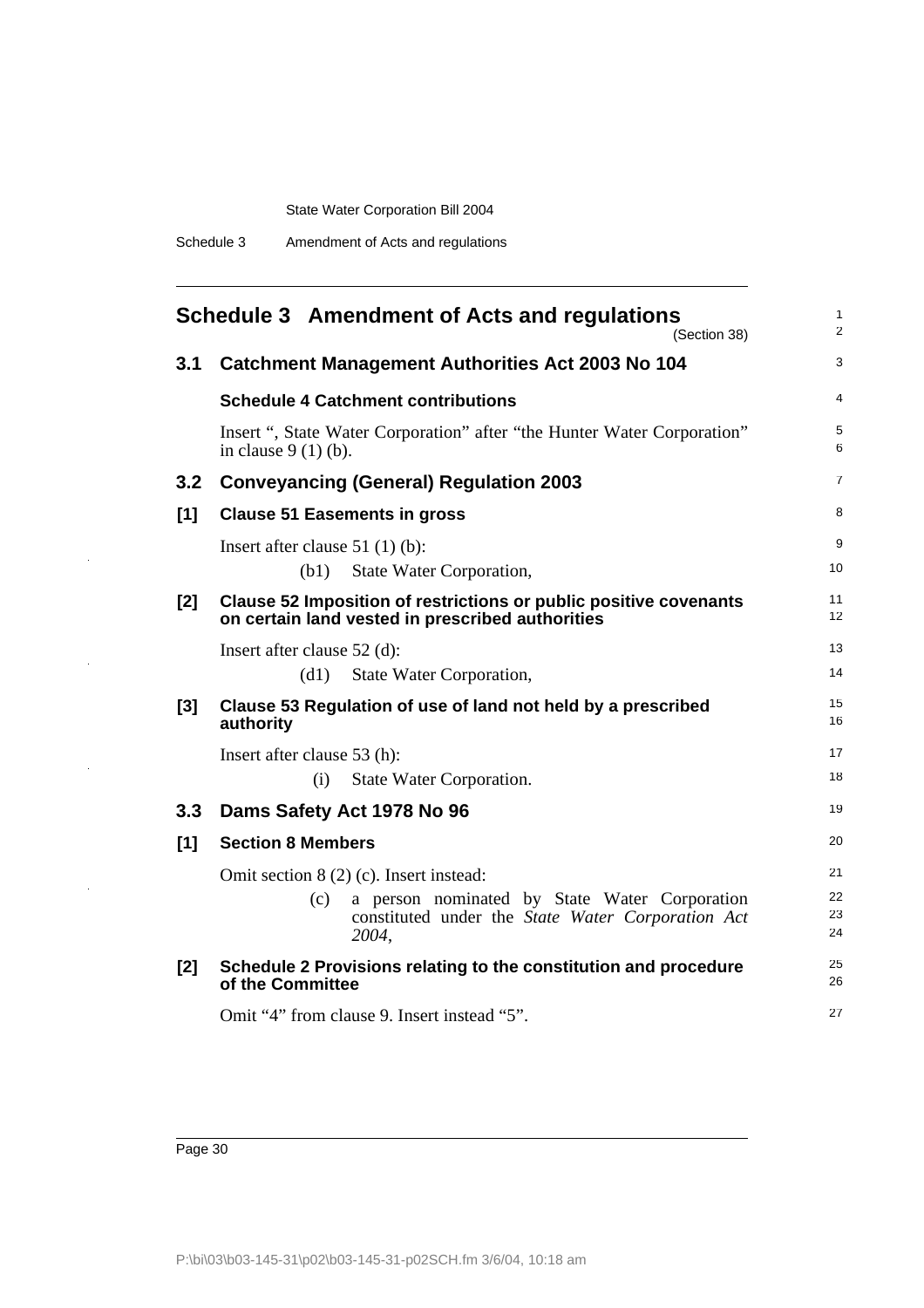Amendment of Acts and regulations

 $\hat{\boldsymbol{\gamma}}$ 

 $\hat{\mathcal{F}}$ 

| Schedule 3 |  |
|------------|--|
|            |  |

| $3.4^{\circ}$ | <b>Environmental Planning and Assessment Act 1979 No 203</b>                                                                                                                                                                                                                 | 1                          |
|---------------|------------------------------------------------------------------------------------------------------------------------------------------------------------------------------------------------------------------------------------------------------------------------------|----------------------------|
|               | Section 109J Restriction on issue of subdivision certificates                                                                                                                                                                                                                | 2                          |
|               | Omit "constituted under the Water Supply Authorities Act 1987" from<br>paragraph (a) of the definition of water supply authority in section 109J<br>(4).                                                                                                                     | 3<br>$\overline{4}$<br>5   |
|               | Insert instead "within the meaning of the Water Management Act 2000".                                                                                                                                                                                                        | 6                          |
| 3.5           | First State Superannuation Act 1992 No 100                                                                                                                                                                                                                                   | 7                          |
|               | <b>Schedule 1 Employers</b>                                                                                                                                                                                                                                                  | 8                          |
|               | Insert at the end of the Schedule:                                                                                                                                                                                                                                           | 9                          |
|               | <b>State Water Corporation</b>                                                                                                                                                                                                                                               | 10                         |
| 3.6           | Heritage Act 1977 No 136                                                                                                                                                                                                                                                     | 11                         |
|               | <b>Section 123 Definitions</b>                                                                                                                                                                                                                                               | 12                         |
|               | Omit paragraph (e) of the definition of <i>rating or taxing authority</i> .                                                                                                                                                                                                  | 13                         |
|               | Insert instead:                                                                                                                                                                                                                                                              | 14                         |
|               | a water supply authority within the meaning of the<br>(e)<br>Water Management Act 2000,                                                                                                                                                                                      | 15<br>16                   |
| 3.7           | Independent Pricing and Regulatory Tribunal Act 1992 No 39                                                                                                                                                                                                                   | 17                         |
| $[1]$         | <b>Section 4 Government monopoly services</b>                                                                                                                                                                                                                                | 18                         |
|               | Insert after section $4(6)$ :                                                                                                                                                                                                                                                | 19                         |
|               | To avoid doubt, the services for which fees and charges are<br>(7)<br>payable under the State Water Corporation Act 2004 are<br>capable of being declared to be government monopoly<br>services. State Water Corporation is taken to be the supplier<br>of any such service. | 20<br>21<br>22<br>23<br>24 |
| [2]           | <b>Section 24F Regulatory functions of Tribunal</b>                                                                                                                                                                                                                          | 25                         |
|               | Insert at the end of section $24F(e)$ :                                                                                                                                                                                                                                      | 26                         |
|               | , and                                                                                                                                                                                                                                                                        | 27                         |
|               | (f)<br>section 30 of the State Water Corporation Act 2004.                                                                                                                                                                                                                   | 28                         |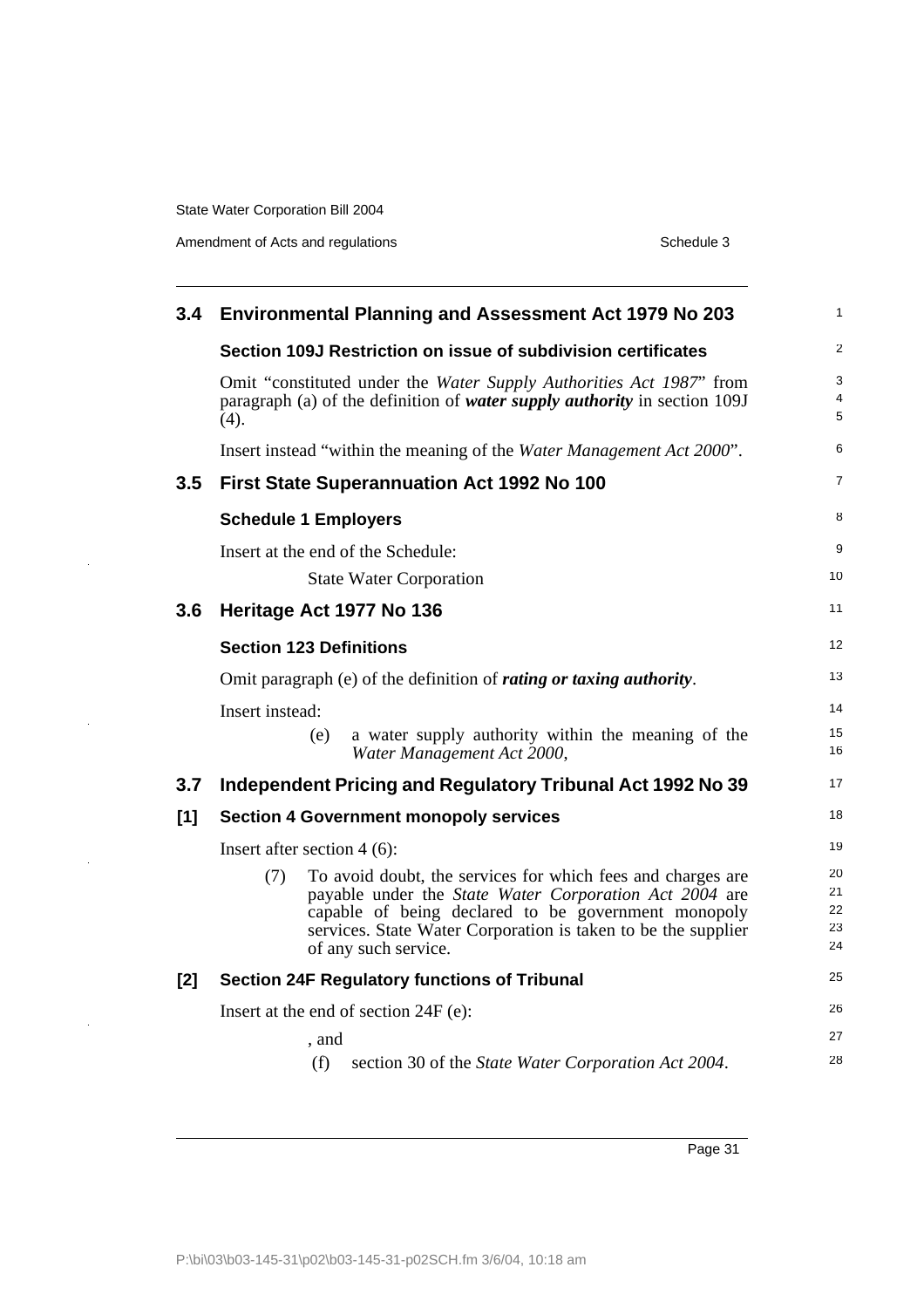| [3]              | Section 24FC Licence auditing functions of Tribunal                                                                                                                                          |                      |  |  |
|------------------|----------------------------------------------------------------------------------------------------------------------------------------------------------------------------------------------|----------------------|--|--|
|                  | Insert at the end of section $24FC(1)(d)$ :                                                                                                                                                  | 2                    |  |  |
|                  | , and                                                                                                                                                                                        | 3                    |  |  |
|                  | (e)<br>its functions in connection with operational audits<br>under the State Water Corporation Act 2004.                                                                                    | 4<br>5               |  |  |
| [4]              | Schedule 1 Government agencies for which Tribunal has standing<br>reference                                                                                                                  | 6<br>7               |  |  |
|                  | Insert at the end of the Schedule:                                                                                                                                                           | 8                    |  |  |
|                  | <b>State Water Corporation</b>                                                                                                                                                               | 9                    |  |  |
| 3.8 <sub>2</sub> | <b>Local Government Act 1993 No 30</b>                                                                                                                                                       | 10                   |  |  |
| [1]              | Section 555 What land is exempt from all rates?                                                                                                                                              | 11                   |  |  |
|                  | Omit "within the meaning of the Water Supply Authorities Act 1987" from<br>section 555 $(1)$ (d).                                                                                            | 12<br>13             |  |  |
|                  | Insert instead "as declared by an order under section 302 of the Water<br>Management Act 2000".                                                                                              | 14<br>15             |  |  |
| [2]              | Section 555 (1) (c2)                                                                                                                                                                         | 16                   |  |  |
|                  | Insert after section 555 (1) (c1):                                                                                                                                                           | 17                   |  |  |
|                  | land that is vested in or owned by State Water<br>(c2)<br>Corporation and in, on or over which water supply<br>works (within the meaning of the Water Management<br>Act 2000) are installed, | 18<br>19<br>20<br>21 |  |  |
| [3]              | Section 611 Annual charge on rails, pipes etc                                                                                                                                                | 22                   |  |  |
|                  | Insert ", State Water Corporation" after "the Hunter Water Corporation"<br>in section $611(6)(b)$ .                                                                                          | 23<br>24             |  |  |
| [4]              | <b>Section 741 Exemption from taxes</b>                                                                                                                                                      | 25                   |  |  |
|                  | Omit section 741 (2). Insert instead:                                                                                                                                                        | 26                   |  |  |
|                  | (2)<br>This section does not extend to any rate, charge or assessment<br>made or levied by the following:                                                                                    | 27<br>28             |  |  |
|                  | another council.<br>(a)                                                                                                                                                                      | 29                   |  |  |
|                  | the Sydney Water Corporation,<br>(b)                                                                                                                                                         | 30                   |  |  |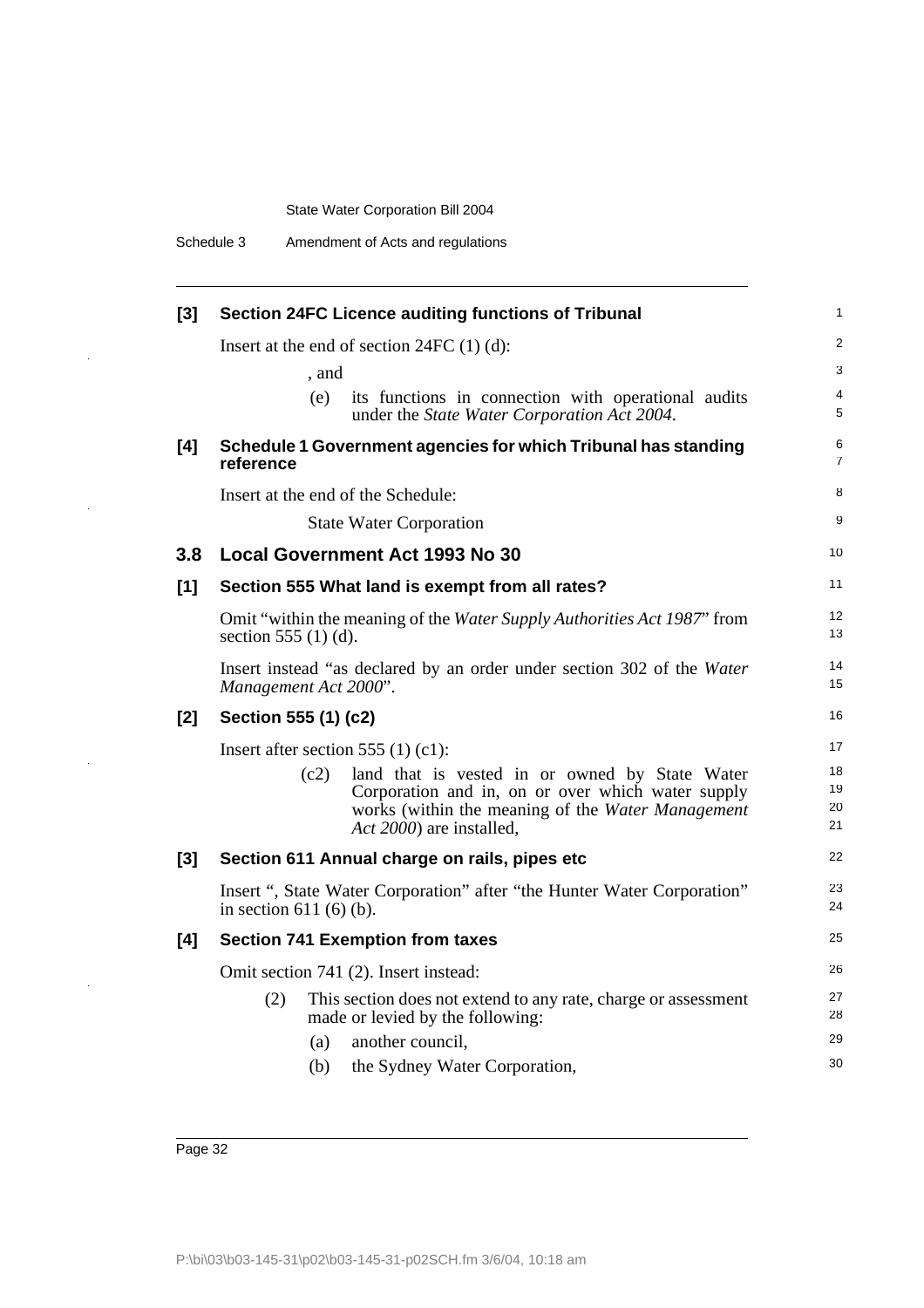Amendment of Acts and regulations **Schedule 3** Schedule 3

J.

|       | (c)<br>the Hunter Water Corporation,                                                                                                                                                                                                                                             | 1                            |
|-------|----------------------------------------------------------------------------------------------------------------------------------------------------------------------------------------------------------------------------------------------------------------------------------|------------------------------|
|       | (d)<br>State Water Corporation,                                                                                                                                                                                                                                                  | $\overline{2}$               |
|       | a water supply authority,<br>(e)                                                                                                                                                                                                                                                 | 3                            |
|       | the Director-General of New South Wales Fire<br>(f)<br>Brigades,                                                                                                                                                                                                                 | $\overline{\mathbf{4}}$<br>5 |
|       | a person prescribed by the regulations.<br>(g)                                                                                                                                                                                                                                   | 6                            |
| 3.9   | Murray-Darling Basin Act 1992 No 65                                                                                                                                                                                                                                              | 7                            |
|       | <b>Section 4 Definitions</b>                                                                                                                                                                                                                                                     | 8                            |
|       | Omit the definition of <i>relevant</i> water <i>authority</i> from section $4(1)$ .                                                                                                                                                                                              | 9                            |
|       | Insert instead:                                                                                                                                                                                                                                                                  | 10                           |
|       | <i>relevant water authority</i> means State Water Corporation<br>constituted under the State Water Corporation Act 2004 or<br>such other body declared by the Minister by notice published<br>in the Gazette to be the relevant water authority for the<br>purposes of this Act. | 11<br>12<br>13<br>14<br>15   |
|       | 3.10 Pipelines Act 1967 No 90                                                                                                                                                                                                                                                    | 16                           |
|       | <b>Section 3 Definitions</b>                                                                                                                                                                                                                                                     | 17                           |
|       | Insert "State Water Corporation," after "Hunter Water Board<br>(Corporatisation) Act 1991," in the definition of statutory body<br><i>representing the Crown</i> in section $3(1)$ .                                                                                             | 18<br>19<br>20               |
|       | 3.11 Public Finance and Audit Act 1983 No 152                                                                                                                                                                                                                                    | 21                           |
|       | <b>Schedule 2 Statutory bodies</b>                                                                                                                                                                                                                                               | 22                           |
|       | Omit "Administrator of the Fish River Water Supply".                                                                                                                                                                                                                             | 23                           |
|       | 3.12 Public Health Act 1991 No 10                                                                                                                                                                                                                                                | 24                           |
| $[1]$ | <b>Section 10A Definitions</b>                                                                                                                                                                                                                                                   | 25                           |
|       | Omit paragraph (c) of the definition of <i>supplier of drinking water</i> (or<br>supplier).                                                                                                                                                                                      | 26<br>27                     |
|       | Insert instead:                                                                                                                                                                                                                                                                  | 28                           |
|       | a water supply authority within the meaning of the<br>(c)<br>Water Management Act 2000,                                                                                                                                                                                          | 29<br>30                     |
|       |                                                                                                                                                                                                                                                                                  |                              |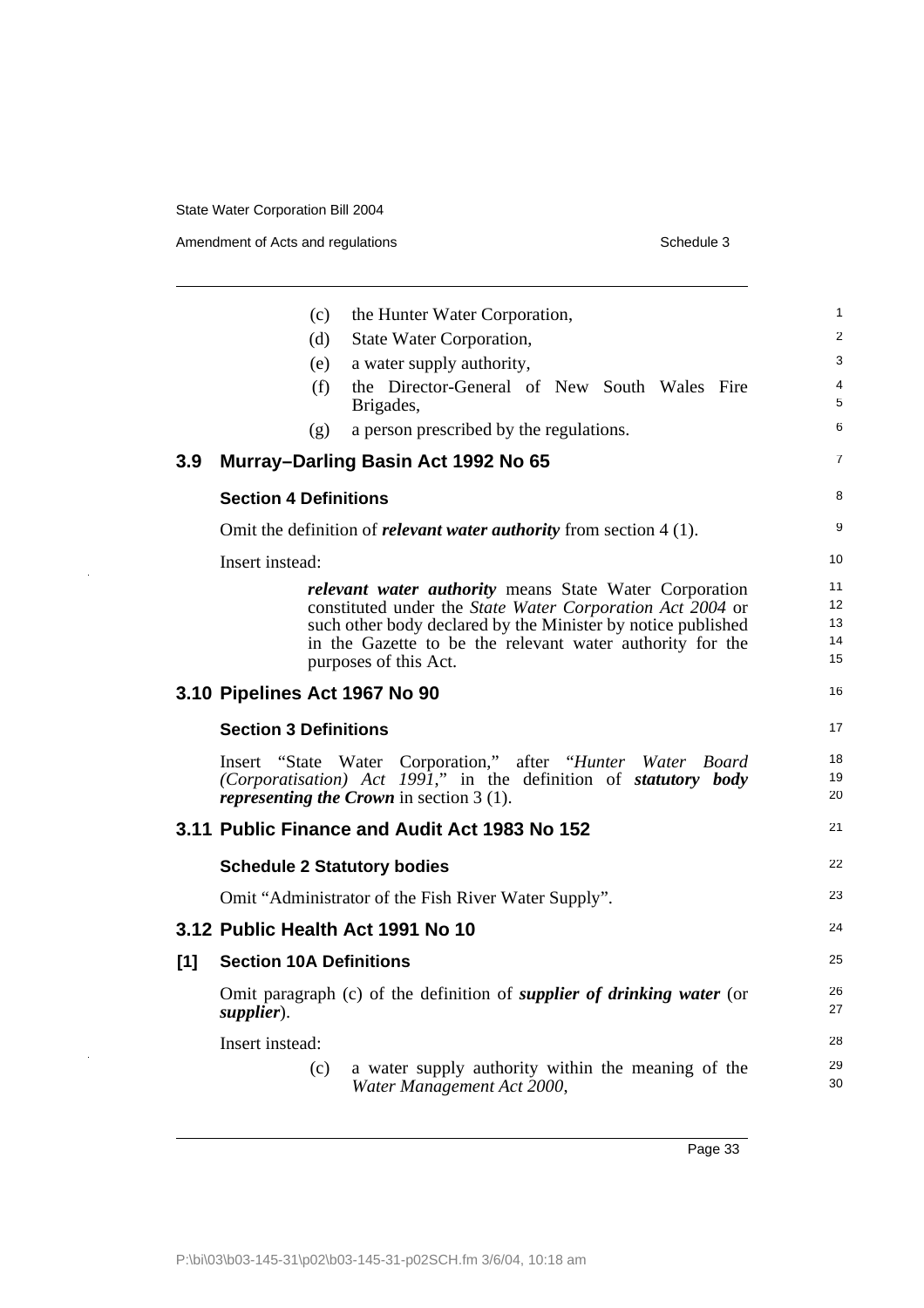| [2] | "supplier")                           | Section 10A definition of "supplier of drinking water" (or                                                                                                                                                                                                 | 1<br>2                     |
|-----|---------------------------------------|------------------------------------------------------------------------------------------------------------------------------------------------------------------------------------------------------------------------------------------------------------|----------------------------|
|     | Omit paragraph (f) of the definition. |                                                                                                                                                                                                                                                            |                            |
| [3] |                                       | Section 10I Closure of water supply                                                                                                                                                                                                                        | 4                          |
|     |                                       | Omit section 10I (3) (c). Insert instead:                                                                                                                                                                                                                  | 5                          |
|     | (c)                                   | a water supply authority within the meaning of the<br>Water Management Act 2000 (other than State Water<br>Corporation)—the Minister administering the Water<br>Management Act 2000,                                                                       | 6<br>7<br>8<br>9           |
|     | (c1)                                  | State Water Corporation—the Minister administering<br>the State Water Corporation Act 2004,                                                                                                                                                                | 10<br>11                   |
| [4] | Section 101 (3) (d)                   |                                                                                                                                                                                                                                                            | 12                         |
|     |                                       | Omit "Water Supply Authorities Act 1987".                                                                                                                                                                                                                  | 13                         |
|     |                                       | Insert instead "Water Management Act 2000".                                                                                                                                                                                                                | 14                         |
|     |                                       | 3.13 Residential Parks Act 1998 No 142                                                                                                                                                                                                                     | 15                         |
|     | <b>Section 34 Definitions</b>         |                                                                                                                                                                                                                                                            | 16                         |
|     |                                       | Omit "constituted under the Water Supply Authorities Act 1987" from<br>paragraph (a) of the definition of water supply authority.                                                                                                                          | 17<br>18                   |
|     |                                       | Insert instead "within the meaning of the Water Management Act 2000".                                                                                                                                                                                      | 19                         |
|     |                                       | 3.14 Roads (General) Regulation 2000                                                                                                                                                                                                                       | 20                         |
|     | <b>Clause 78</b>                      |                                                                                                                                                                                                                                                            | 21                         |
|     | Omit the clause. Insert instead:      |                                                                                                                                                                                                                                                            | 22                         |
|     | <b>Public authorities</b><br>78       |                                                                                                                                                                                                                                                            | 23                         |
|     | (a)<br>(b)                            | For the purposes of the definition of <i>public authority</i> in the<br>Dictionary to the Act, each of the following is prescribed as a<br>public authority for the purposes of the Act:<br>the Hunter Water Corporation,<br>the Sydney Water Corporation, | 24<br>25<br>26<br>27<br>28 |
|     | (c)                                   | State Water Corporation,                                                                                                                                                                                                                                   | 29                         |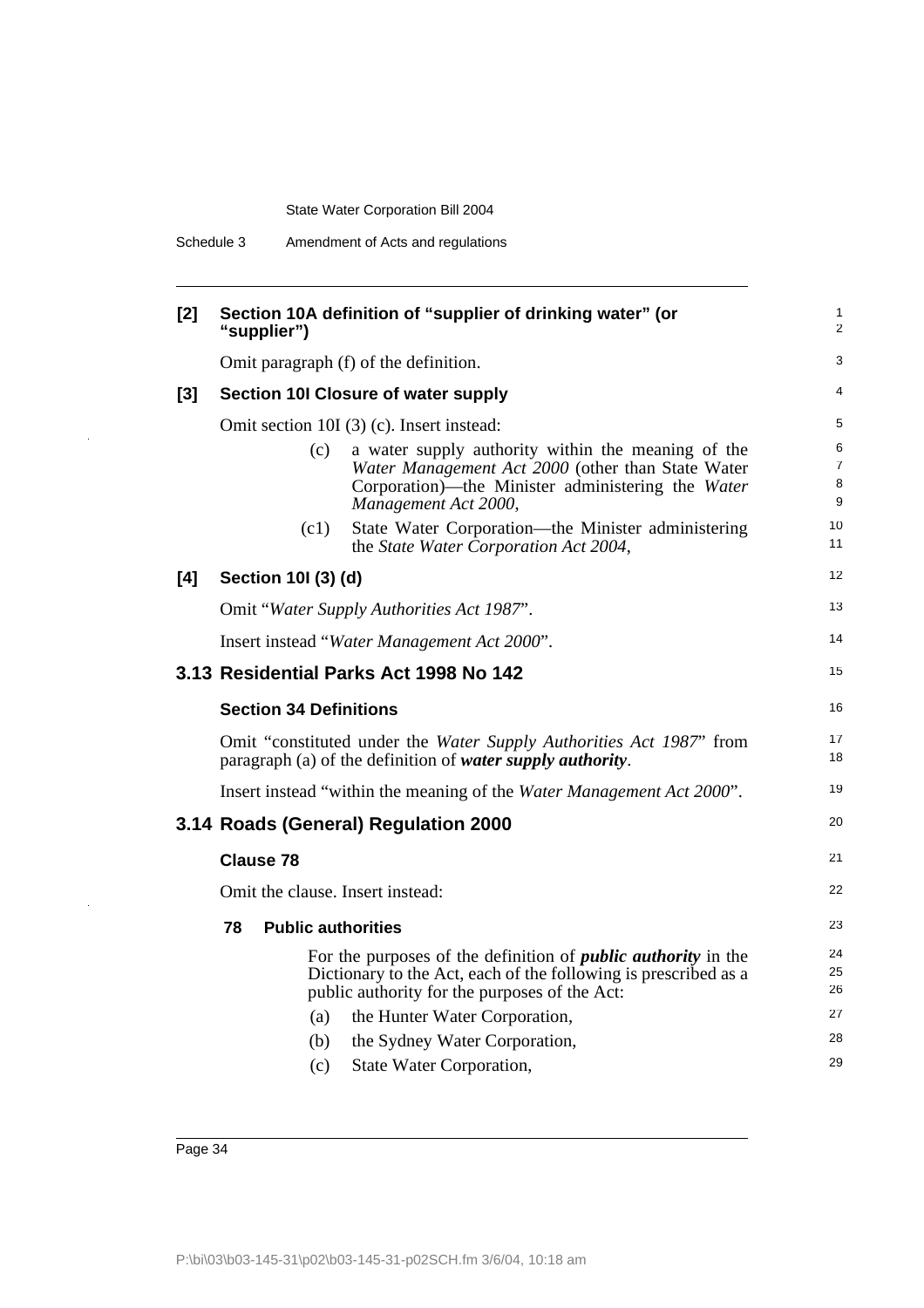Amendment of Acts and regulations Schedule 3

 $\hat{\mathcal{A}}$ 

 $\frac{1}{2}$ 

 $\bar{z}$ 

| (d)                                 | an energy services corporation within the meaning of<br>the <i>Energy Services Corporations Act 1995</i> ,                                                         | $\mathbf{1}$<br>$\overline{2}$ |
|-------------------------------------|--------------------------------------------------------------------------------------------------------------------------------------------------------------------|--------------------------------|
| (e)                                 | Rail Infrastructure Corporation.                                                                                                                                   | 3                              |
| 1987 No 212                         | 3.15 State Authorities Non-contributory Superannuation Act                                                                                                         | $\overline{4}$<br>5            |
| <b>Schedule 1 Employers</b>         |                                                                                                                                                                    | 6                              |
| Insert at the end of Part 1:        |                                                                                                                                                                    | 7                              |
|                                     | <b>State Water Corporation</b>                                                                                                                                     | 8                              |
|                                     | 3.16 State Authorities Superannuation Act 1987 No 211                                                                                                              | 9                              |
| <b>Schedule 1 Employers</b>         |                                                                                                                                                                    | 10                             |
| Insert at the end of Part 1:        |                                                                                                                                                                    | 11                             |
|                                     | <b>State Water Corporation</b>                                                                                                                                     | 12                             |
|                                     | 3.17 Strata Schemes (Freehold Development) Act 1973 No 68                                                                                                          | 13                             |
| <b>Section 5 Definitions</b>        |                                                                                                                                                                    | 14                             |
|                                     | Omit "constituted under the Water Supply Authorities Act 1987" from<br>paragraph (a) of the definition of <i>water</i> supply <i>authority</i> in section $5(1)$ . | 15<br>16                       |
|                                     | Insert instead "within the meaning of the Water Management Act 2000".                                                                                              | 17                             |
|                                     | 3.18 Strata Schemes (Leasehold Development) Act 1986 No 219                                                                                                        | 18                             |
| <b>Section 4 Definitions</b>        |                                                                                                                                                                    | 19                             |
|                                     | Omit "constituted under the Water Supply Authorities Act 1987" from<br>paragraph (a) of the definition of <i>water supply authority</i> in section $4(1)$ .        | 20<br>21                       |
|                                     | Insert instead "within the meaning of the Water Management Act 2000".                                                                                              | 22                             |
|                                     | 3.19 Superannuation Act 1916 No 28                                                                                                                                 | 23                             |
| <b>Schedule 3 List of employers</b> |                                                                                                                                                                    | 24                             |
| Insert at the end of Part 1:        |                                                                                                                                                                    | 25                             |
|                                     | <b>State Water Corporation</b>                                                                                                                                     | 26                             |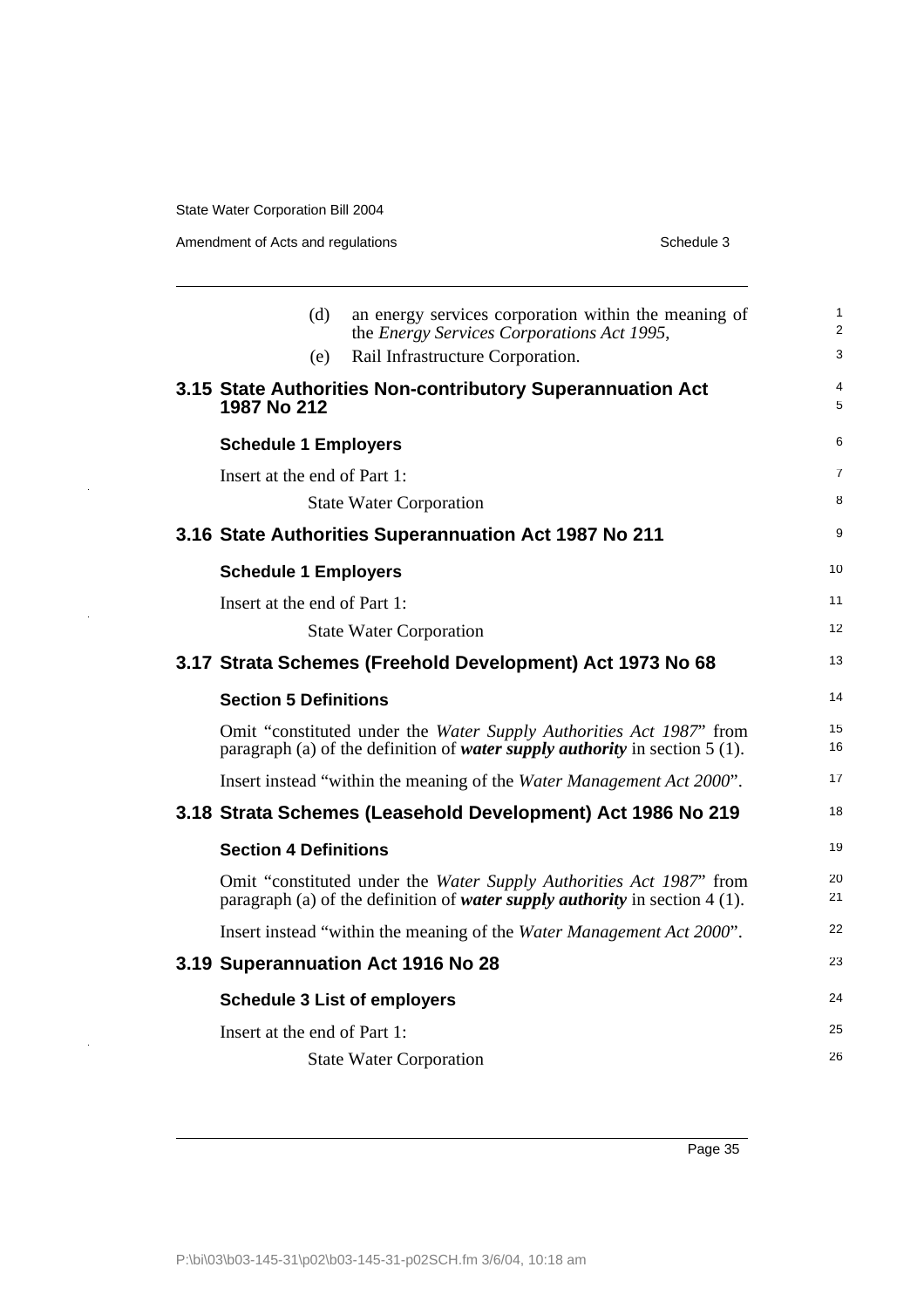| Schedule 3 | Amendment of Acts and regulations |  |
|------------|-----------------------------------|--|
|------------|-----------------------------------|--|

|       | 3.20 Water Act 1912 No 44                                                                                                                                                | 1              |
|-------|--------------------------------------------------------------------------------------------------------------------------------------------------------------------------|----------------|
|       |                                                                                                                                                                          | 2              |
|       | <b>Schedule 3 Water management authorities</b>                                                                                                                           |                |
|       | Insert at the end of the Schedule:                                                                                                                                       | 3              |
|       | <b>State Water Corporation</b>                                                                                                                                           | 4              |
|       | 3.21 Water Management Act 2000 No 92                                                                                                                                     | 5              |
| [1]   | <b>Chapter 5 Public works</b>                                                                                                                                            | 6              |
|       | Omit Part 1.                                                                                                                                                             | $\overline{7}$ |
| [2]   | <b>Section 309 Connections</b>                                                                                                                                           | 8              |
|       | Insert after section 309 (7):                                                                                                                                            | 9              |
|       | (8)<br>Nothing in this section requires a water supply authority to<br>allow a person to connect premises with the water supply<br>authority's water main or sewer main. | 10<br>11<br>12 |
| $[3]$ | <b>Section 398 Exclusion of Crown liability</b>                                                                                                                          | 13             |
|       | Insert "or the State Water Corporation Act 2004" after "this Act"<br>wherever occurring in section 398 $(1)$ and $(2)$ .                                                 | 14<br>15       |
| [4]   | Section 398 (3) (c)                                                                                                                                                      | 16             |
|       | Insert at the end of section $398(3)(b)$ :                                                                                                                               | 17             |
|       | , or                                                                                                                                                                     | 18             |
|       | State Water Corporation.<br>(c)                                                                                                                                          | 19             |
| [5]   | <b>Schedule 2 Major utilities</b>                                                                                                                                        | 20             |
|       | Insert in alphabetical order:                                                                                                                                            | 21             |
|       | <b>State Water Corporation</b>                                                                                                                                           | 22             |
| [6]   | <b>Schedule 3 Water supply authorities</b>                                                                                                                               | 23             |
|       | Insert at the end of Part 3:                                                                                                                                             | 24             |
|       | State Water Corporation (but only in relation to the Fish River<br>water supply scheme within the meaning of the State Water<br>Corporation Act 2004)                    | 25<br>26<br>27 |

 $\bar{z}$ 

 $\hat{\mathcal{A}}$ 

 $\sim$ 

 $\sim$ 

 $\hat{\mathcal{A}}$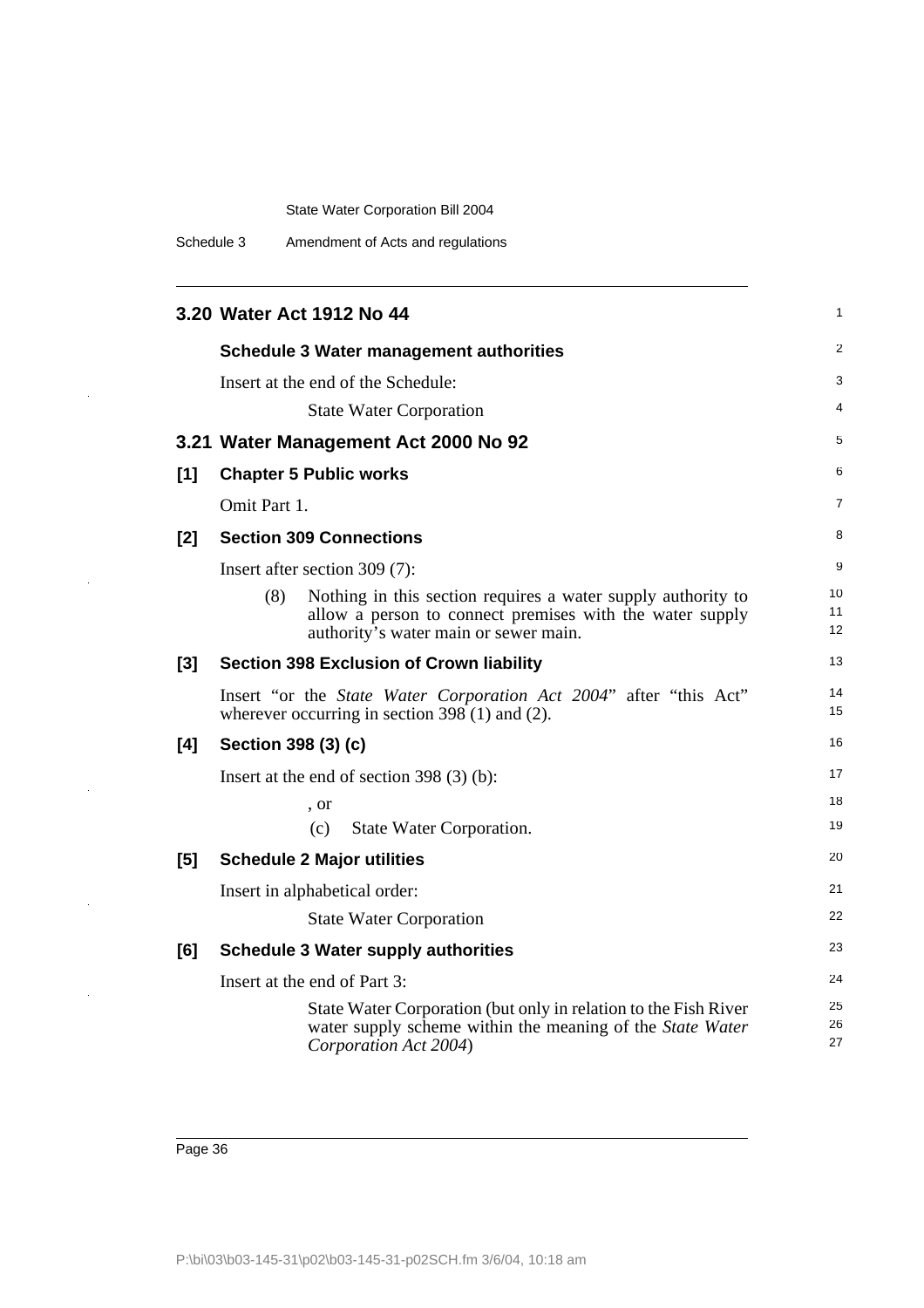Amendment of Acts and regulations **Schedule 3** Schedule 3

 $\bar{z}$ 

| [7] | Schedule 8.30 Water Management Act 2000                                                              | 1              |
|-----|------------------------------------------------------------------------------------------------------|----------------|
|     | Omit item $[1]$ .                                                                                    | $\mathcal{P}$  |
| [8] | Schedule 9 Savings, transitional and other provisions                                                | 3              |
|     | Insert at the end of clause $1(1)$ :                                                                 | $\overline{4}$ |
|     | <i>State Water Corporation Act 2004</i> (but only in relation to the<br>amendments made to this Act) | 5<br>6         |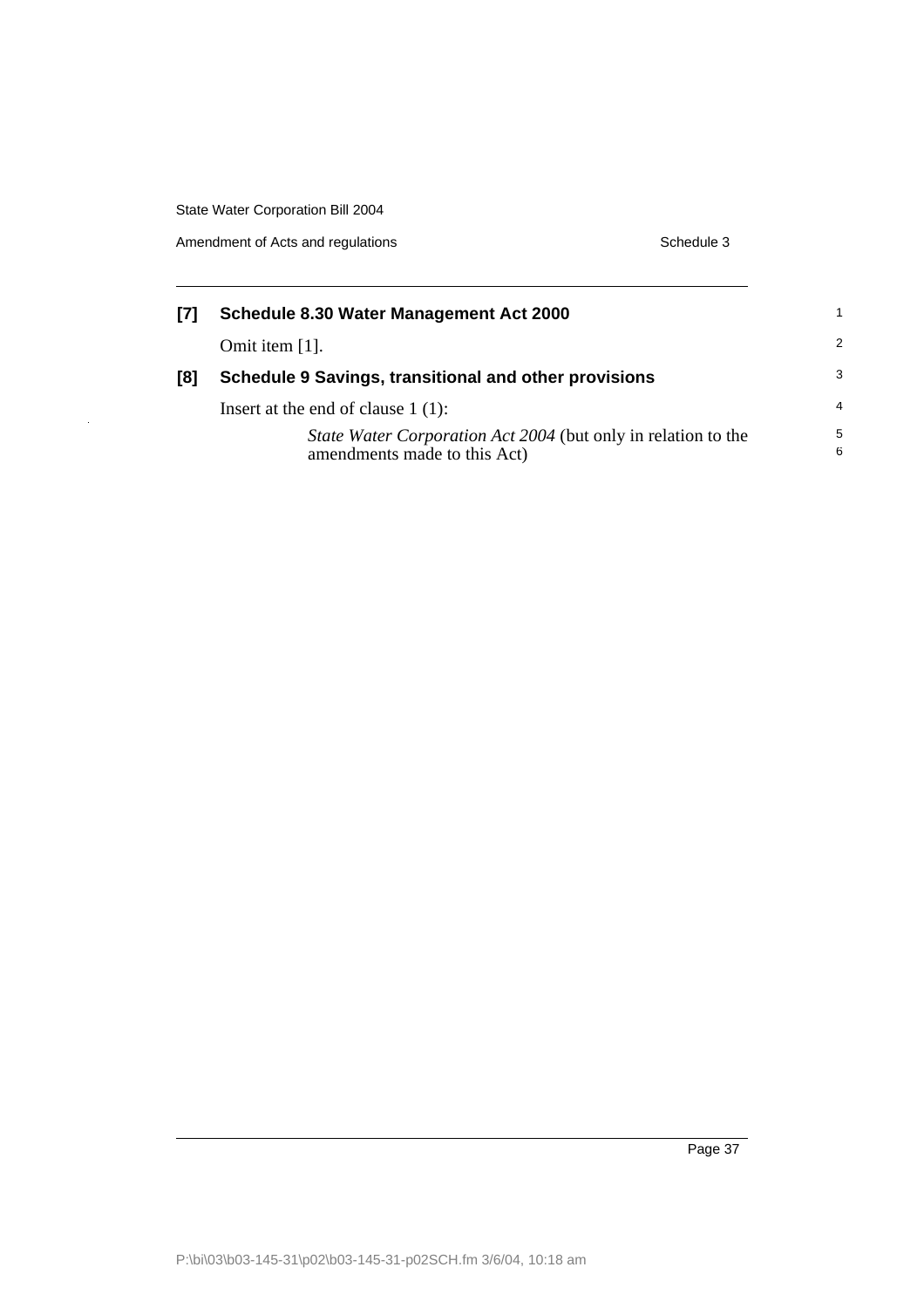Schedule 4 Savings, transitional and other provisions

<span id="page-41-0"></span>

| Schedule 4 Savings, transitional and other provisions |  |  |              |
|-------------------------------------------------------|--|--|--------------|
|                                                       |  |  | (Section 39) |

## **Part 1 General**

### **1 Regulations**

- (1) The regulations may contain provisions of a savings or transitional nature consequent on the enactment of the following Acts: this Act
- (2) Any such provision may, if the regulations so provide, take effect from the date of assent to the Act concerned or a later date.
- (3) To the extent to which any such provision takes effect from a date that is earlier than the date of its publication in the Gazette, the provision does not operate so as:
	- (a) to affect, in a manner prejudicial to any person (other than the State or an authority of the State), the rights of that person existing before the date of its publication, or
	- (b) to impose liabilities on any person (other than the State or an authority of the State) in respect of anything done or omitted to be done before the date of its publication.

## **Part 2 Provisions consequent on enactment of this Act**

19 20

1 2

3

# 21 22

# **2 Previous acts, matters or things**

- (1) Any act, matter or thing done before the commencement of this clause:
	- (a) by the Ministerial Corporation, the Department of Infrastructure, Planning and Natural Resources or the Department of Energy, Utilities and Sustainability in respect of the capture, storage or release of water or any other function of the Corporation in the area of operations of the Corporation, or
	- (b) by the Minister administering the Fish River water supply scheme in respect of the supply of water from that scheme,

or any associated functions, continues to have effect after that commencement as if the act, matter or thing were done by the Corporation.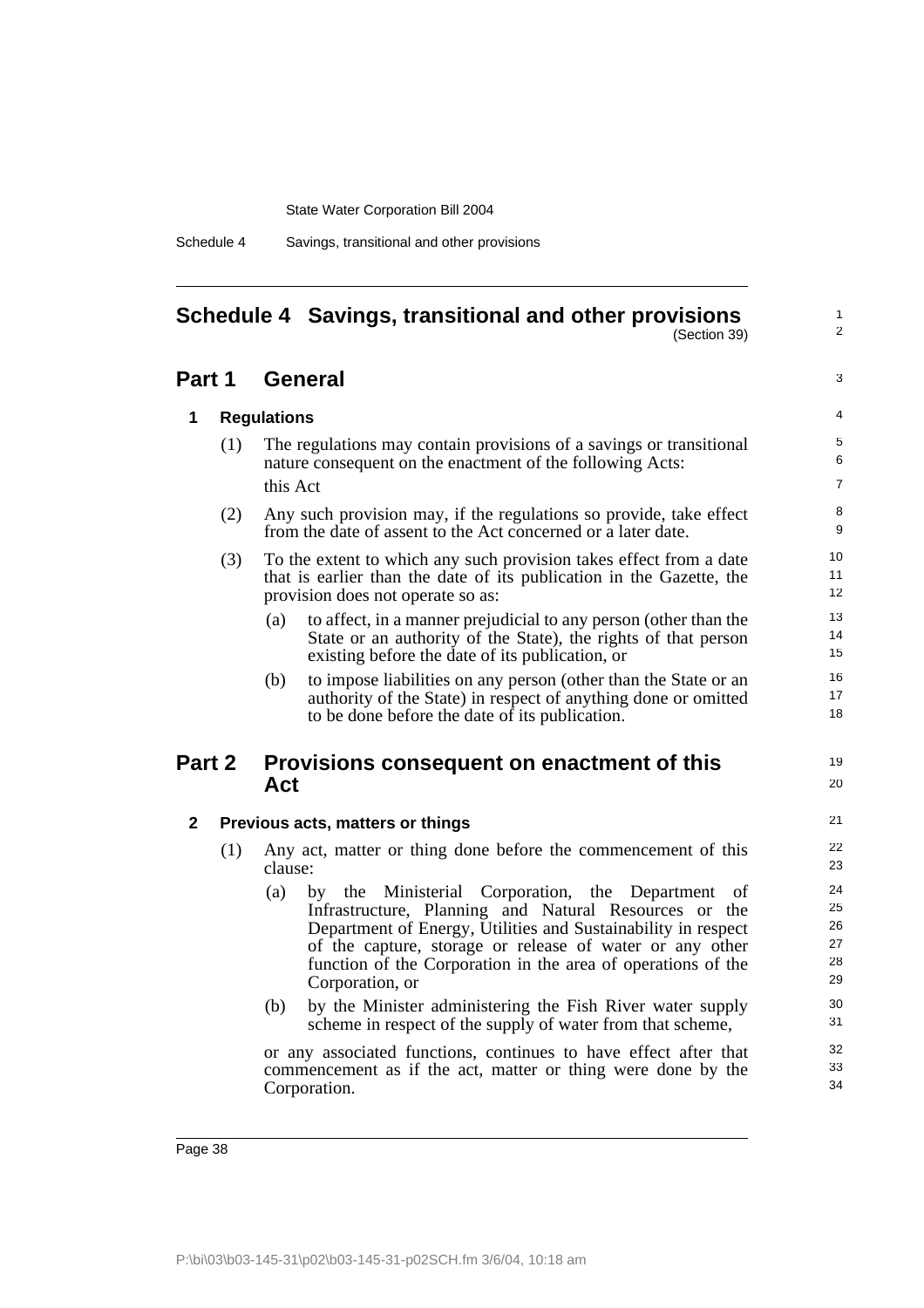Savings, transitional and other provisions Schedule 4

|   | (2)                          | The Corporation may vary or revoke (if otherwise permitted under<br>this Act or the regulations or any other applicable Act or law) any<br>act, matter or thing continued under this clause.                                                                                                                              | $\mathbf 1$<br>$\overline{\mathbf{c}}$<br>3 |
|---|------------------------------|---------------------------------------------------------------------------------------------------------------------------------------------------------------------------------------------------------------------------------------------------------------------------------------------------------------------------|---------------------------------------------|
| 3 | <b>Prices for bulk water</b> |                                                                                                                                                                                                                                                                                                                           |                                             |
|   | (1)                          | In this clause:                                                                                                                                                                                                                                                                                                           | 5                                           |
|   |                              | <b>IPART determination</b> means determination No 3, 2001 made by the<br>Tribunal and published in Gazette No 30 of 25 January 2002 at<br>pages 563–577.                                                                                                                                                                  | 6<br>7<br>8                                 |
|   | (2)                          | For the purposes of the Independent Pricing and Regulatory<br>Tribunal Act 1992, the IPART determination continues to apply to<br>water released by the Corporation until a replacement determination<br>is issued.                                                                                                       | 9<br>10<br>11<br>12                         |
|   | (3)                          | Despite subclause (2), the prices in the IPART determination that<br>applied to water supplied immediately before 30 June 2004 are to be<br>increased by 2% in relation to water supplied on or after 1 July 2004.                                                                                                        | 13<br>14<br>15                              |
|   | (4)                          | Nothing in this clause prevents the IPART determination being<br>replaced, or a further determination being issued for the<br>Corporation.                                                                                                                                                                                | 16<br>17<br>18                              |
| 4 |                              | Prices for water from Fish River water supply scheme                                                                                                                                                                                                                                                                      | 19                                          |
|   | (1)                          | In this clause:                                                                                                                                                                                                                                                                                                           | 20                                          |
|   |                              | order of the Minister means the order of the Minister under section<br>243 (3) of the Water Management Act 2000 that had effect<br>immediately before the repeal of section 243 of that Act by<br>Schedule 3.21 [1].                                                                                                      | 21<br>22<br>23<br>24                        |
|   | (2)                          | The order of the Minister continues to apply to water supplied from<br>the Fish River water supply scheme until a determination under<br>section 315 of the Water Management Act 2000 in respect of that<br>scheme takes effect.                                                                                          | 25<br>26<br>27<br>28                        |
| 5 |                              | Timetable for first statement of corporate intent                                                                                                                                                                                                                                                                         | 29                                          |
|   |                              | A period within which any matter is required to be done under this<br>Act or the State Owned Corporations Act 1989 in relation to a<br>statement of corporate intent, in connection with the first statement<br>of corporate intent of the Corporation, may be extended by the<br>voting shareholders of the Corporation. | 30<br>31<br>32<br>33<br>34                  |
|   |                              |                                                                                                                                                                                                                                                                                                                           |                                             |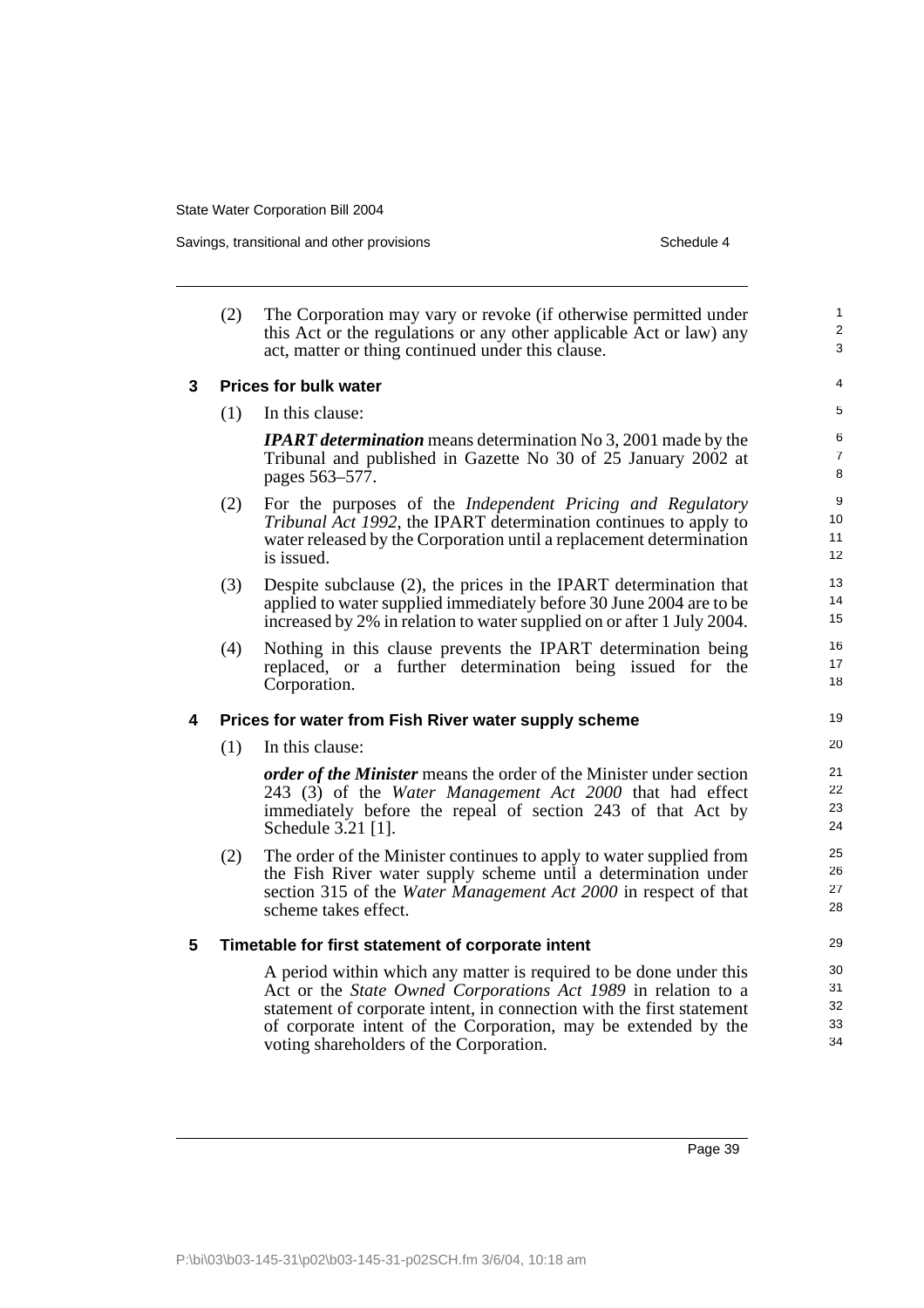Schedule 4 Savings, transitional and other provisions

#### **6 Existing development applications and other matters**

- (1) This clause applies to development or an activity relating to:
	- (a) water management works or other infrastructure or assets transferred to the Corporation from the Ministerial Corporation, the State or a public or local authority under this Act, or

- (b) a function conferred on the Corporation under this Act that was, immediately before its conferral, conferred on the Ministerial Corporation, the State or a public or local authority.
- (2) A development application or environmental impact statement relating to a matter referred to in subclause (1) made or prepared by the Ministerial Corporation, the State or a public or local authority under the *Environmental Planning and Assessment Act 1979* before its conferral, and not finally determined (in the case of a development application) or considered (in the case of an environmental impact statement) before that commencement, is taken to have been made or prepared by the Corporation.

#### **7 Licences and other authorisations**

- (1) This clause applies to an authorisation granted to the Ministerial Corporation, the State or a public or local authority under any of the following Acts or under a regulation under any of those Acts, and in force immediately before the commencement of this clause:
	- (a) *Dangerous Goods Act 1975*,
	- (b) *Environmental Planning and Assessment Act 1979*,
	- (c) *Occupational Health and Safety Act 2000*,
	- (d) *Protection of the Environment Operations Act 1997*,
	- (e) *Water Act 1912*,
	- (f) *Water Management Act 2000*,
	- (g) any other Act prescribed by the regulations.
- (2) An authorisation is, to the extent that it relates to transferred functions or assets, taken to be held by the Corporation on the same terms and conditions as the Ministerial Corporation, the State or the public or local authority held the authorisation immediately before the commencement of this clause.
- (3) The regulations may exempt an authorisation from the operation of this clause.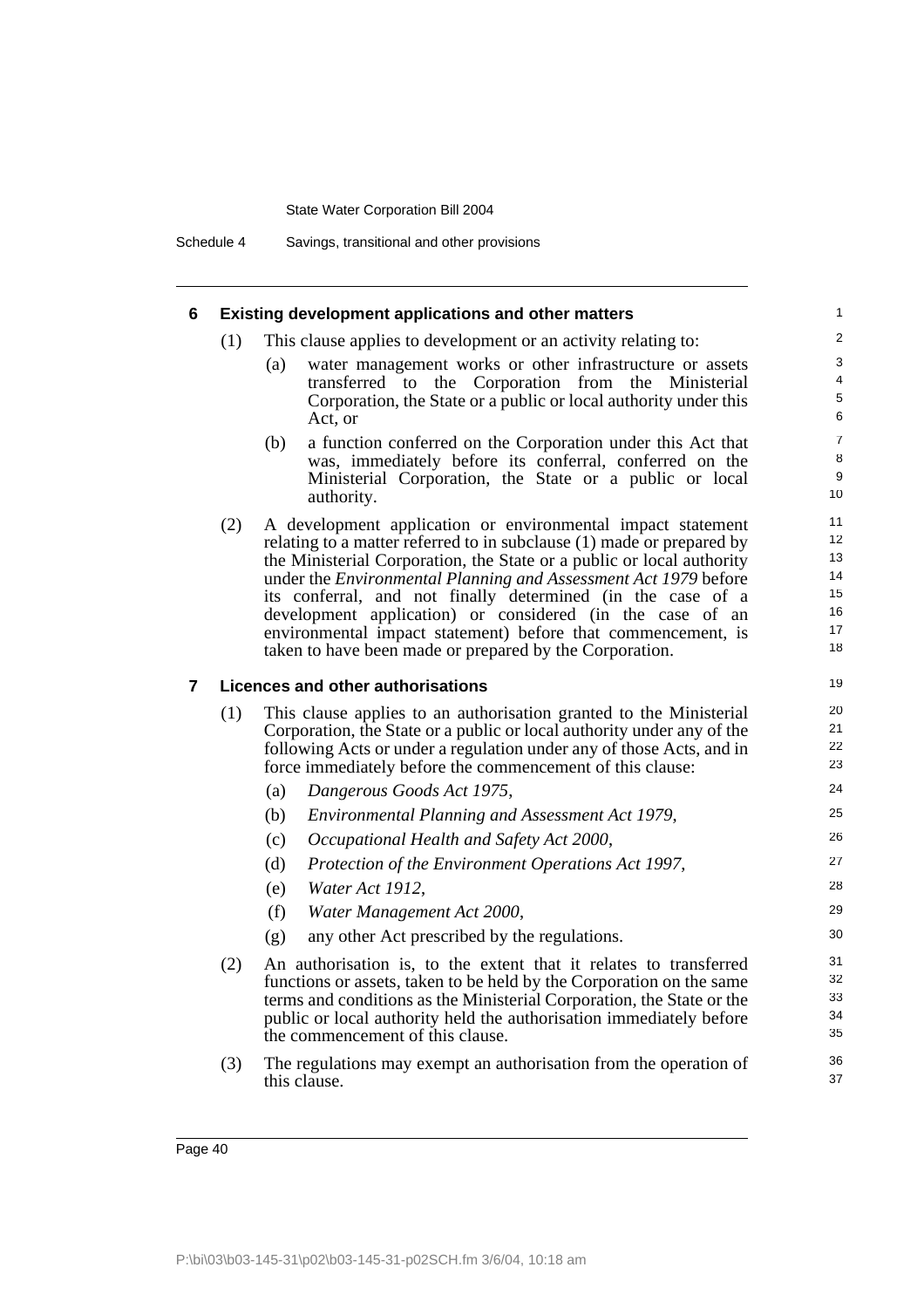Savings, transitional and other provisions Schedule 4

| 1<br>(4)<br>Nothing in this clause prevents an authorisation from being varied,<br>cancelled or replaced.<br>In this clause:<br>(5)<br><i>authorisation</i> includes a licence, permit or approval.<br><i>transferred functions or assets</i> means functions conferred on, or<br>assets, rights or liabilities vested in, the Corporation by or under this<br>Act, that were, immediately before the conferral or vesting,<br>conferred on, or vested in, the Ministerial Corporation, the State or<br>9<br>a public or local authority.<br>Deemed licences and approvals<br>(1)<br>For the purposes of Part 9 of the <i>Water Act 1912</i> , the Corporation is<br>taken, at the time of transfer, to have been granted a water<br>management licence under section 188 of that Act, for each water<br>management work transferred to the Corporation by or under this<br>Act (a deemed water management licence).<br>(2)<br>A deemed water management licence (other than a deemed water<br>management licence for the Fish River water supply scheme) does<br>not authorise the Corporation to take and use water from any water<br>source.<br>The Ministerial Corporation is not required to comply with section<br>(3)<br>189 (3) of the Water Act 1912 in relation to any condition that it<br>imposes on a deemed water management licence within 6 months<br>after the date that the licence is taken to have been granted.<br>If water management works are transferred to the Corporation by or<br>(4)<br>under this Act, the Corporation is taken on the date of the transfer to<br>have been granted all relevant approvals under Part 3 of Chapter 3<br>of the Water Management Act 2000 required to allow the<br>Corporation to use those<br>works in accordance with the<br>Corporation's functions (a <i>deemed approval</i> ).<br>A deemed approval is subject to the provisions of the Water<br>(5)<br>Management Act 2000 as if the approval had been granted under<br>Division 2 of Part 3 of Chapter $\hat{3}$ of that Act at the time of the<br>transfer of the relevant water management works, and accordingly<br>it may be subjected to conditions, suspended or cancelled in<br>accordance with that Act. |  |  |                                         |
|--------------------------------------------------------------------------------------------------------------------------------------------------------------------------------------------------------------------------------------------------------------------------------------------------------------------------------------------------------------------------------------------------------------------------------------------------------------------------------------------------------------------------------------------------------------------------------------------------------------------------------------------------------------------------------------------------------------------------------------------------------------------------------------------------------------------------------------------------------------------------------------------------------------------------------------------------------------------------------------------------------------------------------------------------------------------------------------------------------------------------------------------------------------------------------------------------------------------------------------------------------------------------------------------------------------------------------------------------------------------------------------------------------------------------------------------------------------------------------------------------------------------------------------------------------------------------------------------------------------------------------------------------------------------------------------------------------------------------------------------------------------------------------------------------------------------------------------------------------------------------------------------------------------------------------------------------------------------------------------------------------------------------------------------------------------------------------------------------------------------------------------------------------------------------------------------------------------------------------------|--|--|-----------------------------------------|
| 8                                                                                                                                                                                                                                                                                                                                                                                                                                                                                                                                                                                                                                                                                                                                                                                                                                                                                                                                                                                                                                                                                                                                                                                                                                                                                                                                                                                                                                                                                                                                                                                                                                                                                                                                                                                                                                                                                                                                                                                                                                                                                                                                                                                                                                    |  |  | 2                                       |
|                                                                                                                                                                                                                                                                                                                                                                                                                                                                                                                                                                                                                                                                                                                                                                                                                                                                                                                                                                                                                                                                                                                                                                                                                                                                                                                                                                                                                                                                                                                                                                                                                                                                                                                                                                                                                                                                                                                                                                                                                                                                                                                                                                                                                                      |  |  | 3                                       |
|                                                                                                                                                                                                                                                                                                                                                                                                                                                                                                                                                                                                                                                                                                                                                                                                                                                                                                                                                                                                                                                                                                                                                                                                                                                                                                                                                                                                                                                                                                                                                                                                                                                                                                                                                                                                                                                                                                                                                                                                                                                                                                                                                                                                                                      |  |  | 4                                       |
|                                                                                                                                                                                                                                                                                                                                                                                                                                                                                                                                                                                                                                                                                                                                                                                                                                                                                                                                                                                                                                                                                                                                                                                                                                                                                                                                                                                                                                                                                                                                                                                                                                                                                                                                                                                                                                                                                                                                                                                                                                                                                                                                                                                                                                      |  |  | 5<br>6<br>$\overline{7}$<br>8           |
|                                                                                                                                                                                                                                                                                                                                                                                                                                                                                                                                                                                                                                                                                                                                                                                                                                                                                                                                                                                                                                                                                                                                                                                                                                                                                                                                                                                                                                                                                                                                                                                                                                                                                                                                                                                                                                                                                                                                                                                                                                                                                                                                                                                                                                      |  |  | 10                                      |
|                                                                                                                                                                                                                                                                                                                                                                                                                                                                                                                                                                                                                                                                                                                                                                                                                                                                                                                                                                                                                                                                                                                                                                                                                                                                                                                                                                                                                                                                                                                                                                                                                                                                                                                                                                                                                                                                                                                                                                                                                                                                                                                                                                                                                                      |  |  | 11<br>12 <sup>2</sup><br>13<br>14<br>15 |
|                                                                                                                                                                                                                                                                                                                                                                                                                                                                                                                                                                                                                                                                                                                                                                                                                                                                                                                                                                                                                                                                                                                                                                                                                                                                                                                                                                                                                                                                                                                                                                                                                                                                                                                                                                                                                                                                                                                                                                                                                                                                                                                                                                                                                                      |  |  | 16<br>17<br>18<br>19                    |
|                                                                                                                                                                                                                                                                                                                                                                                                                                                                                                                                                                                                                                                                                                                                                                                                                                                                                                                                                                                                                                                                                                                                                                                                                                                                                                                                                                                                                                                                                                                                                                                                                                                                                                                                                                                                                                                                                                                                                                                                                                                                                                                                                                                                                                      |  |  | 20<br>21<br>22<br>23                    |
|                                                                                                                                                                                                                                                                                                                                                                                                                                                                                                                                                                                                                                                                                                                                                                                                                                                                                                                                                                                                                                                                                                                                                                                                                                                                                                                                                                                                                                                                                                                                                                                                                                                                                                                                                                                                                                                                                                                                                                                                                                                                                                                                                                                                                                      |  |  | 24<br>25<br>26<br>27<br>28<br>29        |
|                                                                                                                                                                                                                                                                                                                                                                                                                                                                                                                                                                                                                                                                                                                                                                                                                                                                                                                                                                                                                                                                                                                                                                                                                                                                                                                                                                                                                                                                                                                                                                                                                                                                                                                                                                                                                                                                                                                                                                                                                                                                                                                                                                                                                                      |  |  | 30<br>31<br>32<br>33<br>34<br>35        |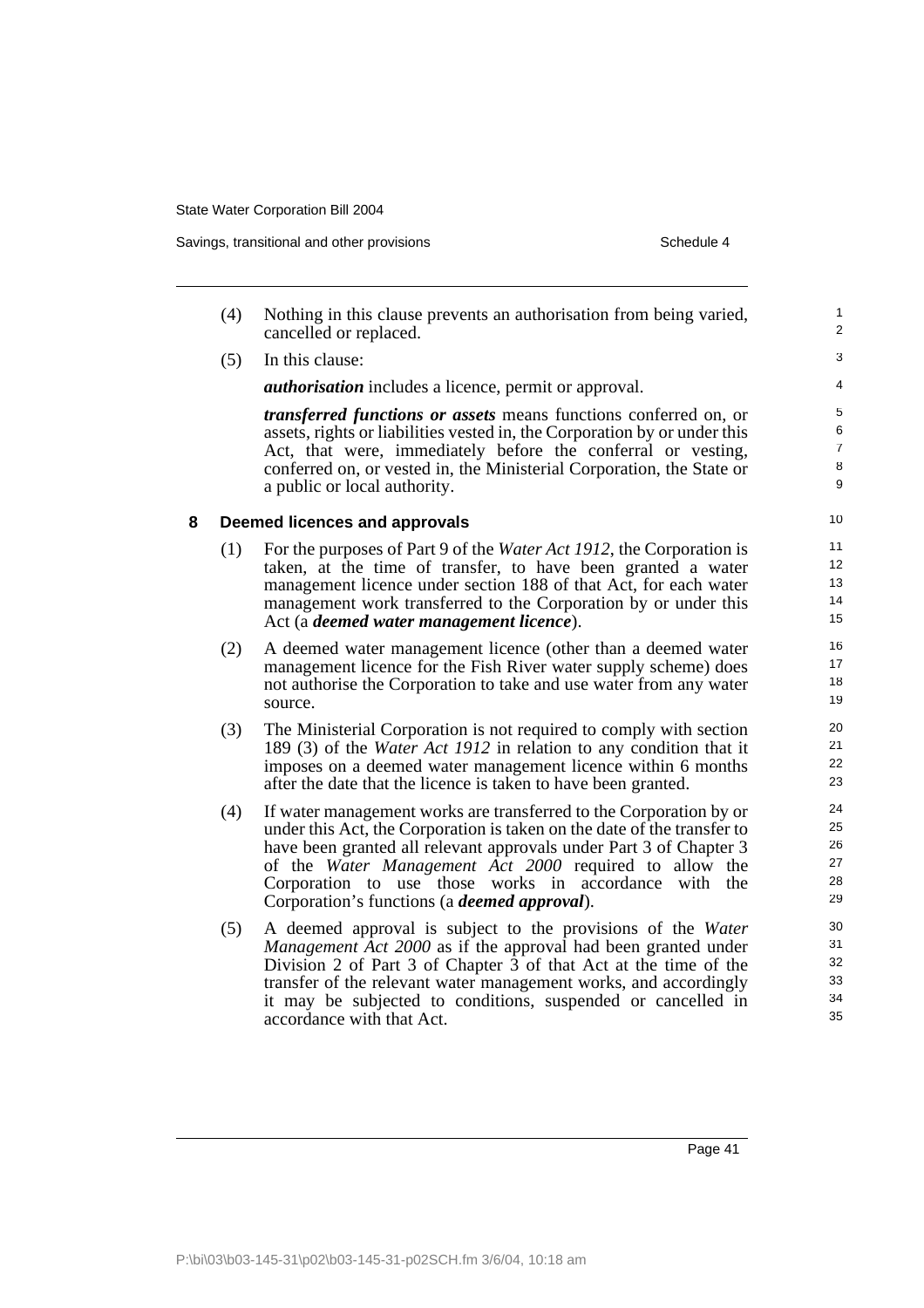Schedule 4 Savings, transitional and other provisions

(6) The Minister administering the *Water Management Act 2000* is not required to comply with section 102 (1) of that Act in relation to any discretionary condition imposed on a deemed approval within 6 months after the date that the approval is taken to have been granted.

- (7) Part 5 of the *Environmental Planning and Assessment Act 1979* does not apply to or in respect of a deemed water management licence or a deemed approval.
- (8) The Corporation is taken to hold any other licence or approval necessary under the *Water Management Act 2000* or the *Water Act 1912* to allow it to take and use water in the exercise of its functions.
- (9) Any licence or approval under subclause (8) is taken to have effect for a period of 12 months commencing on the date of commencement of this clause or for such longer period as may be prescribed by the regulations.

#### **9 Fish River water supply scheme assets**

- (1) All assets, rights and liabilities of the Ministerial Corporation, the State or a public or local authority comprising the Fish River water supply scheme are transferred to the Corporation on the commencement of Schedule 3.21 [1].
- (2) Any money in, or required to be paid into, the Fish River Water Supply Account immediately before the commencement of Schedule 3.21 [1], less any amount required, at that time, to be repaid to the Treasurer under section 251 (2) of the *Water Management Act 2000*, is to be paid to the Corporation.
- (3) Any amount owing to the Minister immediately before the commencement of Schedule 3.21 [1] in relation to the supply of water from the Fish River water supply scheme, is to be paid to the Corporation and may be recovered by the Corporation as a debt in a court of competent jurisdiction.
- (4) On and after the commencement of Schedule 3.21 [1], the Corporation is entitled to the benefit and subject to the burden of, and taken to be a party to, any contract or arrangement in relation to the Fish River water supply scheme entered into by the Minister (or by a person on behalf of the Minister) with any person and having force immediately before the commencement of Schedule 3.21 [1].
- (5) Schedule 1 applies to any transfer of assets, rights or liabilities under this clause.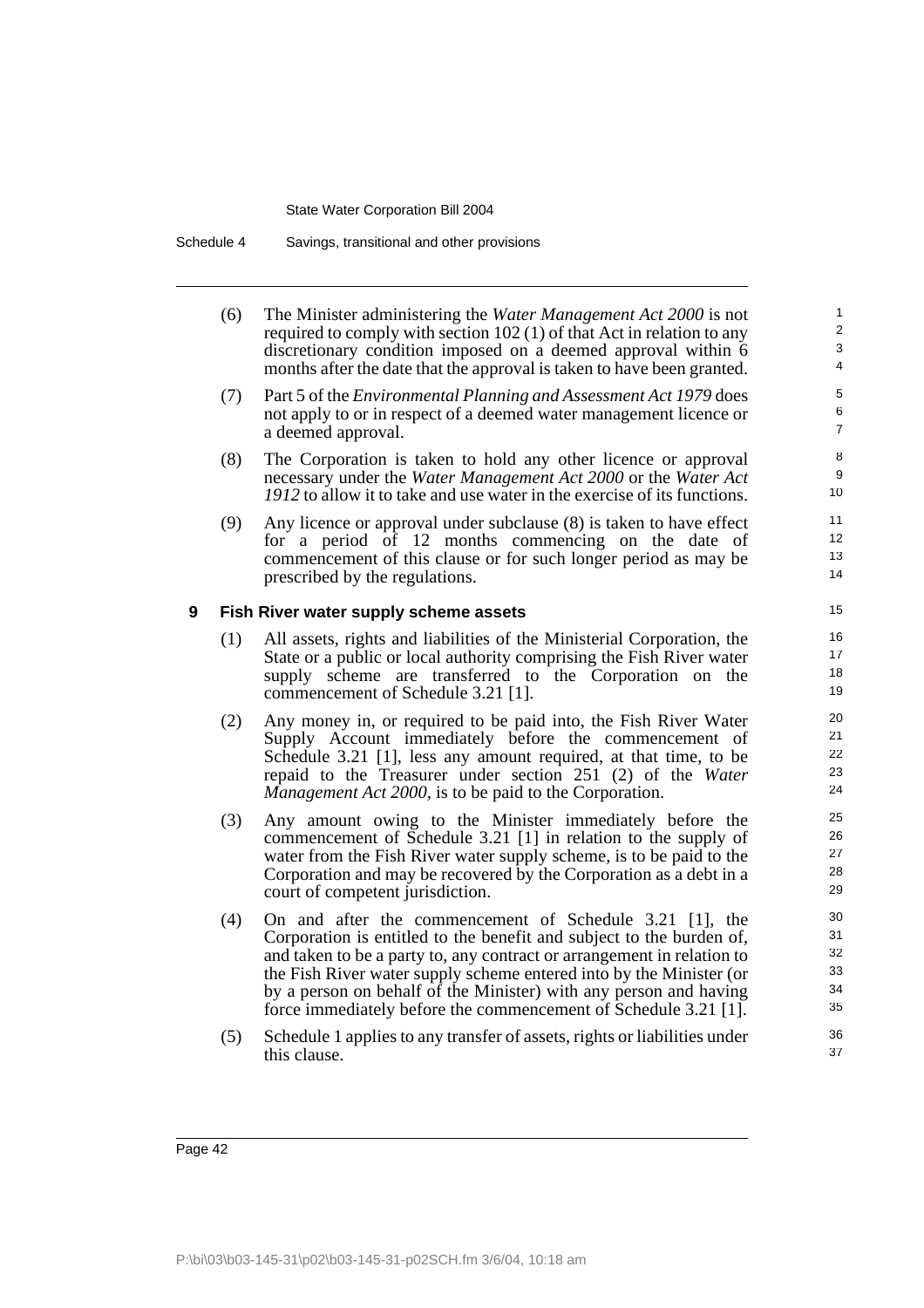|                 | (6) | In this clause:                                                                                                                                                                                                                                                                         | 1                                 |
|-----------------|-----|-----------------------------------------------------------------------------------------------------------------------------------------------------------------------------------------------------------------------------------------------------------------------------------------|-----------------------------------|
|                 |     | <b>Fish River Water Supply Account</b> has the same meaning as in<br>Division 4 of Part 1 of Chapter 5 of the Water Management Act<br>2000, before the repeal of that Division by Schedule 3.21 [1].                                                                                    | $\overline{\mathbf{c}}$<br>3<br>4 |
|                 |     | <b>Minister</b> means the Minister administering the Fish River water<br>supply scheme immediately before the commencement of Schedule<br>$3.21$ [1].                                                                                                                                   | 5<br>6<br>$\overline{7}$          |
| 10              |     | <b>Transferred easements</b>                                                                                                                                                                                                                                                            | 8                                 |
|                 |     | For the purposes of any easement, the benefit of which is transferred<br>to the Corporation by or under this Act, the Corporation is taken to<br>be a body representing the Crown.                                                                                                      | 9<br>10<br>11                     |
| 11              |     | <b>Existing hydro-electric works</b>                                                                                                                                                                                                                                                    | 12                                |
|                 |     | Any device for generating electricity from water released in<br>accordance with this Act, that was on or in any water management<br>work immediately before that work was transferred to the<br>Corporation by or under this Act, is taken to have been authorised<br>under section 26. | 13<br>14<br>15<br>16<br>17        |
| 12 <sub>2</sub> |     | Interim operating licence                                                                                                                                                                                                                                                               | 18                                |
|                 | (1) | Despite any other provision of this Act, the Governor may, on the<br>recommendation of the portfolio Minister, grant an interim<br>operating licence to the Corporation.                                                                                                                | 19<br>20<br>21                    |
|                 | (2) | The interim operating licence is subject to the terms and conditions<br>determined by the Governor.                                                                                                                                                                                     | 22<br>23                          |
|                 | (3) | Subject to subclause (4), the interim operating licence is taken to be<br>an operating licence and the provisions of this Act apply<br>accordingly.                                                                                                                                     | 24<br>25<br>26                    |
|                 | (4) | Section 12 $(1)$ and $(2)$ and section 14 do not apply in relation to the<br>interim operating licence.                                                                                                                                                                                 | 27<br>28                          |